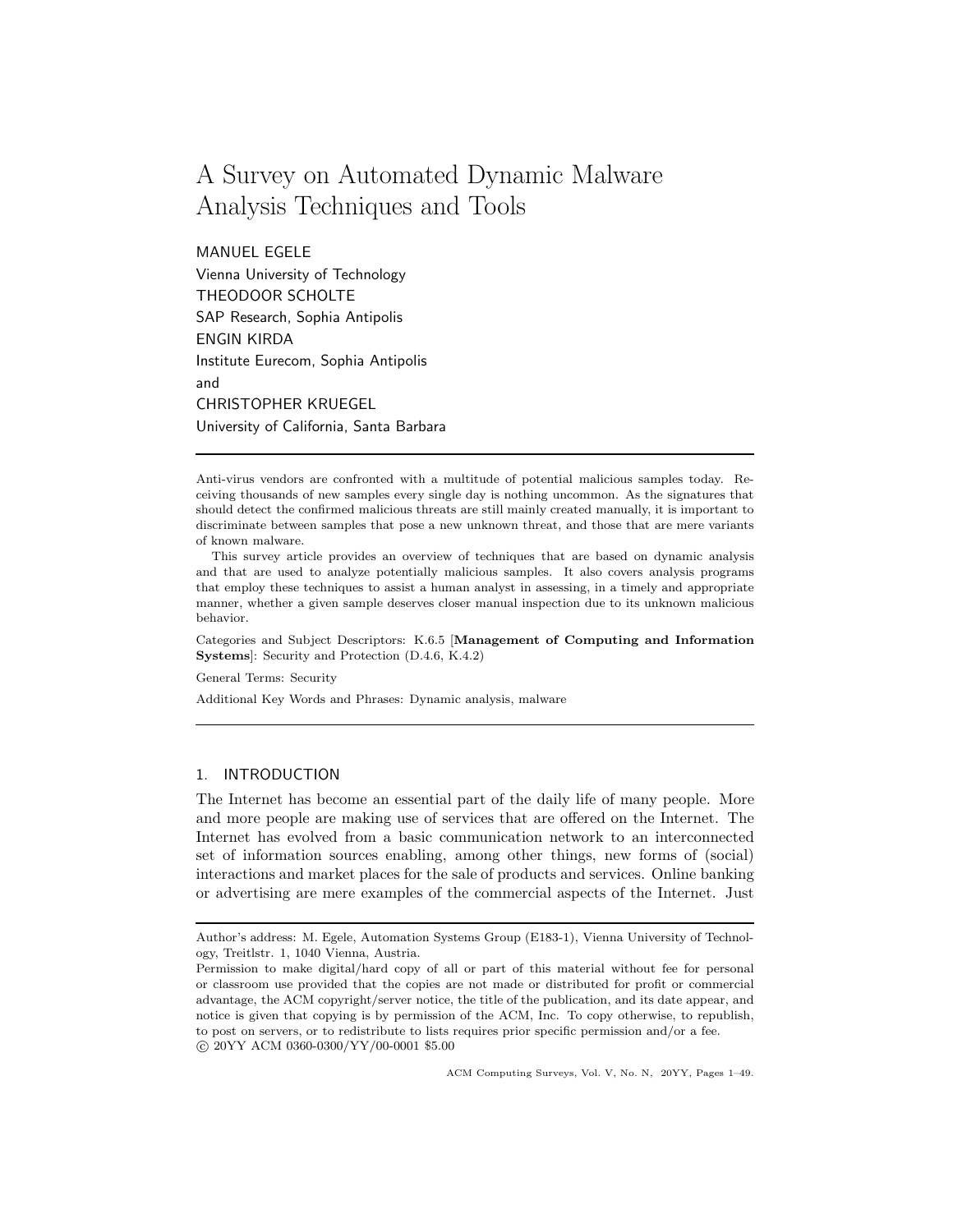as in the physical world, there are people on the Internet with malevolent intents that strive to enrich themselves by taking advantage of legitimate users whenever money is involved. Malware (i.e., software of malicious intent) helps these people accomplishing their goals.

To protect legitimate users from these threats, security vendors offer tools that aim to identify malicious software components. Typically, these tools apply some sort of signature matching to identify known threats. This technique requires the vendor to provide a database of signatures. Then, these manually created signatures are compared against potential threats. Once the security vendor obtains a sample of a new potential threat to study, the first step for a human analyst is to determine whether this (so far unknown) sample poses a threat to users by *analyzing the sample*. If the sample poses a threat, the analyst attempts to find a pattern that allows her to identify this sample (i.e., the signature). This pattern should be generic enough to also match with variants of the same threat, but not falsely match on legitimate content. The analysis of malware and the successive construction of signatures by human analysts is time consuming and error prone. At the same time, it is trivial for malware authors to automatically generate a multitude of different malicious samples derived from a single malware instance. An anti-virus vendor that receives thousands of unknown samples per day is not extraordinary nowadays. Symantec [Fossi et al. 2009] (4,300 per day) as well as McAfee [Marcus et al. 2009] (12,300 per day) report to have received over 1.6M new samples during the year 2008. This substantial quantity requires an *automated* approach to quickly differentiate between samples that deserve closer (manual) analysis, and those that are a variation of already known threats. This automatic analysis can be performed in two ways. *Dynamic* analysis refers to techniques that execute a sample and verify the actions this sample performs in practice, while *static* analysis performs its task without actually executing the sample.

This article focuses on the techniques that can be applied to analyze potential threats, and discriminate samples that are mere variations of already known threats. In addition, it presents the currently available tools and their underlying approaches to perform automated dynamic analysis on potentially malicious software.

#### 2. WHAT IS MALWARE?

Software that "*deliberately fulfills the harmful intent of an attacker*" is commonly referred to as malicious software or malware [Moser et al. 2007a]. Terms, such as "worm", "virus", or "Trojan horse" are used to classify malware samples that exhibit similar malicious behavior. The first instances of malicious software were viruses. The motivation for the creators of such early malware was usually to highlight some security vulnerabilities or simply to show off technical ability. For example, the cleaning of Bagle worm infected hosts by instances of the Netsky worm could be considered as rivalry between different authors [Tanachaiwiwat and Helmy 2006]. As time passed, the motivations changed. Today, there is a flourishing underground economy based on malware [Zhuge et al. 2008]. It is no longer the fun factor that drives the development in these circles, but the perspective of the money that can be made.

Consider the following scenario which illustrates the distribution of malware and ACM Computing Surveys, Vol. V, No. N, 20YY.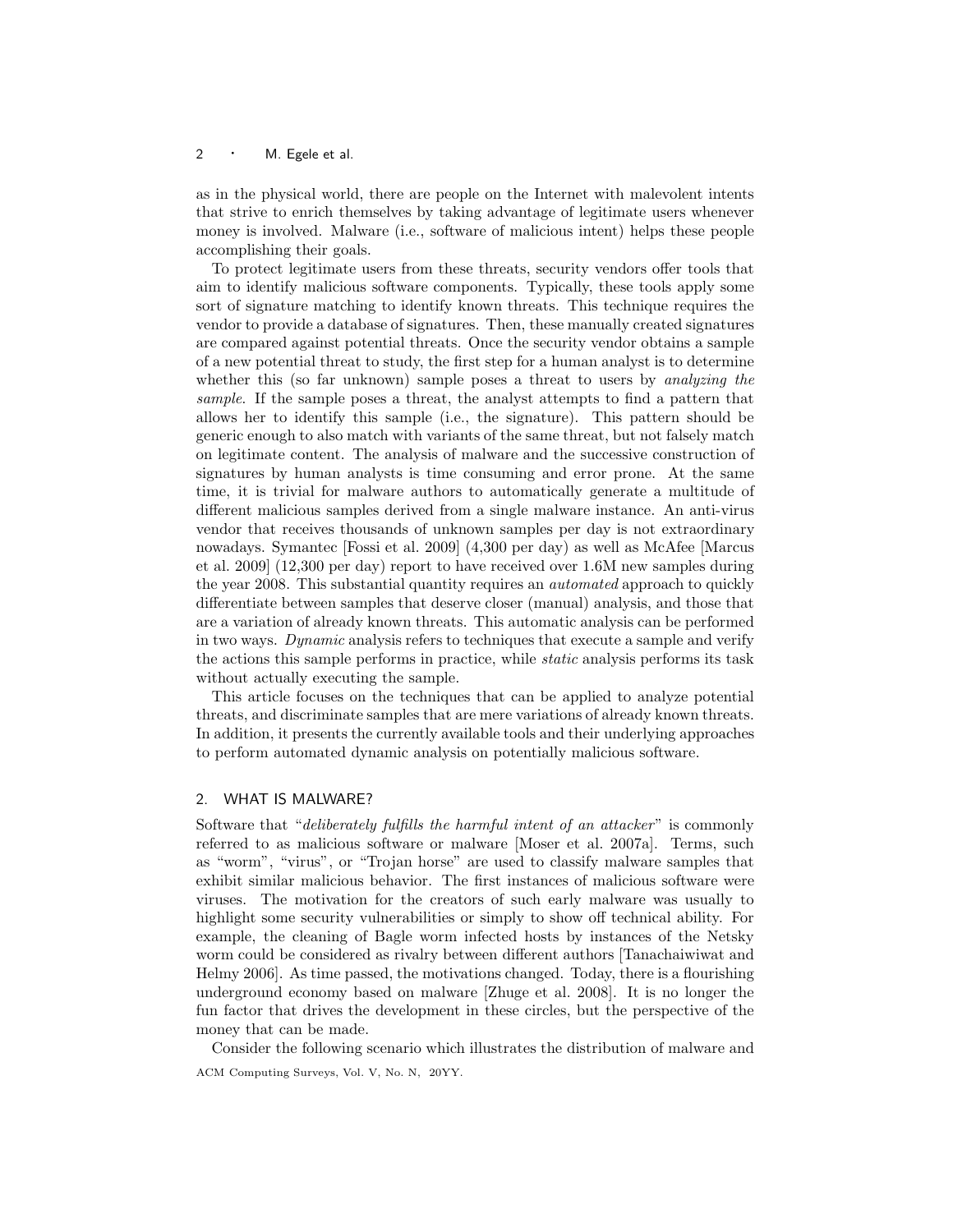its effects. A bot is a remotely-controlled piece of malware that has infected an Internet-connected computer system. This bot allows an external entity, the socalled bot master, to remotely control this system. The pool of machines that are under control of the bot master is called a botnet. The bot master might rent this botnet to a spammer who misuses the bots to send spam emails containing links to a manipulated web page. This page, in turn, might surreptitiously install a spyware component on a visitors system which collects personal information, such as credit card numbers and online banking credentials. This information is sent back to the attacker who is now able to misuse the stolen information by purchasing goods online. All involved criminals make money at the expense of the infected user, or her bank respectively. With the rise of the Internet and the number of attached hosts, it is now possible for a sophisticated attacker to infect thousands of hosts within hours after releasing the malware into the wild [Moore et al. 2002]. Recently, a study by Stone-Gross et al. [2009] revealed that the Torpig botnet consists of more than 180,000 infected computer systems.

The risk described above motivates the need to create tools that support the detection and mitigation of malicious software. Nowadays, the weapon of choice in combat against malicious software are signature-based anti-virus scanners that match a pre-generated set of signatures against the files of a user. These signatures are created in a way so that they only match malicious software. This approach has at least two major drawbacks. First, the signatures are commonly created by human analysts. This, often, is a tedious and error-prone task. Second, the usage of signatures inherently prevents the detection of unknown threats for which no signatures exist. Thus, whenever a new threat is detected, it needs to be analyzed, and signatures need to be created for this threat. After the central signature database has been updated, the new information needs to be deployed to all clients that rely on that database. Because the signatures are created by human analysts, unfortunately, there is room for error. Multiple AV vendors released signature updates that mistakenly identified legitimate executables as being malware [FRISK Software International 2003; John Leyden (The Register) 2007], thus, rendering the operating system they were designed to protect, inoperative.

Closely related to the second drawback (i.e., not being able to detect unknown threats), is the inability to detect specifically tailored malware. Besides the mass phenomenon of Internet worms and malicious browser plug-ins, one can observe the existence of specifically tailored malware that is created for targeted attacks [Avira Press Center 2007]. Spyware programs might be sent via email to the executive board of a company with the specific intent to capture sensitive information regarding the company. Because these malware samples usually do not occur in the wild, it is unlikely that an anti-virus vendor receives a sample in time to analyze it and produce signatures. This means that the spyware could be operational in the company for a long time before it is detected and removed, even if anti-virus software is in place.

The inability to detect unknown threats is an inherent problem of signaturebased detection techniques. This is overcome by techniques that base their decision of identifying a piece of code as being malicious or not, on the observation of the software's behavior. Although these techniques allow for the detection of previously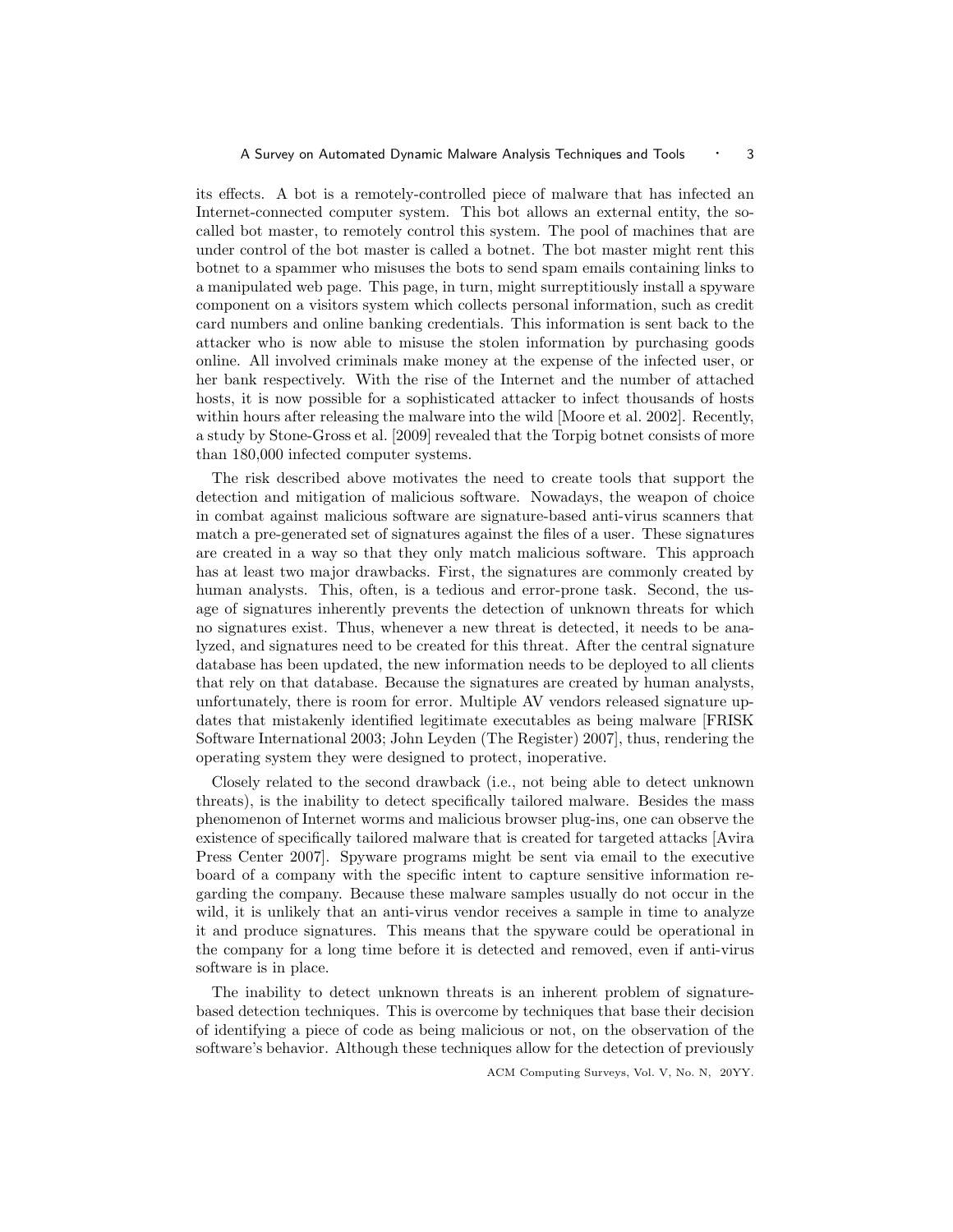unknown threats to a certain extent, they commonly suffer from false positives. That is, legitimate samples are falsely classified by the detection system as being malicious due to the detector's inability to distinguish legitimate from malicious behavior under all circumstances.

# 2.1 Types of Malware

This section gives a brief overview of the different classes of malware programs that have been observed in the wild. The following paragraphs are solely intended to familiarize the reader with the terminology that we will be using in the remainder of this work. Furthermore, these classes are not mutually exclusive. That is, specific malware instances may exhibit the characteristics of multiple classes at the same time. A more detailed discussion of malicious code in general can be found for example in Skoudis and Zeltser [2003], or Szor [2005].

*Worm.* Prevalent in networked environments, such as the Internet, Spafford [1989] defines a worm as "*a program that can run independently and can propagate a fully working version of itself to other machines*." This reproduction is the characteristic behavior of a worm. The Morris Worm [Spafford 1989] is the first publicly known instance of a program that exposes worm-like behavior on the Internet. More recently, in July 2001, the Code Red worm infected thousands (359,000) of hosts on the Internet during the first day after its release [Moore et al. 2002]. Today, the Storm worm and others are used to create botnets that are rented out by the bot masters to send spam emails or perform distributed denial of service attacks (DDOS) [Kanich et al. 2008], where multiple worm infected computers try to exhaust the system resources or the available network bandwith of a target in a coordinated manner.

*Virus.* "*A virus is a piece of code that adds itself to other programs, including operating systems. It cannot run independently - it requires that its "host" program be run to activate it.*" [Spafford 1989] As with worms, viruses usually propagate themselves by infecting every vulnerable host they can find. By infecting not only local files but also files on a shared file server, viruses can spread to other computers as well.

*Trojan Horse.* Software that pretends to be useful, but performs malicious actions in the background, is called a Trojan horse. While a Trojan horse can disguise itself as any legitimate program, frequently, they pretend to be useful screen-savers, browser plug-ins, or downloadable games. Once installed, their malicious part might download additional malware, modify system settings, or infect other files on the system.

*Spyware.* Software that retrieves sensitive information from a victim's system and transfers this information to the attacker is denoted as *spyware*. Information that might be interesting for the attacker include accounts for computer systems or bank account credentials, a history of visited web pages, and contents of documents and emails.

*Bot.* A bot is a piece of malware that allows its author (i.e., the *bot master*) to remotely control the infected system. The set of bots collectively controlled by one bot master is denoted a *botnet*. Bots are commonly instructed to send spam emails or perform spyware activities as described above.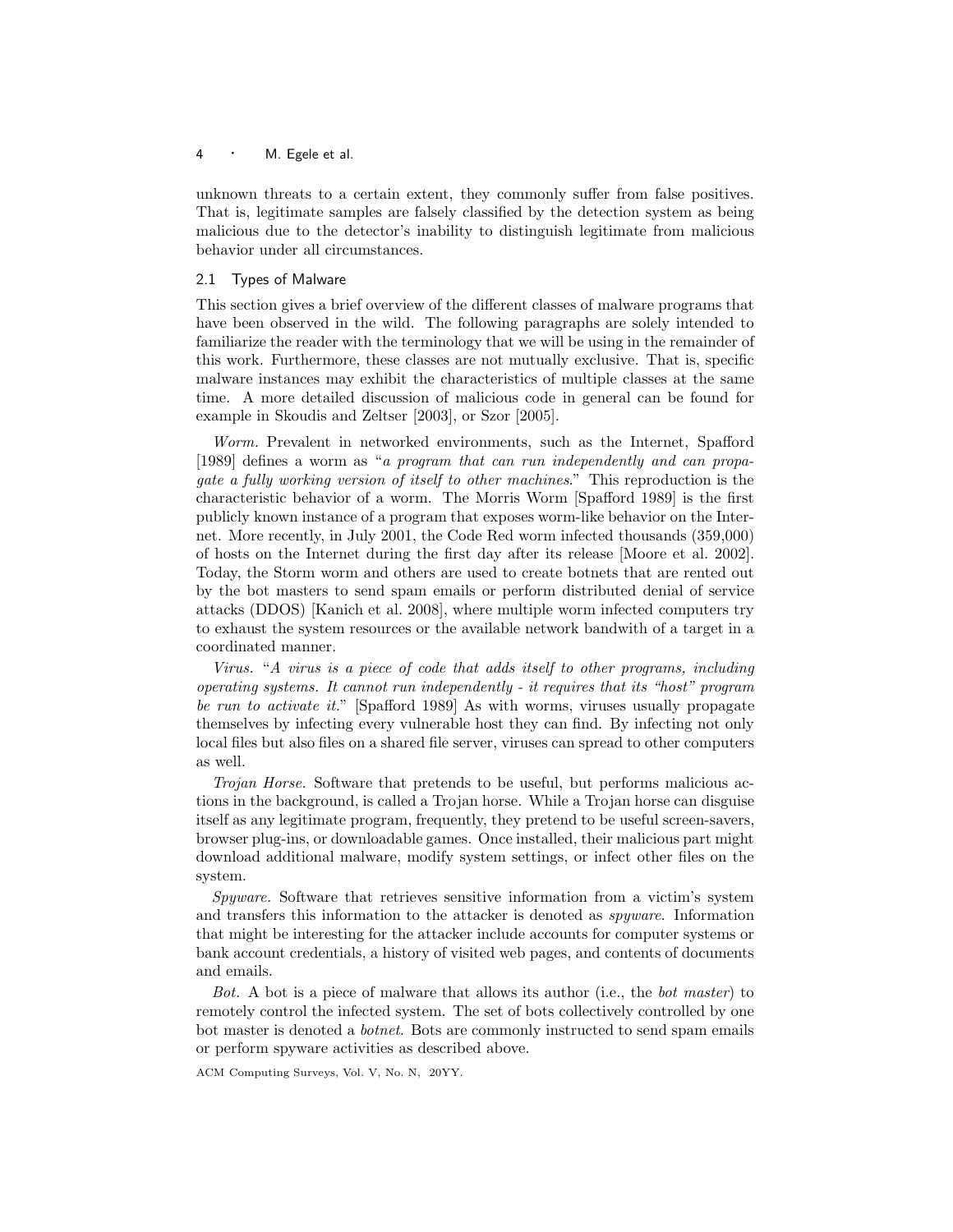*Rootkit.* The main characteristic of a rootkit is its ability to hide certain information (i.e., its presence) from a user of a computer system. Rootkit techniques can be applied at different system levels, for example, by instrumenting API calls in user-mode or tampering with operating system structures if implemented as a kernel module or device driver. Manipulating the respective information allows a rootkit to hide processes, files, or network connections on an infected system. Moreover, virtual machine based rootkits [King et al. 2006; Rutkowska 2006; Zovi 2006] conceal their presence by migrating an infected operating system into a virtual machine. The hiding techniques of rootkits are not bad per se, but the fact that many malware samples apply rootkit techniques to hide their presence in the system, justifies mentioning them here.

# 2.2 Infection Vectors

This section gives an overview of the infection vectors that are commonly used by malicious software to infect a victim's system. Brief examples are used to illustrate how these infections work and how malware used them in the past.

2.2.1 *Exploiting Vulnerable Services over the Network.* Network services running on a server provide shared resources and services to clients in a network. For example, a DNS service provides the capabilities of resolving host names to IP addresses, a file server provides shared storage on the network. Many commodity off the shelf operating systems come with a variety of network services that are already installed and running. Vulnerabilities in such services might allow an attacker to execute her code on the machine that is providing the service. Large installation bases of services that share the same vulnerability (e.g., [Microsoft Corporation 2008]) pave the way for automatic exploitation. Thus, such conditions allow malicious software to infect accessible systems automatically. This characteristic makes network service exploitation the preferred method for infection by worms. Moreover, services that provide system access to remote users, and authenticate these users with passwords (e.g., ssh, administrative web interfaces, etc.), are frequently exposed to so-called *dictionary attacks*. Such an attack iteratively tries to log into a system using passwords stored in a dictionary.

2.2.2 *Drive-by downloads.* Drive-by downloads usually target a victim's web browser. By exploiting a vulnerability in the web browser application, a drive-by download is able to fetch malicious code from the web and subsequently execute it on the victim's machine. This usually happens without further interaction with the user. In contrast to exploiting vulnerabilities in network services in which push-based infection schemes are dominant, drive-by downloads follow a pull-based scheme [Provos et al. 2008]. That is, the connections are initiated by the client as it is actively requesting the malicious contents. Therefore, firewalls that protect network services from unauthorized access cannot mitigate the threat of drive-by attacks. Currently, two different techniques are observed in the wild that might lead to a drive-by infection:

—API misuse: If a certain API allows for downloading an arbitrary file from the Internet, and another API provides the functionality of executing a random file on the local machine, the combination of these two APIs can lead to a drive-by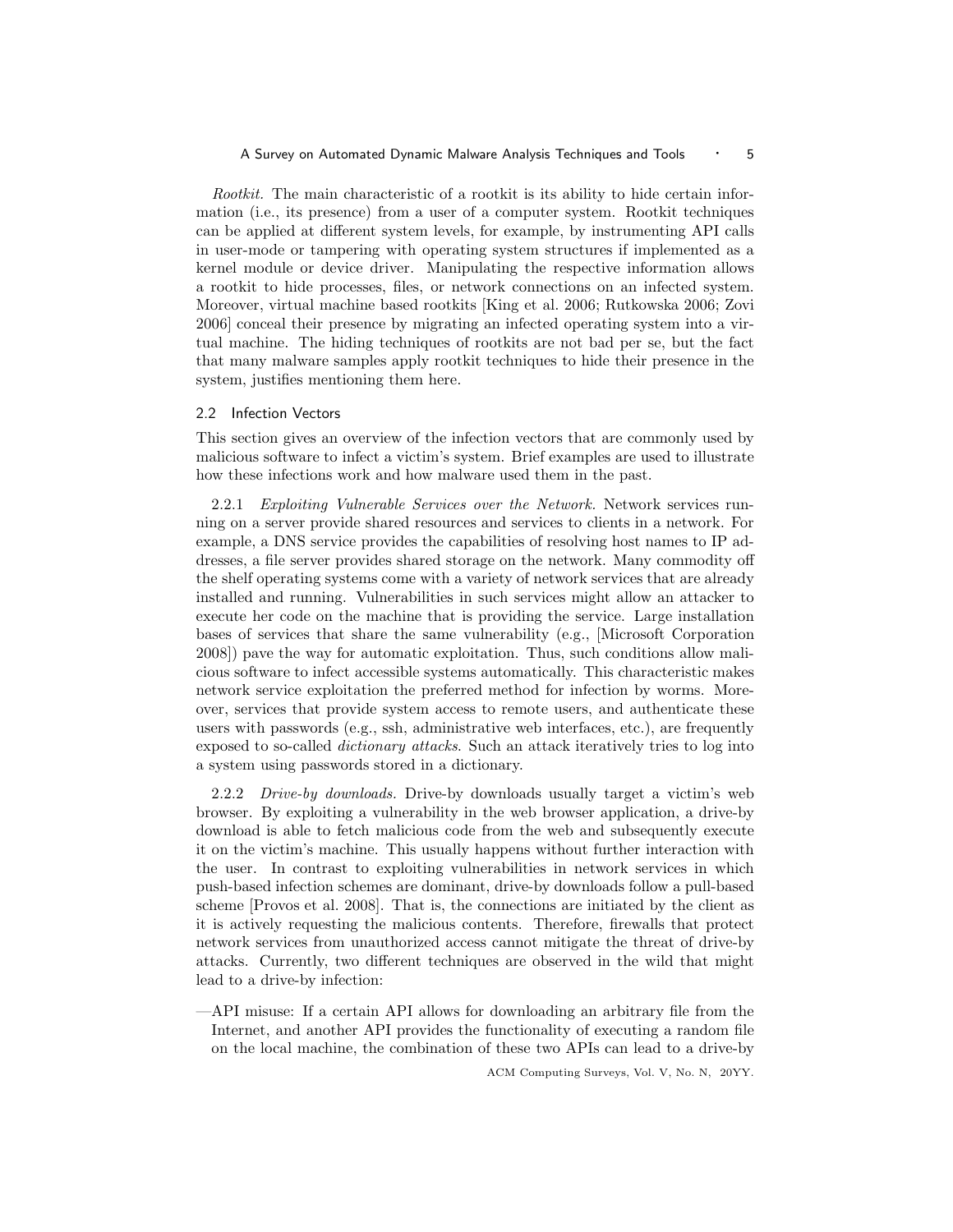infection [Microsoft Corporation 2006]. The widespread usage of browser plug-ins usually gives attackers a huge portfolio of APIs that they might use and combine for their nefarious purposes in unintended ways.

—Exploiting web browser vulnerabilities: This attack vector is identical to the case of exploitable network services. Moreover, as described in [Sotirov] and Daniel et al. [2008] the availability of client-side scripting languages, such as Javascript or VBScript, provide the attacker with additional means to successfully launch an attack.

Before a drive-by download can take place, a user is first required to visit the malicious site. In order to lure the user into visiting the malicious site, attackers perform social engineering and send spam emails that contain links to these sites or infect existing web pages with the malicious code. For example, the infamous Storm worm makes use of its own botnet resources to send spam emails containing links to such attack pages [Kanich et al. 2008].

To maximize the number of sites that host such drive-by attacks, attackers exploit vulnerabilities in web applications that allow them to manipulate these web sites (e.g., [Dan Goodin (The Register) 2008]). This is an example in which attackers use the infection vector of vulnerable network services to launch drive-by download attacks on clients of that service (e.g., a web site). Another technique for attackers to lure users to their web sites is by trying to cheat the ranking algorithms web search engines use, to sort result pages. An attacker may create a page that is specifically instrumented to rank high for common search query terms. If the page is listed on a top position for these query terms, it will result in a large number of visitors [Cacheda and Viña 2001; Jansen and Spink 2005]. Provos et al. [2008] discovered that more than 1.3% of results to Google search queries include at least one page that tries to install malicious software on a visitor's machine. Provos et al. [2007] also analyzed the techniques malware authors apply to lure a user to open a connection to a host that performs drive-by download attacks. The most prevalent forms of such actions are circumventing web-server security measures, providing user generated content, advertising schemes, and malicious widgets.

2.2.3 *Social Engineering.* All techniques that lure a user into deliberately executing malicious code on her machine, possibly under false pretences, are subsumed as social engineering attacks. There are virtually no limits to the creativity of attackers when social engineering is involved. Asking the user to install a provided "codec" to view the movie that is hosted on the current web site, clicking and opening an image that is attached to a spam email, or speculating that the user plugs a "found" USB key into her computer eventually [Stasiukonis 2007] are just a few examples of social engineering.

#### 2.3 Malware Analysis

Today, signatures for anti-virus toolkits are created manually. Prior to writing a signature, an analyst must know if an unknown sample poses a threat to the users. Different malware analysis techniques allow the analyst to quickly and in detail understand the risk and intention of a given sample. This insight allows the analyst to react to new trends in malware development or refine existing detection techniques to mitigate the threat coming from that sample. The desire of analysts to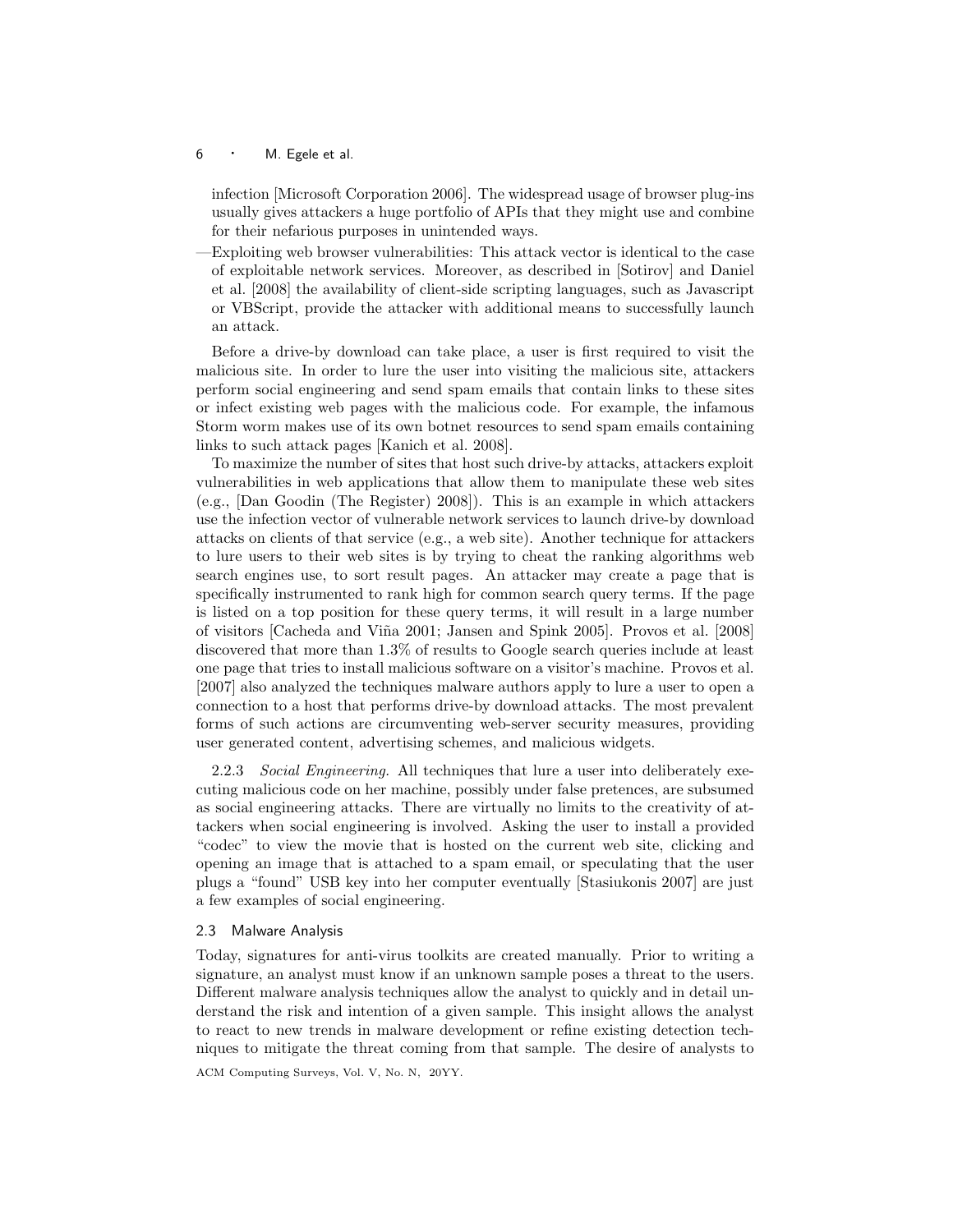understand the behavior of a given sample, and the opposing intention of malware authors, to disguise their creation's malicious intents, leads to an arms race between those two parties. As analysis tools and techniques become more elaborate, attackers come up with evasion techniques to prevent their malware from being analyzed. Such techniques cover self modifying or dynamically generated code, as well as approaches that detect the presence of an instrumented analysis environment, thus, allowing the malware to conceal or inhibit its malicious behavior. Before we elaborate on possible evasion mechanisms, the following sections present an overview of applicable program analysis techniques that are used today to analyze malicious code.

The process of analyzing a given program during execution is called *dynamic analysis*, while *static analysis* refers to all techniques that analyze a program by inspecting it. Dynamic analysis is covered in detail in Section 3. For completeness, a brief introduction and known limitations of static analysis approaches follows.

2.3.1 *Static Analysis.* Analyzing software without executing it, is called static analysis. Static analysis techniques can be applied on different representations of a program. If the source code is available, static analysis tools can help finding memory corruption flaws [Chen et al. 2004; Chen and Wagner 2002; Feng et al. 2004] and prove the correctness of models for a given system.

Static analysis tools can also be used on the binary representation of a program. When compiling the source code of a program into a binary executable, some information (e.g., the size of data structures or variables) gets lost. This loss of information further complicates the task of analyzing the code.

Static analysis tools can be used to extract useful information of a program. Call graphs give an analyst an overview of what functions might be invoked from where in the code. If static analysis is able to calculate the possible values of parameters [Egele et al. 2006], then this knowledge can be used for advanced protection mechanisms.

*Problems of Static Malware Analysis Approaches:* Generally, the source code of malware samples is not readily available. That reduces the applicable static analysis techniques for malware analysis to those that retrieve the information from the binary representation of the malware. Analyzing binaries brings along intricate challenges. Consider, for example, that most malware attacks hosts executing instructions in the IA32 instruction set. The disassembly of such programs might result in ambiguous results if the binary employs self modifying code techniques (e.g., packer programs as discussed in Section 4.6.1). Additionally, malware relying on values that cannot be statically determined (e.g., current system date, indirect jump instructions) exacerbate the application of static analysis techniques. Moreover, Moser et al. [2007b] proposes an approach that relies on opaque constants to thwart static analysis. It can be expected that malware authors know of the limitations of static analysis methods and thus, will likely create malware instances that employ these techniques to thwart static analysis. Therefore, it is necessary to develop analysis techniques that are resilient to such modifications, and are able to reliably analyze malicious software.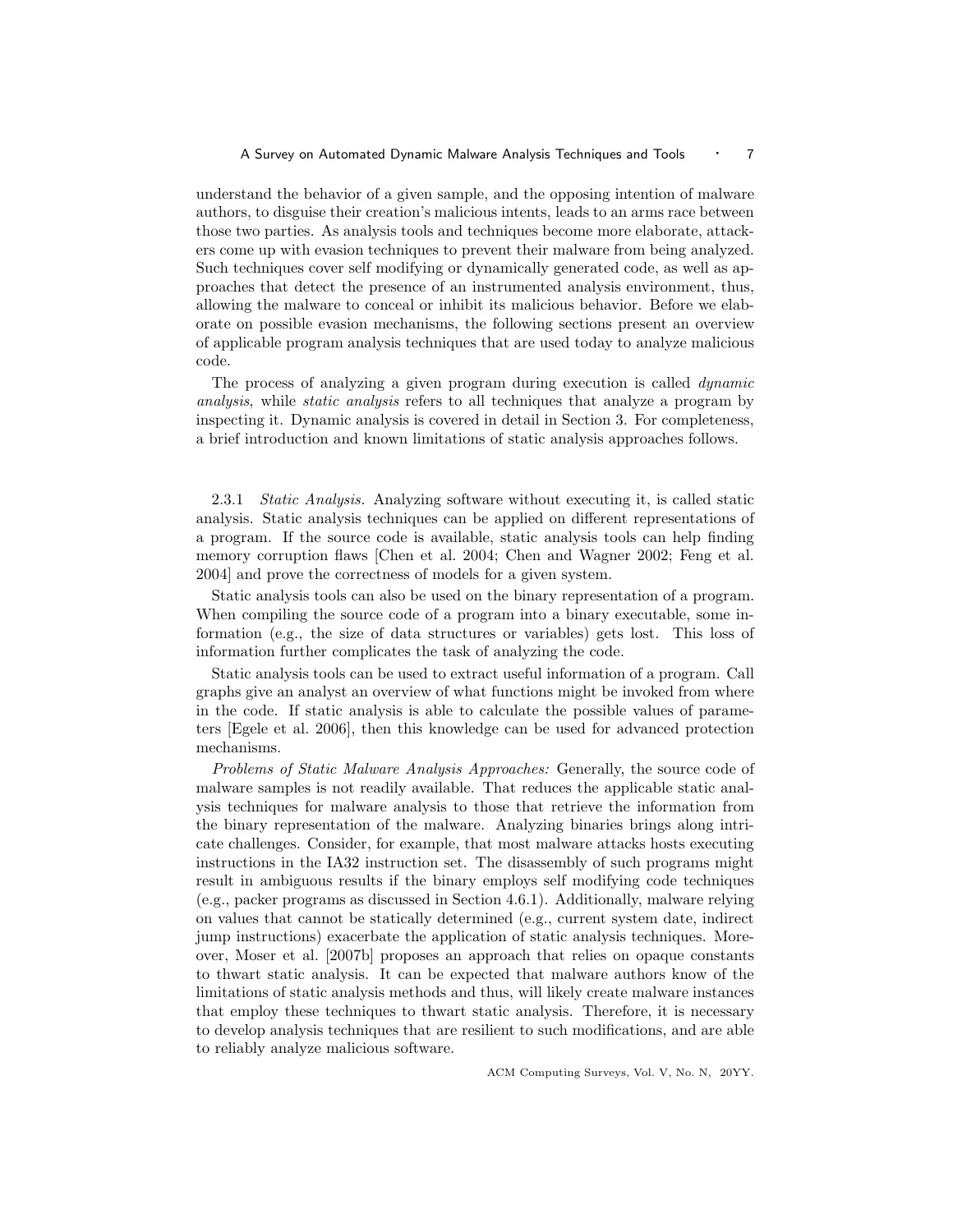# 3. DYNAMIC MALWARE ANALYSIS TECHNIQUES

Analyzing the actions performed by a program while it is being executed is called *dynamic analysis*. This section deals with the different approaches and techniques that can be applied to perform such dynamic analysis.

#### 3.1 Function Call Monitoring

Typically, a function consists of code that performs a specific task, such as, calculating the factorial value of a number or creating a file. While the use of functions can result in easy code re-usability, and easier maintenance, the property that makes functions interesting for program analysis is that they are commonly used to abstract from implementation details to a semantically richer representation. For example, the particular algorithm which a sort function implements, might not be important as long as the result corresponds to the sorted input. When it comes to analyzing code, such abstractions help gaining an overview of the behavior of the program. One possibility to monitor what functions are called by a program is to intercept these calls. The process of intercepting function calls is called *hooking*. The analyzed program is manipulated in a way that in addition to the intended function, a so-called *hook function* is invoked. This hook function is responsible for implementing the required analysis functionality, such as recording its invocation to a log file, or analyze input parameters.

*Application Programming Interface (API).* Functions that form a coherent set of functionality, such as manipulating files or communicating over the network, are often grouped into a so-called *application programming interface* (API). Operating systems usually provide many APIs that can be used by applications to perform common tasks. These APIs are available on different layers of abstraction. Network access, for example, can be provided by an API that focuses on the content transmitted in TCP packets, or by a lower level API that allows the application to create and write packets directly to a raw socket. On Windows operating systems, the term Windows API refers to a set of APIs that provide access to different functional categories, such as networking, security, system services, and management.

*System Calls.* Software executing on computer systems, that run commodity off the shelf operating systems, is usually divided in two major parts. While general applications, such as word processors, or image manipulation programs are executed in so-called user-mode, the operating system is executed in kernel-mode. Only code that is executed in kernel-mode has direct access to the system state. This separation prevents user-mode processes from interacting with the system and their environment directly. It is, for example, not possible for a user-space process to directly open or create a file. Instead, the operating system provides a special well defined API – the *system call* interface. Using system calls, a user-mode application can request the operating system to perform a limited set of tasks on its behalf. Thus, to create a file, a user-mode application needs to invoke the specific system call indicating the file's path, name, and access method. Once the system call is invoked, the system is switched into kernel-mode (i.e., privileged operating system code is executed). Upon verification that the calling application has sufficient access rights for the desired action, the operating system carries out the task on behalf of the user-mode applications. In the case of the file-creation example, the result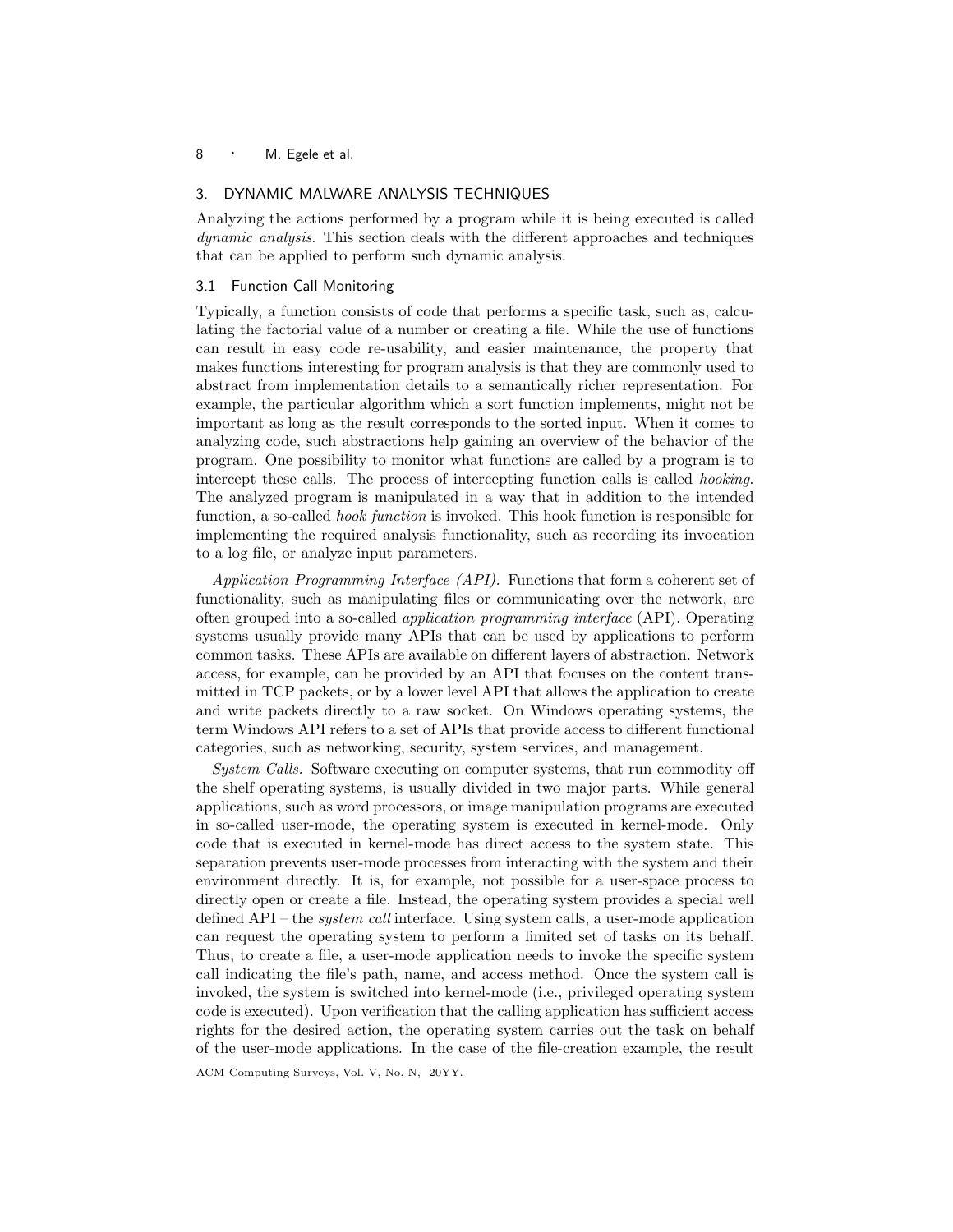of the system call is a so-called file handle, where all further interaction of the user-mode application regarding this file (e.g., write to the file) is then performed through this handle. Apart from exhaustively using resources (bound by the limits of the operating system), there is usually little a malware sample can do within the bounds of its process. Therefore, malware (just as every other application) that executes in user-space and needs to communicate with its environment has to invoke the respective system calls. Since system calls are the only possibility for a usermode process to access or interact with its environment, this interface is especially interesting for dynamic malware analysis. However, malware samples are known that manage to gain kernel-mode privileges. Such instances do not necessarily make use of the system call interface and might evade this analysis method.

*Windows Native API.* The Windows Native API [Nebbett 2000] resides between the system call interface and the Windows API. While the Windows API remains stable for any given version of the Windows operating system, the Native API is not restricted in that way and may change with different service pack levels of the same Windows version. The Native API is commonly invoked from higher level APIs, such as the Windows API, to invoke the system calls and perform any necessary pre- or post processing of arguments or results. Legitimate applications commonly communicate with the OS through the Windows API, but malicious code might skip this layer and interact with the Native API directly to thwart monitoring solutions that hook the Windows API only. This comes of course with the additional burden for the malware author to design the malware in a way that it covers all different versions of the Native API. As there is no official and complete documentation of the Native API, this requires great knowledge of Windows internals. Similarly, a malware author might decide to skip the Native API and invoke the system calls directly from the malware. While this is possible, it requires even deeper knowledge of an even less documented interface.

*Results of Function Hooking.* Hooking API functions allows an analysis tool to monitor the behavior of a program on the abstraction level of the respective function. While semantically rich observations can be made by hooking Windows API functions, a more detailed view of the same behavior can be obtained by monitoring the Native API. The fact that user space applications need to invoke system calls to interact with their environment implies that this interface deserves special attention. However, this restriction only holds true for malware running in user mode. Malware executing in kernel mode can directly invoke the desired functions without passing through the system call interface.

3.1.1 *Implementing Function Hooking.* Depending on the availability of the programs' source code, different approaches to hook functions can be applied. If the source code is available, invocations to hook functions can be inserted into the source code at the appropriate places. Alternatively, compiler flags (e.g., *-finstrument-functions* in GCC [Free Software Foundation]) can be used to implement hooking.

*Binary rewriting* is used if the program under analysis is only available in binary form. To this end, two approaches can perform the necessary analysis. (1) Rewriting the monitored function in a way that, prior to executing its original code, the function invokes the hook. (2) Finding and modifying all call sites (i.e., the call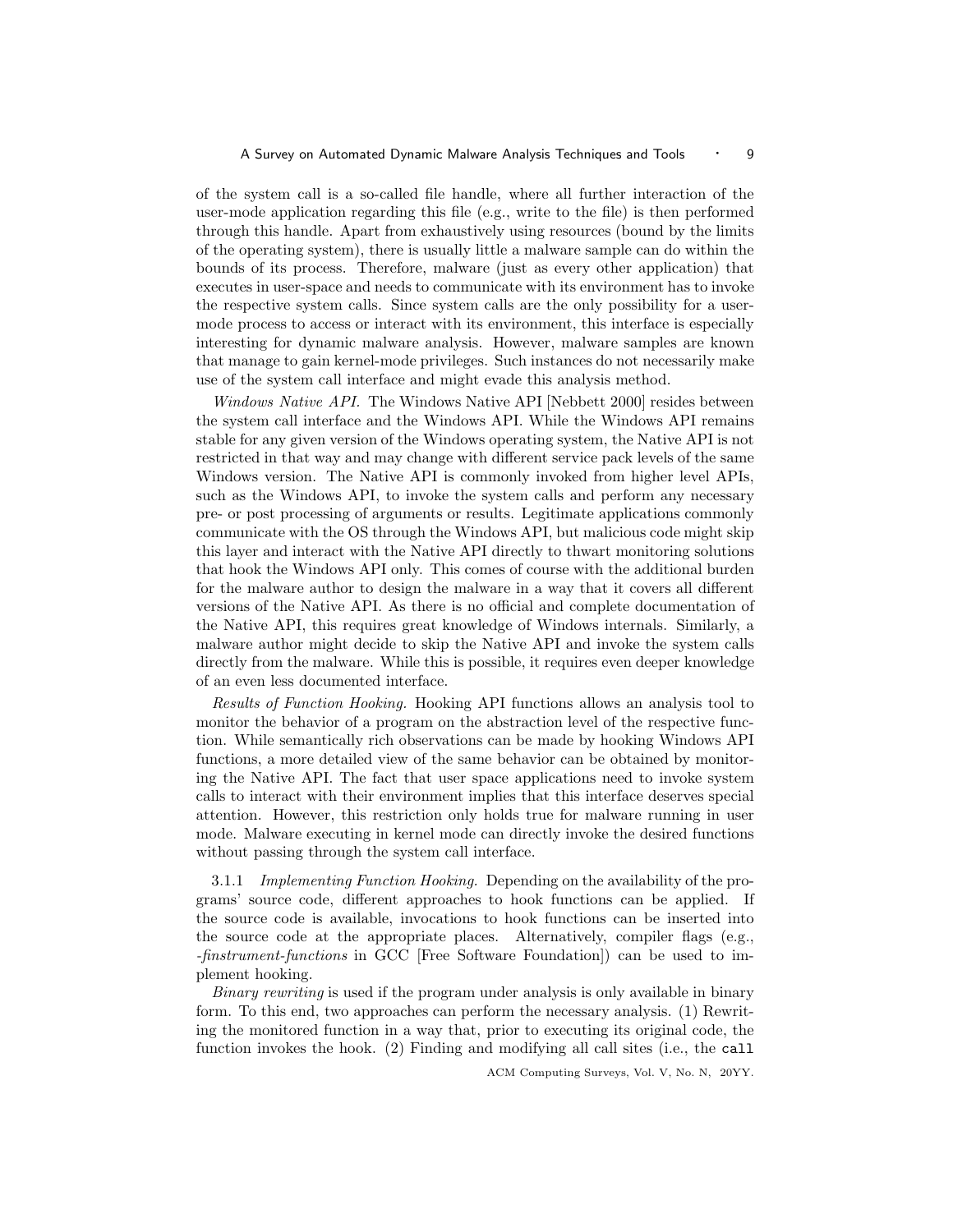instructions) that upon execution invoke the monitored function to call the hook instead.

In both approaches, the hook function obtains full access to the original arguments on the stack and can perform the desired analysis steps. In addition, if the function is invoked through a function pointer (e.g., functions in shared libraries), this value can be changed to point to the hook function instead. On Windows operating systems the Detours library is readily available to facilitate function call hooking.

The idea behind Detours [Hunt and Brubacher 1999] is to apply target function rewriting to implement function call hooking. This is accomplished by redirecting control flow from the function to hook to the analysis function, which in turn might call the original function. The diversion of the control flow is implemented by overwriting the initial instructions of the original function with an unconditional jump to the analysis code. The overwritten instructions are backed up and copied to a so-called trampoline function. This trampoline consists of the backed up instructions, and an unconditional jump into the original function after the overwritten instructions. Once the monitored application calls the hooked function, the new instructions divert the control flow to the analysis code. This code can perform any preprocessing (e.g., sanitizing of arguments) and has full control over the control flow. The analysis code can then instantly return to the caller or invoke the original function by calling the trampoline. Since the original function is called by the analysis code, this code is in control after the function returns and can then perform any post processing necessary.

Detours offers two alternative approaches to apply the necessary modifications to a program. (1) It modifies binary files before they are loaded and executed or (2) it manipulates the in memory image of an already loaded binary. The first technique requires that additional sections are added to the binary file while it is on disk. This requires modification of the disk structure of the file to make space for the additional code. Modifying an already running binary is accomplished through DLL injection. First, all payload data (i.e., analysis functions) is compiled into a DLL. Then, a new thread is created in the running binary that loads this DLL. Upon initialization of the DLL, Detours manipulates the binary as described above (e.g., create trampolines, overwrite initial instructions of the target function).

*Debugging techniques* can also be used to hook into invocations of certain functions. Breakpoints can be inserted at either the call site or the function to monitor. When a breakpoint triggers, control is given to the debugger that has full access to the memory contents and CPU state of the debugged process. Thus, an instrumented debugger can be used to perform the intended analysis.

If available, the *hooking infrastructure* provided by the operating system can be used to monitor system actions. The Windows operating system, for example, provides mechanisms to specify messages and corresponding hook functions. Whenever an application receives the specified message (e.g., a key stroke occurred on the keyboard, or a mouse button has been pressed), the hook function is executed.

*Replacing dynamic shared libraries* can serve as another means to perform function call monitoring. For analysis purposes, the original libraries might be renamed and replaced by stub libraries containing the hook functions. These stubs can either simulate the original behavior or call the original function in the renamed library.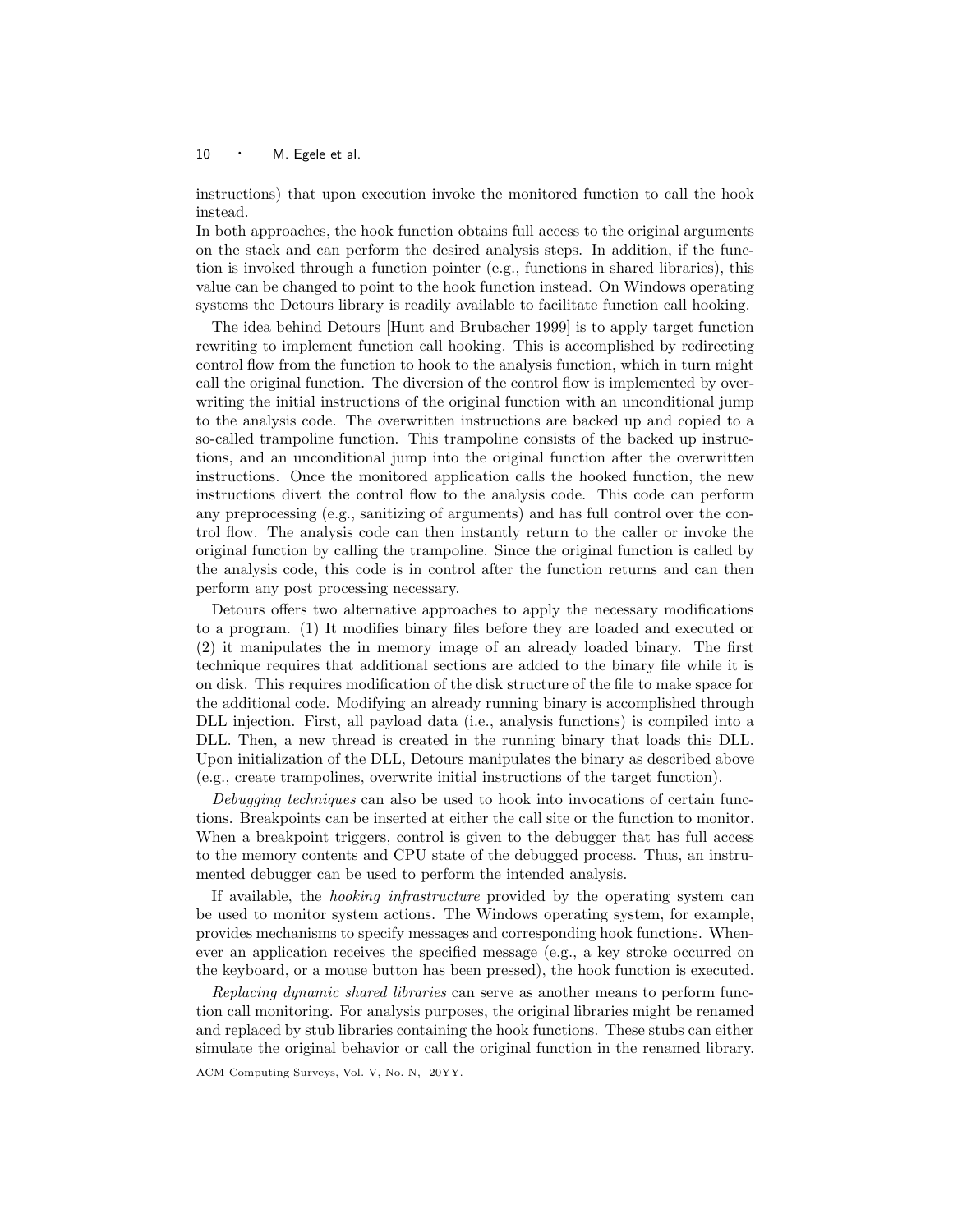This method is able to fully capture the interactions of a program with a given API.

3.1.2 *Post-processing Function Call Traces.* Monitoring function calls results in a so called *function call trace*. This trace consists of the sequence of functions that were invoked by the program under analysis, along with the passed arguments. Different approaches exist that take these function call traces as input and abstract to semantically richer representations of the malware behavior. Christodorescu et al. [2007] convert function call traces to a graph representation. This representation allows them to compare the behavior of malicious software against behavior exhibited by legitimate software. The difference between these graphs represents the malicious core of the malware. Such techniques enable the analyst to detect malicious instances of the same malware family even for previously unknown samples. Xu et al. [2004] compare function call traces of known malicious binaries to those of unknown samples in order to detect polymorphic variants of the same threat. They apply sequence alignment techniques to calculate similarities between function call traces.

## 3.2 Function Parameter Analysis

While function parameter analysis in static analysis tries to infer the set of possible parameter values or their types in a static manner, dynamic function parameter analysis focuses on the actual values that are passed when a function is invoked. The tracking of parameters and function return values enables the correlation of individual function calls that operate on the same object. For example, if the return value (a file-handle) of a CreateFile system call is used in a subsequent WriteFile call, such a correlation is obviously given. Grouping function calls into logically coherent sets provides detailed insight into the program's behavior from a different, object centric, point of view.

## 3.3 Information Flow Tracking

An orthogonal approach to the monitoring of function calls during the execution of a program, is the analysis on *how* the program processes data. The goal of information flow tracking is to shed light on the propagation of "interesting" data throughout the system while a program manipulating this data is executed. In general, the data that should be monitored is specifically marked (tainted) with a corresponding label. Whenever the data is processed by the application, its taintlabel is propagated. Assignment statements, for example, usually propagate the taint-label of the source operand to the target. Besides the obvious cases, policies have to be implemented that describe how taint-labels are propagated in more difficult scenarios. Such scenarios include the usage of a tainted pointer as the base address when indexing to an array or conditional expressions that are evaluated on tainted values.

*Taint sources and sinks.* Two vital concepts in information flow tracking systems are *taint sources* and *taint sinks*. A taint source is responsible for introducing new taint labels into the system (i.e., tainting the data that is deemed interesting by the analysis). In contrast to a taint source, a taint sink is a component of the system that reacts in a specific way when stimulated with tainted input (e.g., emit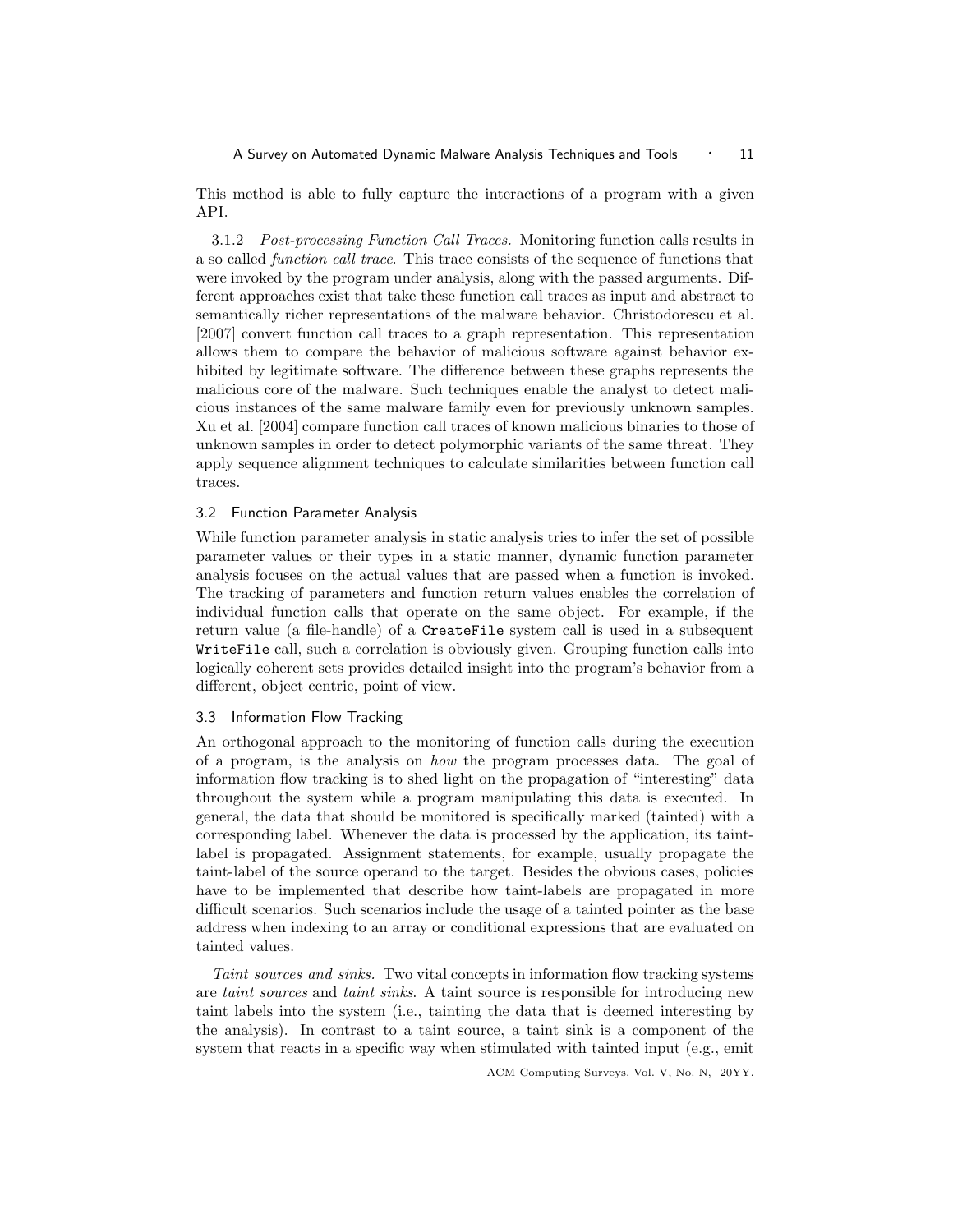//tainted x  $a = x$ ; mov eax, x  $a = a + x$ ; add eax, x Fig. 1. Direct data dependencies examples //tainted pointer x e.g., jump table  $a = x[10];$  mov eax,  $[x + 10]$ //tainted value y e.g., translation table  $b = c[y]$ ; mov eax,  $[c+y]$ 

Fig. 2. Address dependencies examples

a warning when tainted data is transferred over the network).

The following examples should give a brief overview of the aspects that need to be taken into account when developing information flow tracking systems. The code snippets use the C syntax, and a corresponding Intel asm notation, where appropriate.

*irect data dependencies.* Taint labels are simply propagated for direct assignments or arithmetic operations that are dependent on a tainted value.

Policies need to define what happens if two taint labels are involved in the same operation. Recall the above arithmetic operation  $(a = a + x)$ . This time, we assume that both operands are tainted with distinct taint labels. The propagation policy has to define what should happen in such a case. Possible scenarios include choosing one label over the other, or creating a new label representing a combination of the two original labels.

*Address dependencies.* A system that implements address tainting also propagates taint labels for memory read or write operations whose target addresses are derived from tainted operands. Translating a value from one alphabet to another, for example, can be effectively accomplished by the use of translation tables. Such a table is used in Windows environments to translate ASCII characters to their Unicode counterparts. When tracking address dependencies, the target of an operation gets tainted if a tainted value is used as a pointer to the base of an array, or as an index into an array.

*Control flow dependencies.* Direct data dependencies and addressing dependencies have in common that the decision whether the taint label is propagated to the target of an instruction can be reached in the scope of a single asm instruction. Correctly tracking information that is propagated based on control flow decisions, is intricate. The following snippet copies the value of x to v.

A system equipped with direct data and address dependency tracking would miss such an information flow since no assignment (direct or indirect) is done via the tainted variable x. To cover these cases as well, a possible (conservative) solution is to execute the following two step algorithm: Whenever a tainted value is involved in a control flow decision, (1) calculate the reconvergence point (i.e., the first instruction that is executed regardless of which branch is executed) of the branch instruction. (2) until the reconvergence point is reached, every target of an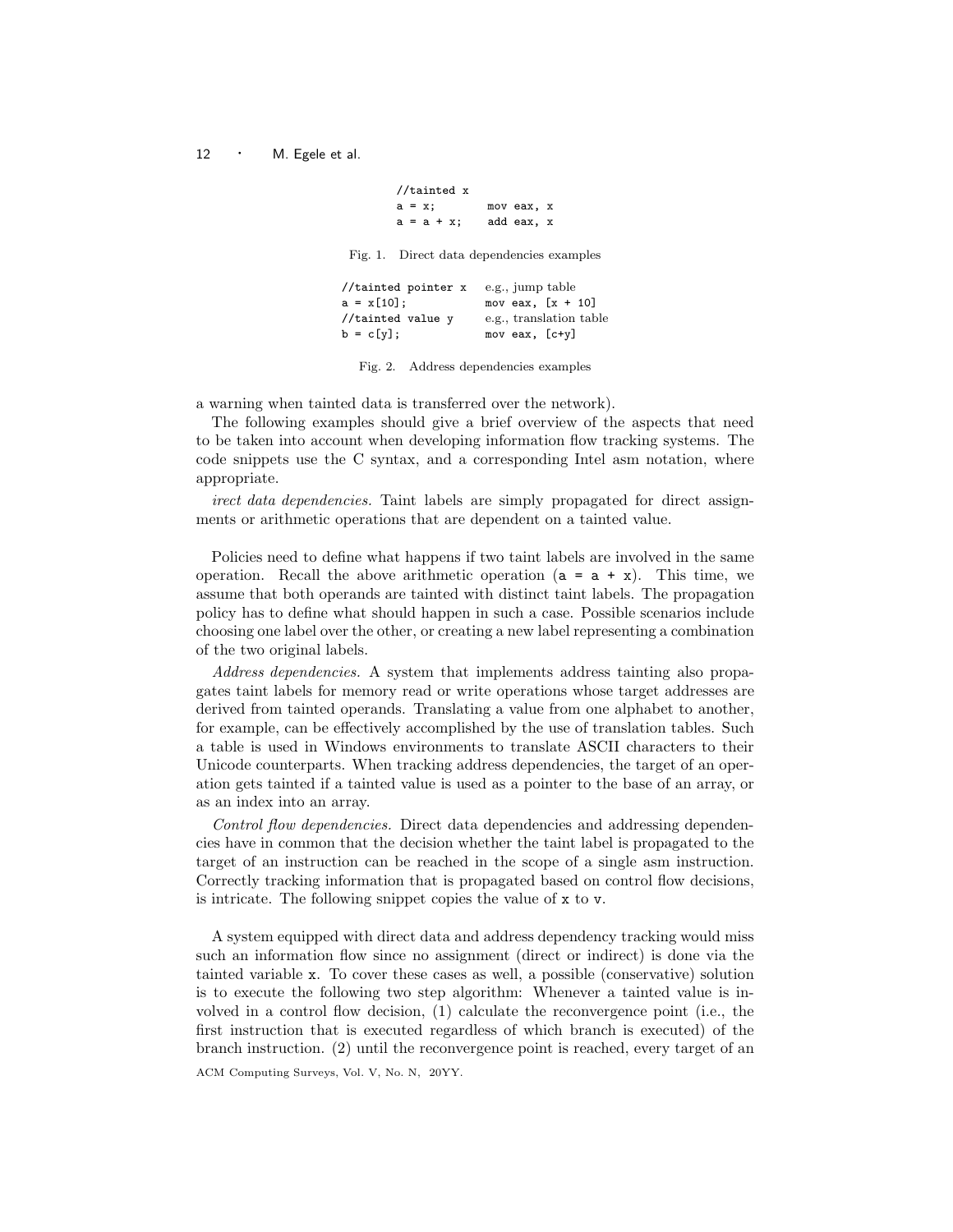```
//tainted x
if (x == 0) {
 v = 0;} if (x == 1) {
 v = 1;} ...
```
Fig. 3. Control flow dependencies example

```
//tainted x
a = 0; b = 0;
if (x == 1) then a = 1 else b = 1;
if (a == 0) then v = 0;
if (b == 0) then v = 1;
```
Fig. 4. Implicit information flow example

assignment is tainted regardless of the taint label of the source operands. This is implemented, for example, in Egele et al. [2007] and Nair et al. [2008].

*Implicit information flow.* The following example exploits the semantic relationship between the variables  $a, b$  and  $x$  in a way to copy the value of  $x$  to  $y$  and thereby evading the taint tracking mechanisms so far described.

The code in Figure 4 reflects the implicit information that after the execution of the if statement (line 2) *exactly one* of the variables a and b is set to 1. For example, if  $x$  holds the value 1 line 2 would set a to 1. Subsequently, the if statement in line 3 will not execute the then branch (since  $a \neq 0$ ). Finally, v is assigned the value 1 in line 4. The program behaves similar when x equals to zero. Although this sample only leaks one bit of information, a malicious software can execute this code repeatedly to hide arbitrary amounts of data from information flow tracking systems that track data, address, and control flow dependencies.

In order to successfully track the information flow in cases as the above example, the values of a and b need to be tainted in line 2. This would require that a similar approach as for control flow dependencies is followed, where additionally assignments in not executed branches need to be tainted. Identifying these assignments can be either accomplished by analyzing the snippet statically (e.g., [Backes et al. 2009; Nair et al. 2008]), or dynamically by forcing execution down all available branches (e.g., [Moser et al. 2007a]).

*Implementation of information flow tracking systems.* Depending on the application that should be analyzed, information flow tracking can be implemented on different levels.

For interpreted languages (e.g., JavaScript, Perl, etc.) the instrumentation code can be added to the interpreter or just in time (JIT) compiler (e.g., [Haldar et al. 2005; Vogt et al. 2007]). In this way, all the bookkeeping information that the JIT needs for execution (e.g., type of variables, size of structures) is accessible to the tracking environment as well. In fact, Perl has built in support for a taint mode [Perl Taint] which is enabled as soon as the real and effective group or userids differ. This allows the interpreter to prevent a variety of common security flaws from being exploited.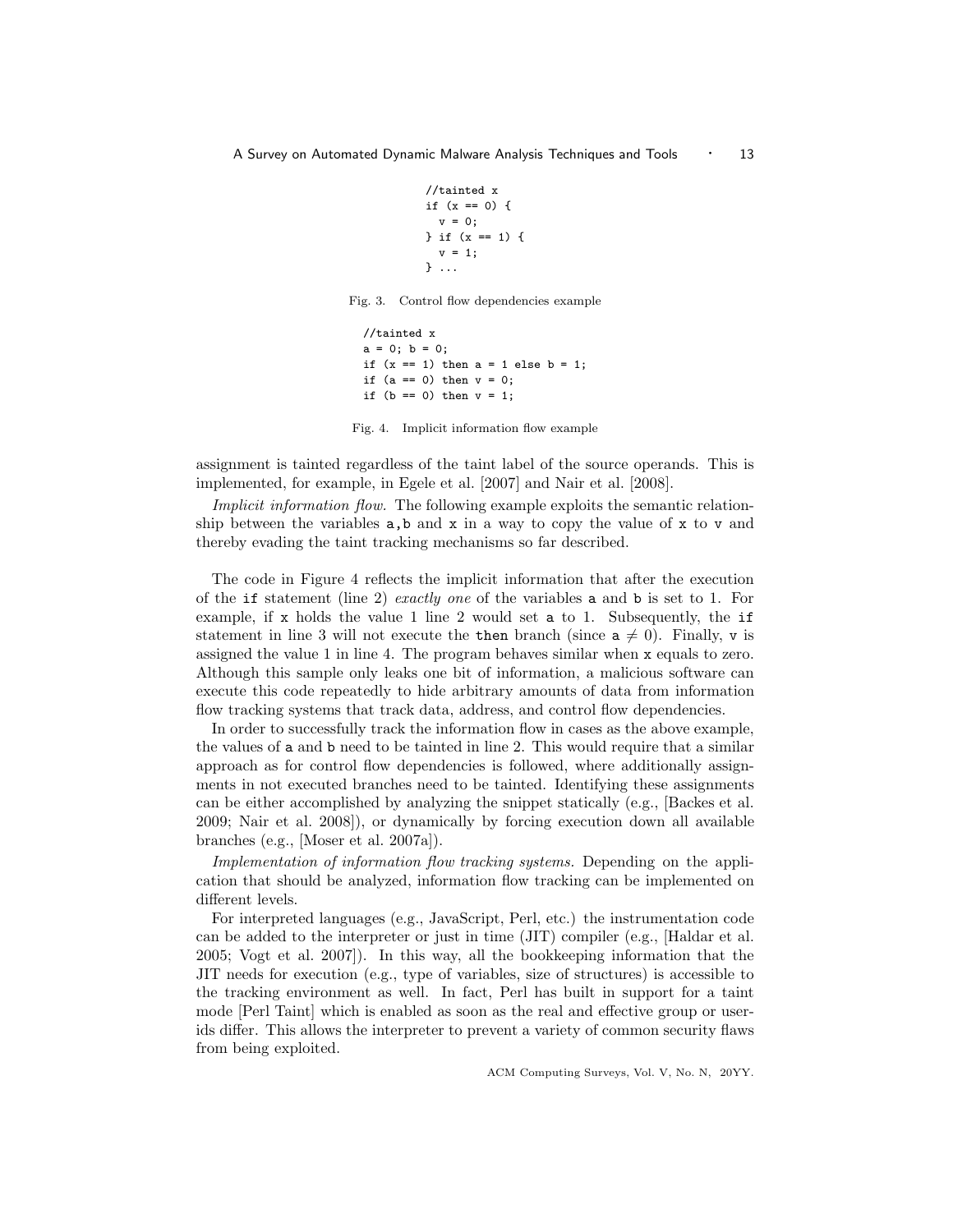To track the information flow on a binary level, the instrumentation is usually done in an environment where there is full control over the process under analysis. Such an environment can be based on dynamic binary instrumentation [Newsome and Song 2005], a full system emulator (e.g., [Chow et al. 2004; Egele et al. 2007; Portokalidis et al. 2006; Yin et al. 2007]), or even a hardware implementation [Crandall and Chong 2004] or [Venkataramani et al. 2008].

The value and applicability of information flow tracking for malware analysis is discussed by Cavallaro et al. [2008]. Researchers so far have demonstrated systems that perform data-, address-, and control flow tracking [Kim et al. 2009; Nanda et al. 2007]. Trishul as presented in Nair et al. [2008] even addresses the implicit information flows. However, these systems do not intend to be used for malware analysis. If information flow techniques become prevalent in analysis tools, it can be expected that malware authors will come up with mechanisms that try to circumvent such systems.

The feasibility of systems that perform address or pointer tainting is evaluated in Slowinska and Bos [2009]. The critiques raised therein apply to systems where taint labels are propagated unrestricted on the physical level of an emulated system without leveraging higher level information, such as process or library boundaries. However, some of the tools presented in Section 5 suggest, address tainting is viable in an environment that use this kind of information to limit taint propagation to those parts of the system that are deemed relevant for the analysis.

#### 3.4 Instruction Trace

A valuable source of information for an analyst to understand the behavior of an analyzed sample is the instruction trace. That is, the sequence of machine instructions that the sample executed while it was analyzed. While commonly cumbersome to read and interpret, this trace might contain important information that is not represented in a higher level abstraction (e.g., analysis report of system and function calls).

## 3.5 Autostart extensibility points

Autostart extensibility points (ASEPs [Wang et al. 2004]) define mechanisms in the system that allow programs to be automatically invoked upon the operating system boot process or when an application is launched. Most malware components try to persist during reboots of an infected host by adding themselves to one of the available ASEPs. It is, therefore, of interest to an analyst to monitor such ASEPs when an unknown sample is analyzed.

# 4. IMPLEMENTATION STRATEGIES

The implementation of a malware analysis system requires different design decisions that have far-reaching consequences. The different CPU privilege levels, as introduced in Section 3.1, imply that an analysis component that executes in a higher privilege level than the program under analysis, cannot be accessed by this program. Analysis components executing on the same privilege level as the malware need to apply stealth techniques to remain hidden from the analyzed program. Implementing the analysis functionality in an emulator or virtual machine potentially allows an analysis approach to hide its presence even from malware that executes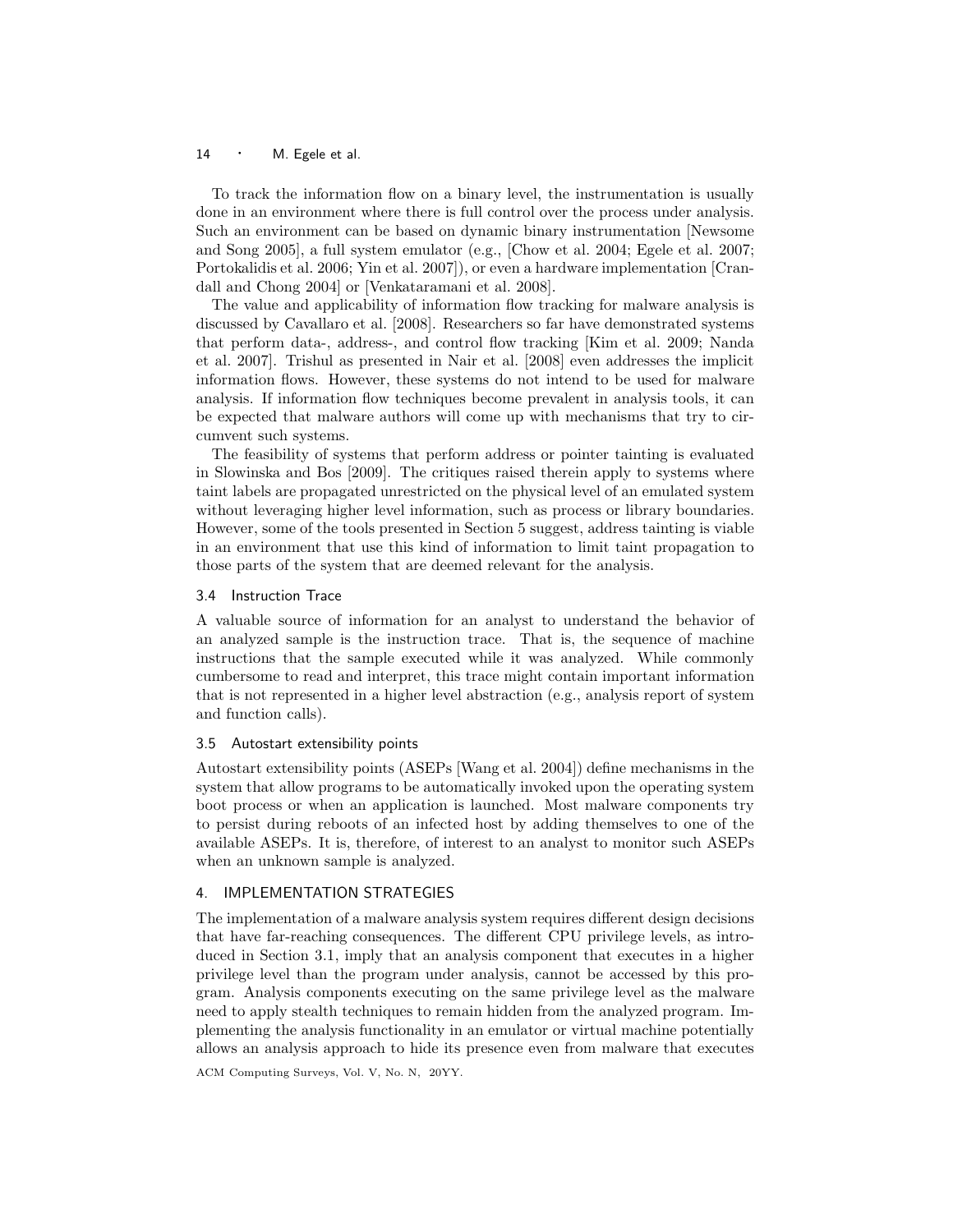in kernel space. Of course, malware executing in a higher privilege level than the analysis component can always hide itself and thus thwart being analyzed. This section describes the different possibilities of how to implement an analysis system, and explains the benefits and drawbacks of each method.

## 4.1 Analysis in User- / Kernel-space

Analyzing malicious software in user-space enables an analysis approach to gather information such as invoked functions or API calls. Such an approach can easily access all memory structures and high level information provided by the operating system. For example, enumerating the running processes is as trivial as querying the loaded modules or libraries. This is possible because the same set of APIs is available to the analysis tool as to every other application running on the system. The possibilities to hide the analysis component when only executing in user space are very limited. For example, hiding a process or a loaded library from all other processes running on the system is usually not possible from user space alone.

The just mentioned limitation is eased when the analysis component runs in kernel space. Analysis tools with access to kernel level functions can gather additional information, such as invoked system calls. Also hiding its presence from malware that only executes in user mode is possible. Hiding from malicious software that gained the privilege to run in kernel mode is again complicated.

Granted that the analysis component executes in kernel-mode, API hooking is trivially achieved. However, it is somewhat more complicated to record an instruction trace or perform information flow tracing. One possibility to record an instruction trace is to leverage the debugging facilities of the CPU to single step through the sample under analysis. Setting the trap flag in the x86 EFLAGS register accomplishes this task. Setting this flag results in a debug exception being thrown for the next instruction. The analysis component can catch this debug exception and perform the necessary steps, such as disassembling the instruction and appending it to the instruction trace.

#### 4.2 Analysis in an Emulator

Executing a program in an emulated environment allows an analysis component to control every aspect of program execution. Depending on which part of the execution environment is emulated, different forms of analysis are possible.

*Memory & CPU Emulation.* Emulating the CPU and memory results in a sandbox that allows one to run potential malicious code without having to fear negative impacts on the real system. A binary is executed in this sandbox by successively reading its instructions and performing equivalent operations in the virtual emulated environment. All side effects the binary produces are contained in the sandbox. To successfully emulate samples that rely on operating system services or shared libraries, these mechanisms need to be emulated as well. While projects exist that implement such emulation approaches (e.g., libemu [Baecher and Koetter]), the most prominent use of this technique is in engines of modern anti-virus products. Many AV suites employ CPU and memory emulation to overcome the hurdles imposed by packed or obfuscated binaries. To analyze a possibly packed binary, it is executed in the emulated environment. If the AV engine detects an un-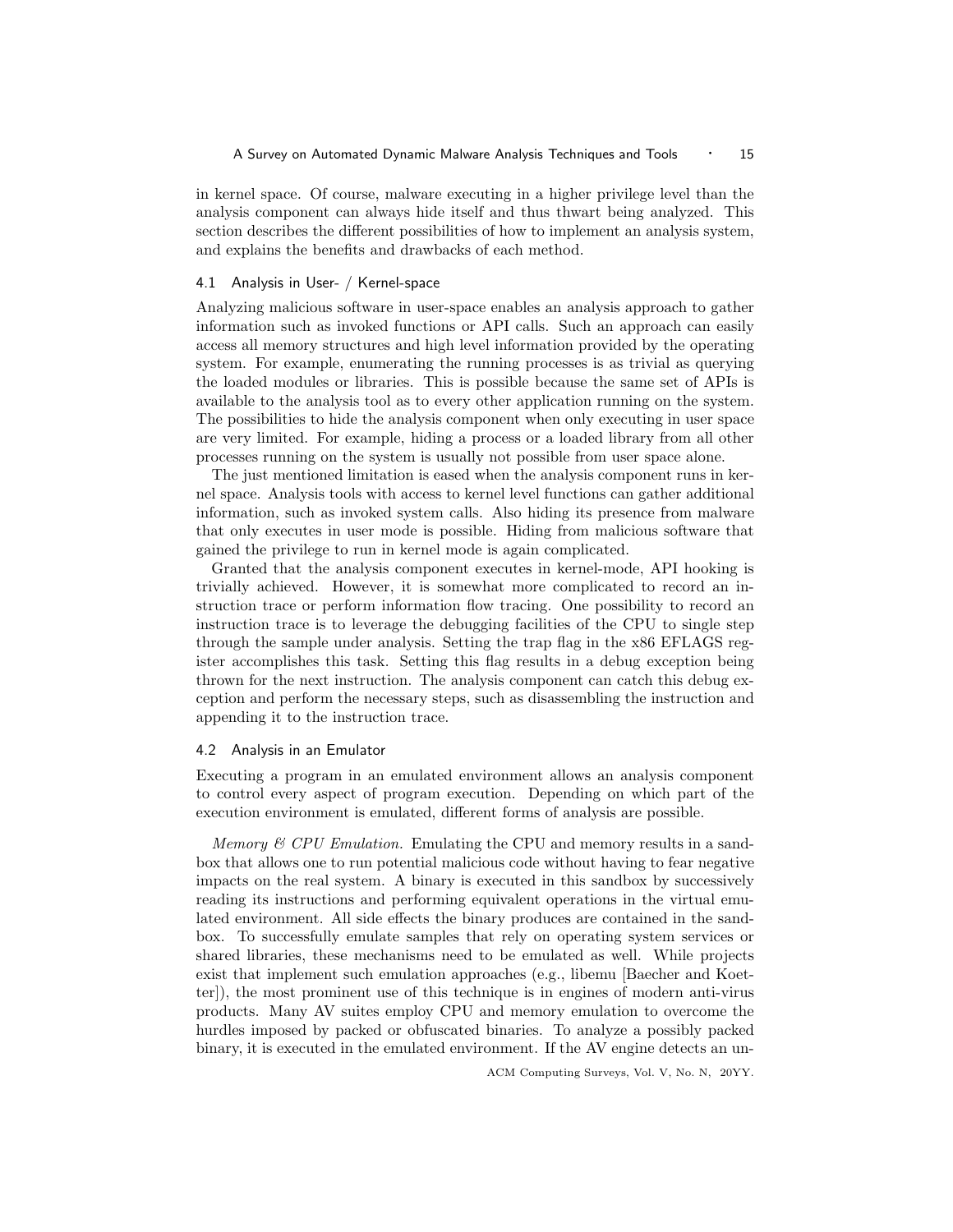packing sequence, the signatures are matched on the unencrypted memory contents contained in the emulated memory.

For a malicious sample to detect that it is running in such an emulated environment, it is enough to perform an operation that requires components that are not or insufficiently emulated by the system. For example, the emulator might behave different from a real CPU in the case of a CPU bug (if this bug is not considered in the emulation).

*Full System Emulation.* A full system emulator (e.g., [Bellard; Bochs] etc.) provides the functionality of a real computer system, including all required peripherals. In addition to CPU and memory, emulated devices, such as network interface cards, and mass storage are available. This setup makes it possible to install a common off-the-shelf operating system in the emulator. The OS that runs in the emulator is referred to as the *guest*, while the computer executing the emulator itself is called the *host*. An emulator allows the host and guest architectures to be different. Thus, with the help of an emulator it is possible, for example, to analyze software that is compiled for the ARM instruction set on a commodity x86 desktop computer. Implementing the analysis component as part of the emulator allows the analysis to be performed in a stealthy manner, and provides the possibility to monitor the guest OS and all applications executed within. Since the emulator, and thus the analysis component as well, has full control of what the guest operating system perceives as its environment, it is possible for the analysis component to stay undetected. However, a malware sample can still detect side effects of the emulation, or characteristics of the analysis environment, and cease to work in such cases. For example, detecting imperfect emulation of CPU features allows a malware sample to recognize that it is run in an emulator. Comparing system properties, such as the currently logged in user, to known values might allow a malware instance to detect a specific analysis tool. For a more detailed analysis of such "anti-analysis" techniques see Section 4.6.2. Performing the analysis takes time and is noticeable as delay or slowdown in the guest operating system, opening another avenue of detection possibilities to malicious samples.

The benefit of having full control over the environment which is introduced by using an emulator, comes with the drawback of the so-called *semantic gap*. An analysis approach implemented in an emulator has full access to the emulated system on the physical level. Nevertheless, the desired information consists of higher level abstract concepts of the guest operating system (e.g., system calls, file handles, etc.). Thus, to have access to this information, the analysis tool has to infer the high level information from the raw system information by interpreting CPU state and memory contents similar to the guest OS. A common requirement for analysis systems that operate via full system emulation is that the analysis can be confined to a single process (i.e., the sample under analysis) and therefore omitting the other components of the system from being analyzed. Here, the semantic gap manifests itself by the observation that on a hardware level there is no concept of a process. However, on x86 architectures the page table base (CR3) register is unique for each process. Thus, by monitoring the APIs that create new processes, an analysis system can correlate the analyzed sample with a given CR3 register value. Monitoring APIs in such a system can be accomplished by comparing the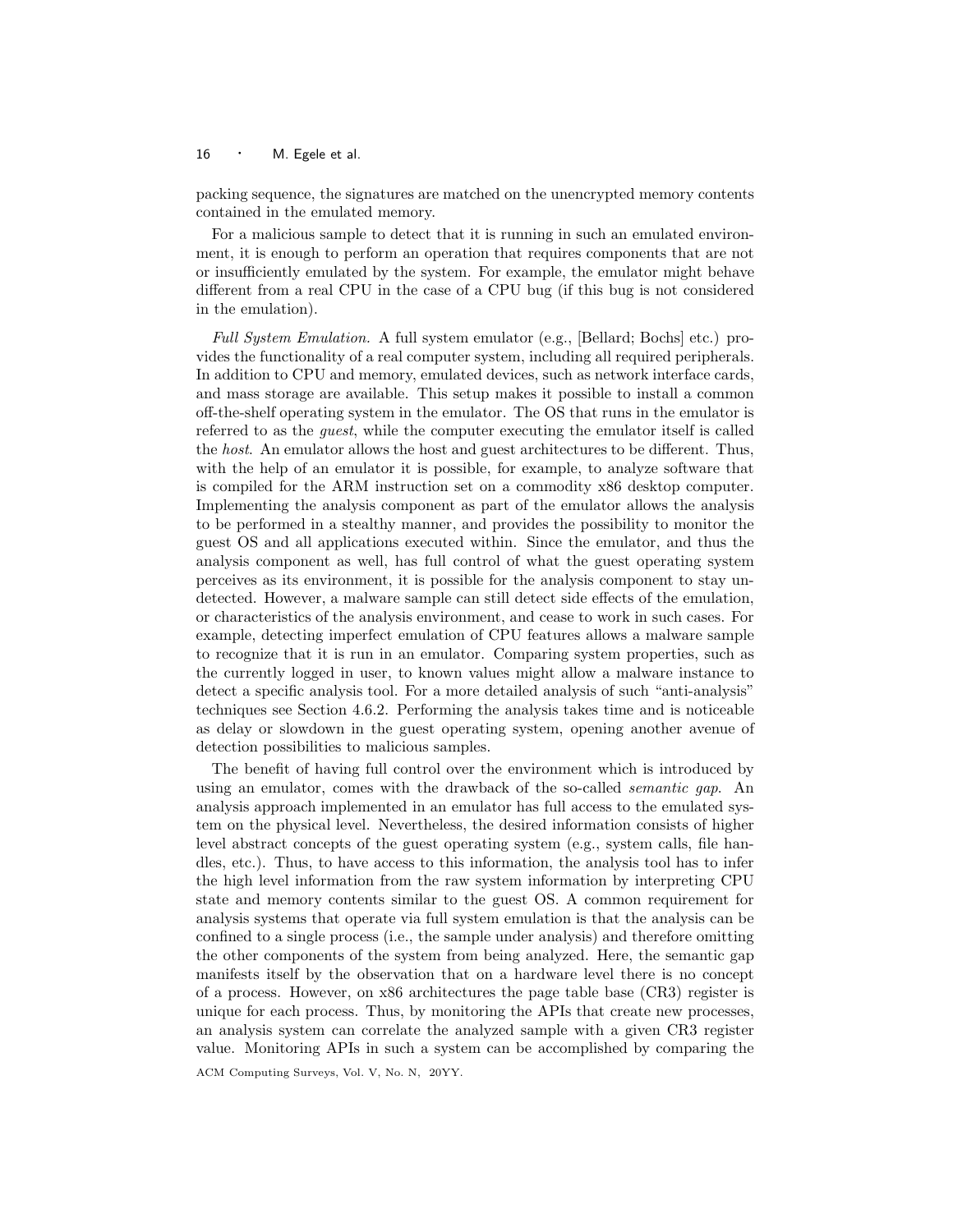value of the instruction pointer to the known function entry points in the dynamic libraries that provide the APIs. Care has to be taken that the loader of the guest operating system might decide to map a library at a different (than the preferred) base address. Thus, this list has to be dynamically maintained.

Knowing the CR3 register value that corresponds to the process under analysis, it is trivial to produce an instruction trace for this process. In brief, every instruction that is executed while the CR3 register holds this value, is part of the analyzed program. To lower the impact of the semantic gap, hybrid approaches exist that perform the analysis in the emulator and gather higher level information (e.g., the list of loaded modules, etc.) with the help of an additional component running in the guest system [Bayer et al. 2006].

#### 4.3 Analysis in a Virtual Machine

According to Goldberg [1974], a virtual machine (VM) is "an efficient, isolated duplicate of the real machine". A virtual machine monitor (VMM) is responsible for presenting and managing this duplicate to programs, and is in charge of the underlying hardware. This means, in practice, that no virtual machine can access the hardware before the VMM assigns the hardware to this specific VM.

The key idea behind virtualization is that the privileged state of the physical machine is not directly accessible in any VM. The notion of privileged state observable from within the VM exists only virtually and is managed by the VMM to match the guest system's expectations. In contrast to emulators, in virtual machines the host and guest architecture are identical. This restriction allows the guest system to execute non privileged instructions (i.e., instructions that do not affect the privileged state of the physical machine) unmodified on the host hardware, thus, resulting in improved performance. Similarly to emulators, however, virtual machines provide strong isolation for resources. Thus, an analysis component implemented in a VMM also has the potential to go unnoticed by the analyzed programs. Commonly, such an analysis component is either integrated directly into the VMM or takes place in an additional virtual machine. In the latter case, the VMM has to provide all necessary information to the analysis VM to perform its task, resulting in lower performance. Just as an emulator, the VMM only has access to the state of the virtual machine. The semantic gap between this state and the high level concepts of operating system objects has to be bridged to retrieve the relevant information.

While it is trivial to create an instruction trace in emulator, producing the same result on a VM based analysis system is not so straight forward. This is because unprivileged instructions are executed on bare hardware without involving the VMM. To produce an instruction trace, nonetheless, the same approach as with kernelspace analysis can be applied. Once the VMM learned the CR3 value of the process to analyze, it sets the trap flag in the CPUs EFLAGS register. The only difference is with environments that perform the analysis in the VMM; the debug exception would be caught in the VMM before it even reaches the guest operating system. For monitoring API calls, the same restrictions as for emulation based analysis techniques apply.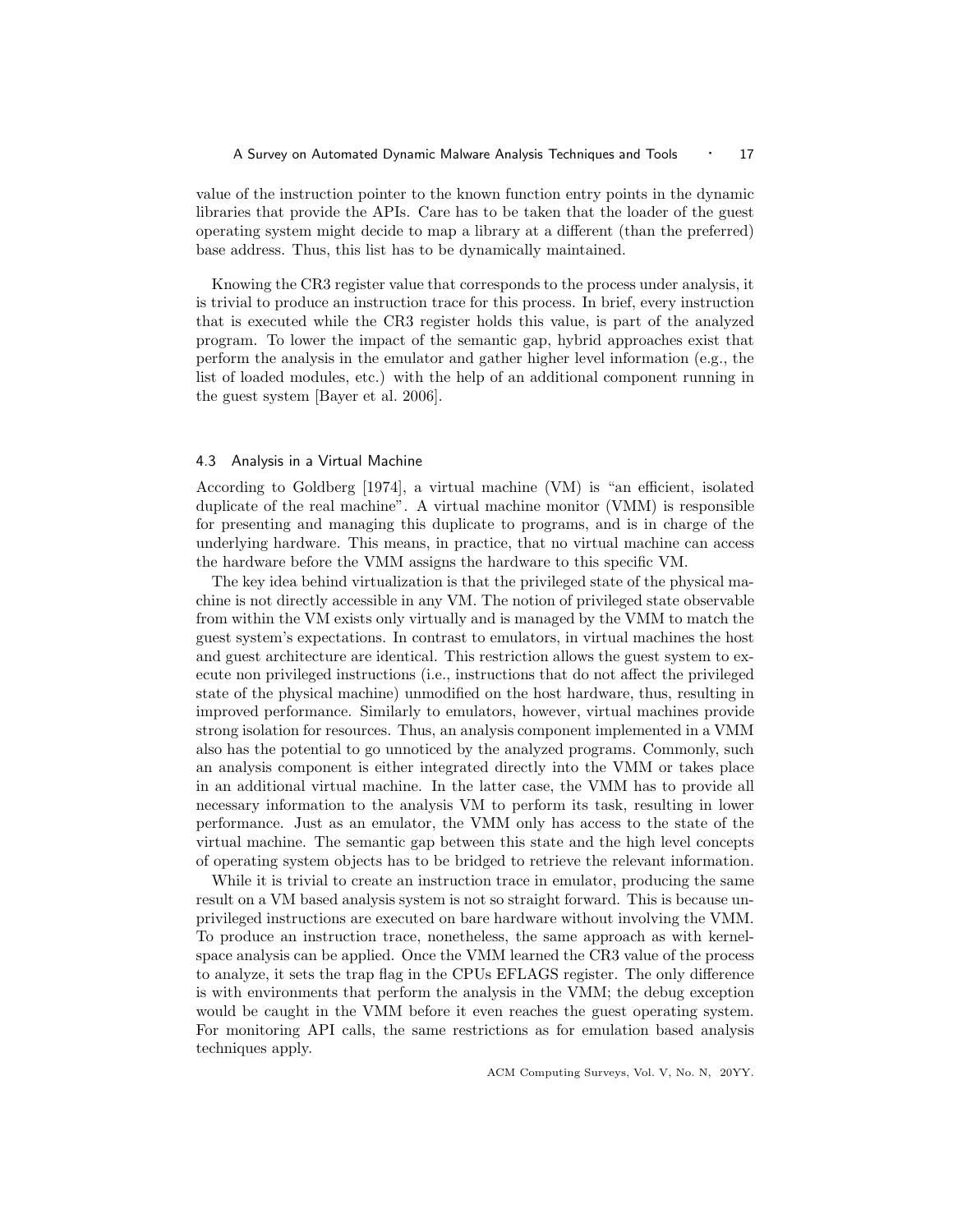#### 4.4 Resetting of the Analysis Environment

Another matter that might influence the design of an analysis approach is the amount of time it takes to reset the analysis environment to a clean state. This is necessary because results are only comparable if each sample is executed in an identical environment. The more samples that need to be analyzed, the bigger is the impact of this reset time. So far, three methods have been proposed to perform this task. (1) software solutions, (2) virtual machine snapshots, (3) or hardware snapshots. The general idea behind the latter two techniques is to keep a "base system" (e.g., a plain installation of an operating system), and redirect any modifications to that system transparently to separate storage. Read operations, in turn, use that storage as an overlay to the original base system to correctly reflect the performed changes. A reset happens by omitting or creating a new empty overlay.

*Software solution.* The straight forward software approach consists of taking an image of the hard drive that contains the base image with the analysis environment. After each analysis run this image is restored from a tamper proof clean operating system, such as a Linux live CD.

*Virtual machine snapshots.* Most VMMs (and full system emulators) [VMWare snapshots ; Liguori 2010] provide mechanisms to take a snapshot of the state of virtual machine (i.e., virtual mass storage, CPU, and memory contents). Such systems rely on regular files as storage for the overlay data. VMMs and full system emulators commonly support to take and load a snapshot of a running system. This mechanism can be used to reduce the time required to analyze a sample since no reboot is necessary to recreate a clean instance of the analysis environment.

*Hardware support for snapshots.* Similar to snapshots in VMMs, hardware solutions exist that redirect all changes directed to a base image to another physical drive or designated working area [Juzt-Reboot Technology]. Resetting this system again is accomplished by omitting the overlay for read accesses. However, since sudden changes to the underlying file-system are unexpected to the guest operating system, such techniques require that a system is rebooted between analysis runs.

#### 4.5 Network Simulation

Modern malware samples frequently require some form of Internet access for their operation. For example, a malware sample might download additional components, updates, or configuration data before performing its nefarious actions. The trivial approach of denying or allowing all network traffic usually yields undesired results. Denying all network access to the sample under analysis will most likely result in incomplete observations of the malware's behavior. For example, a spam sending worm that cannot resolve the IP address of the mail-server cannot even try to send spam emails. Thus, this characteristic behavior cannot be monitored. If all network access is allowed, however, the same sample might participate in real spam campaigns which resembles unacceptable behavior. In addition to providing Internet access to a malware sample, it is also advantageous to provide easy targets for infection in case the malware attempts to spread over the network [Inoue et al. 2008]. Such targets are commonly provided by honeypots that imitate vulnerable network services. In this section, we discuss methods to restrict network access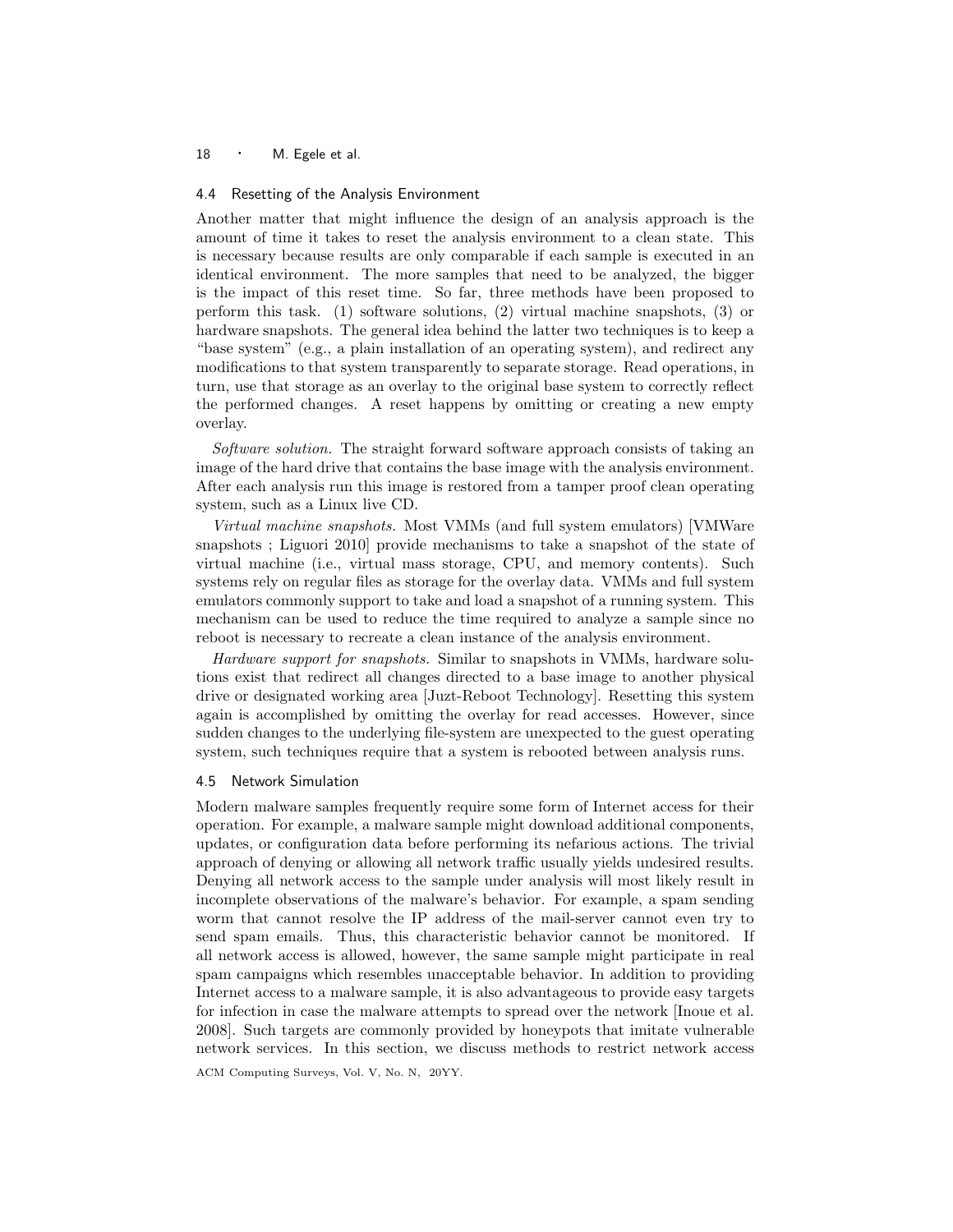for samples under analysis. These restrictions can be performed with different techniques and to varying extents.

*No Internet, but simulated network.* This approach does not allow the sample under analysis to communicate with the real Internet. Instead, commonly used network services are simulated and all traffic is redirected to these services. Such services include but are not limited to DNS, mail, IRC, and file servers. If the simulation is complete enough the malware will exhibit its malicious behavior and the analysis is completely self-contained. Malware that tries to update over the Internet will fail to do so, and bots that wait until they receive commands from their master most likely will stay dormant.

*Filtered Internet access.* While the malware is granted access to the Internet, this access is limited and tightly monitored. This is commonly accomplished by applying techniques that mitigate the malicious effect and volume of the malware generated traffic. Filtering outgoing mail traffic or applying intrusion detection and prevention tools provide this functionality. By additionally applying traffic shaping or rate limiting on the malicious traffic, the negative effect on the Internet and its users is kept to a minimum.

#### 4.6 The Malware Analysis Arms Race and its Consequences

As mentioned in Section 2.3, an arms race has evolved between the authors of malware and security analysts that need to understand a malware's behavior in order to create efficient countermeasures. This section elaborates on the prevalent measures that malware authors apply today to allow their samples to evade analysis. Where appropriate, we also mention techniques that were subsequently adopted by security analysts and tools to overcome these countermeasures. Note, however, that the use of these techniques is often not unique to malware. Authors of legitimate, benign programs might also make use of such techniques to protect their programs from being analyzed or reverse engineered.

4.6.1 *Self Modifying Code and Packers.* Historically, malware used self modifying code to make static analysis more cumbersome and disguise its malicious intents. While in the beginning such modifications were performed by incorporating the self modifying parts in the malware itself, more recent developments led to so called packer tools. A packer program automatically transforms an executable (e.g., a malware binary) into a syntactically different, but semantically equivalent representation. The packer creates the semantically equivalent representation by obfuscating or encrypting the original binary and it stores the result as data in a new executable. An unpacker routine is prepended to the data, whose responsibility upon invocation lies in restoring (i.e., de-obfuscating or decrypting) the data to the original representation. This reconstruction takes place solely in memory which prevents leaking any unpacked versions of the binary to the disk. After unpacking, the control is handed over to the, now unpacked, original binary that performs the intended tasks. Polymorphic variants of a given binary can be automatically created by choosing random keys for the encryption. However, their unpacking routines are, apart from the decryption keys, largely identical. Therefore, while signatures cannot assess the threat of the packed binary, signature matching can be used to detect the fact that a packer program was used to create the binary.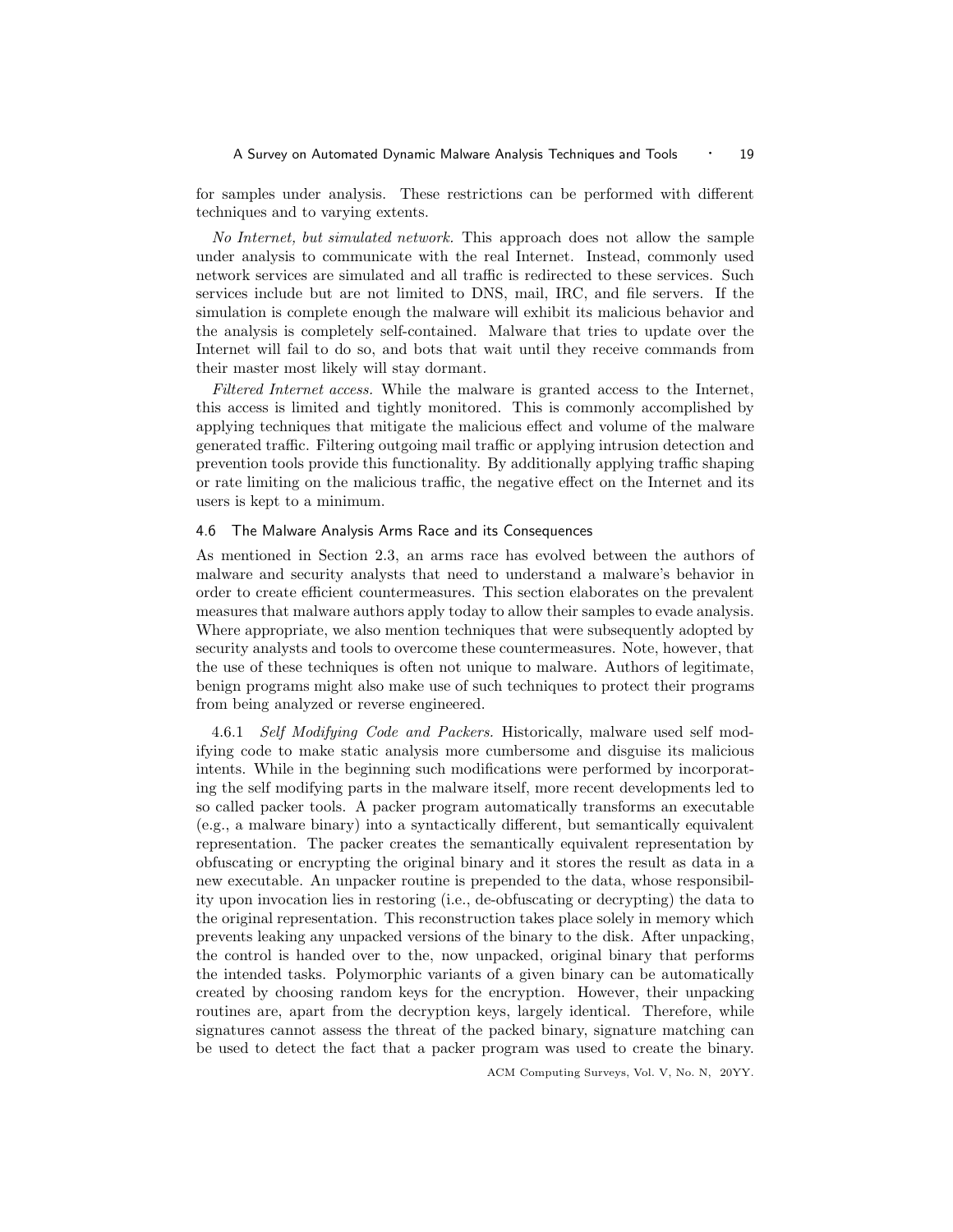Metamorphic variants, in contrast to polymorphic binaries, can also mutate the unpacking routine, to encumber detection even more. According to Taha [2007] and Yan et al. [2008], a large percentage of malicious software today comes in packed form. Moreover, malware instances that apply multiple recursive layers of packers, are becoming prevalent.

4.6.1.1 *Mitigating the Packer problem.* Dynamically analyzing packed binaries is, in theory, not different from analyzing non-packed binaries. This is because once the unpacking routine is finished, the original binary is executed and behaves as if it was unmodified. However, to perform an analysis that solely focuses on the original binary it is advantageous to first undo the packing. Different approaches exist that allow to revert the modifications a packer has performed on a binary.

*Reverse engineering the unpacking algorithm.* Understanding how the unpacking routine restores the original binary in memory, allows one to create a program (unpacking tool) that performs the same actions and dumps the resulting binary to disk, therefore making it available for analysis. Prior to reverting the obfuscation, one has to determine the packing tool that was used to produce the binary in question. For example, the PEiD [PEiD] tool is designed to answer this question.

*Generic detection and reconstruction of packed code.* For binaries that are obfuscated with unknown packers, other reconstruction techniques have been proposed in literature. The packing and unpacking steps need to be transparent for the original binary. That is, once unpacking is finished the binary needs to be present in its original form. Security researchers used this observation to propose a technique that allows them to detect the end of an unpacking sequence. Then, it is known when an unmodified version of the original binary is present in the process address space. This detection can be accomplished by enforcing a *"write xor execute" (W*  $\oplus$  *X) policy* on the packed binaries' virtual memory pages. This technique is outlined in the following three step algorithm.

- (1) Upon startup, all memory pages of the binary under analysis are marked as executable and read only.
- (2) Once the binary writes to a memory page, a page fault occurs. When catching this write permission page fault, the system modifies the page protection settings to be read/write only (i.e., not executable or NX).
- (3) As soon as the unpacking routine is completed, it transfers control to the unmodified binary. This will lead to another page fault, due to the pages' NX page protection settings.

By catching these execute page faults, an analysis system is able to recognize the end of an unpacking routine. Furthermore, the instruction that raised the execution page fault indicates the program entry point of the original binary. Following this approach allows an analysis system to unwrap a packed binary, even if it is recursively packed with different packer programs. Such a system would repeat the above stated algorithm repeatedly as often as necessary.

However, by querying the page protection settings a malware sample can detect this approach. Therefore, for a tool implementing this algorithm it is important to disguise these modifications from an analyzed sample. Furthermore, Virtual memory systems allow a process to map the same physical memory page at multiple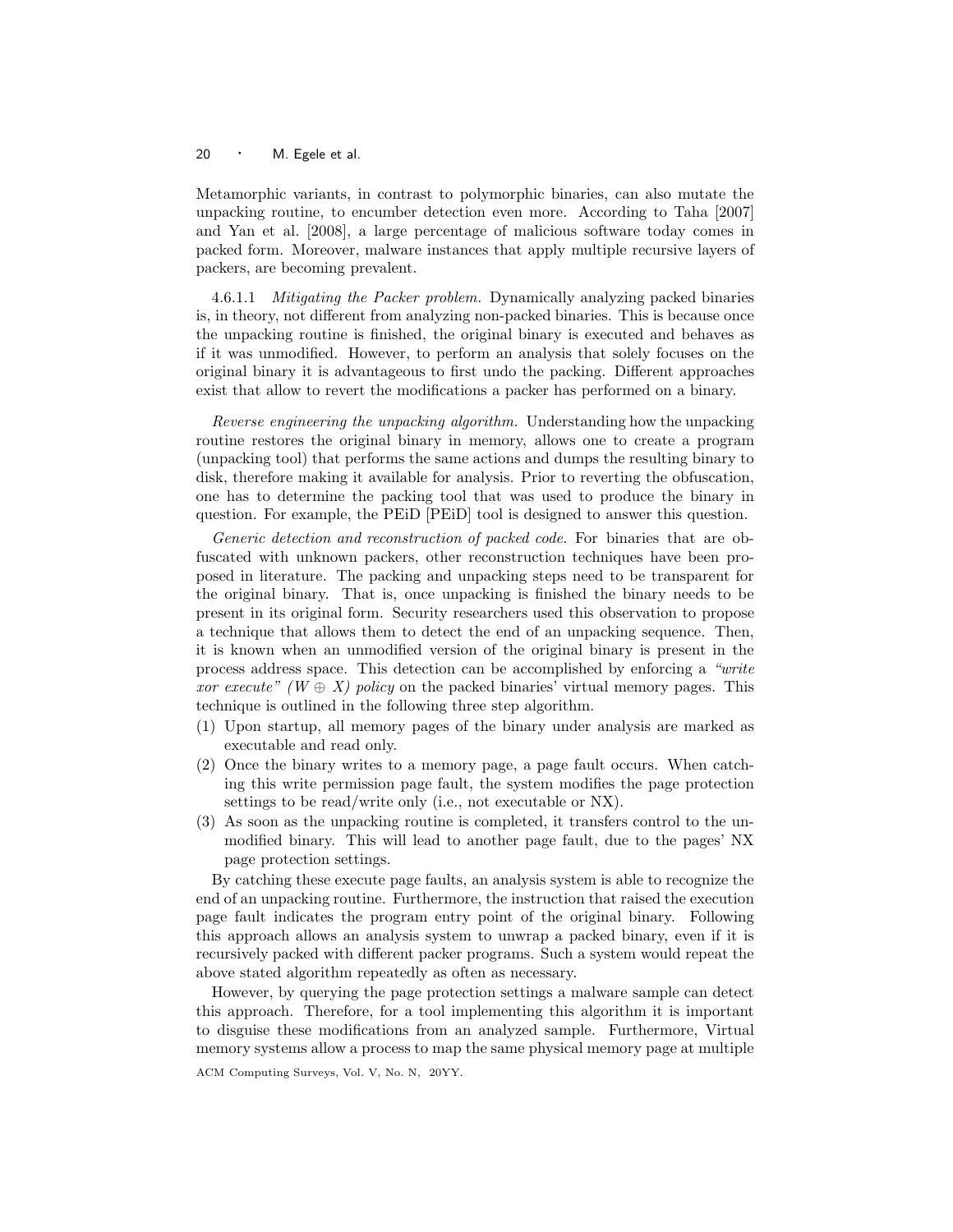different virtual pages each with its individual protection flags. This would allow a malware instance to write and execute a page without being detected. Therefore, a dynamic unpacking tool should employ countermeasures against such evasion attempts.

4.6.2 *Detection of Analysis Environments.* Whereas static analysis has the potential to cover all possible execution flows through a program, dynamic analysis suffers from the problem of incomplete path coverage. Because the extraction of information is collected while the program is executed, only the actually executed paths are taken into account. This leads to malware instances that try to detect analysis platforms and upon detection either terminate or exhibit non-malicious behavior to circumvent analysis.

Chen et al. [2008] present a taxonomy of different artifacts that can be used by malware to detect whether it is executed in an instrumented environment (e.g., in a virtual machine, or attached to a debugger). According to the taxonomy, such artifacts can be found in four major areas:

- (1) *Hardware:* devices in virtual machines often can be fingerprinted easily (e.g., VMWare's "pcnet32" network interface adapter, or KVM's "QEMU HARD-DISK" virtual hard disk).
- (2) *Execution Environment:* refers to artifacts that are introduced to a monitored process' environment (e.g., debugger status flags as accessible by the IsDebuggerPresent() Windows API call, or the memory address of the interrupt descriptor table (IDT) in VMWare guests).
- (3) *External Applications:* The presence of well known monitoring applications, such as debuggers, or file-system and registry monitoring tools, can also be an indication for an analysis system.
- (4) *Behavioral:* The execution time of privileged instructions vary between real hosts and systems that are executed in a virtual environment. It is straight forward for a malware program to capture these timing differences.

While malware samples are known to detect specific analysis frameworks, more generic approaches exist that detect whether a program is executing inside an emulated or virtualized environment [Ferrie 2007; Lau and Svajcer 2008; Rutkowska 2004; Zeltser 2006]. Raffetseder et al. [2007] propose multiple approaches to detect an emulator by detecting differences in the behavior of emulated system when compared to real hardware. These approaches rely on CPU bugs, model specific registers, and differences in timing. In addition, Garfinkel et al. [2007] illustrates detection possibilities based on logical, resource, and timing discrepancies. Since some analysis techniques facilitate the trap flag in the EFLAGS register to create fine grained (on the machine instruction level) analysis, malware samples can detect such approaches by reading the EFLAGS register and inspecting the specific bit within.

4.6.2.1 *Countering Anti-analysis Techniques.* Currently, many malware samples cease to exhibit their intended malicious behavior when they detect an emulation or virtualization environment. This behavior is exploited by Chen et al. [2008] to propose protection mechanisms through the implementation of light-weight fake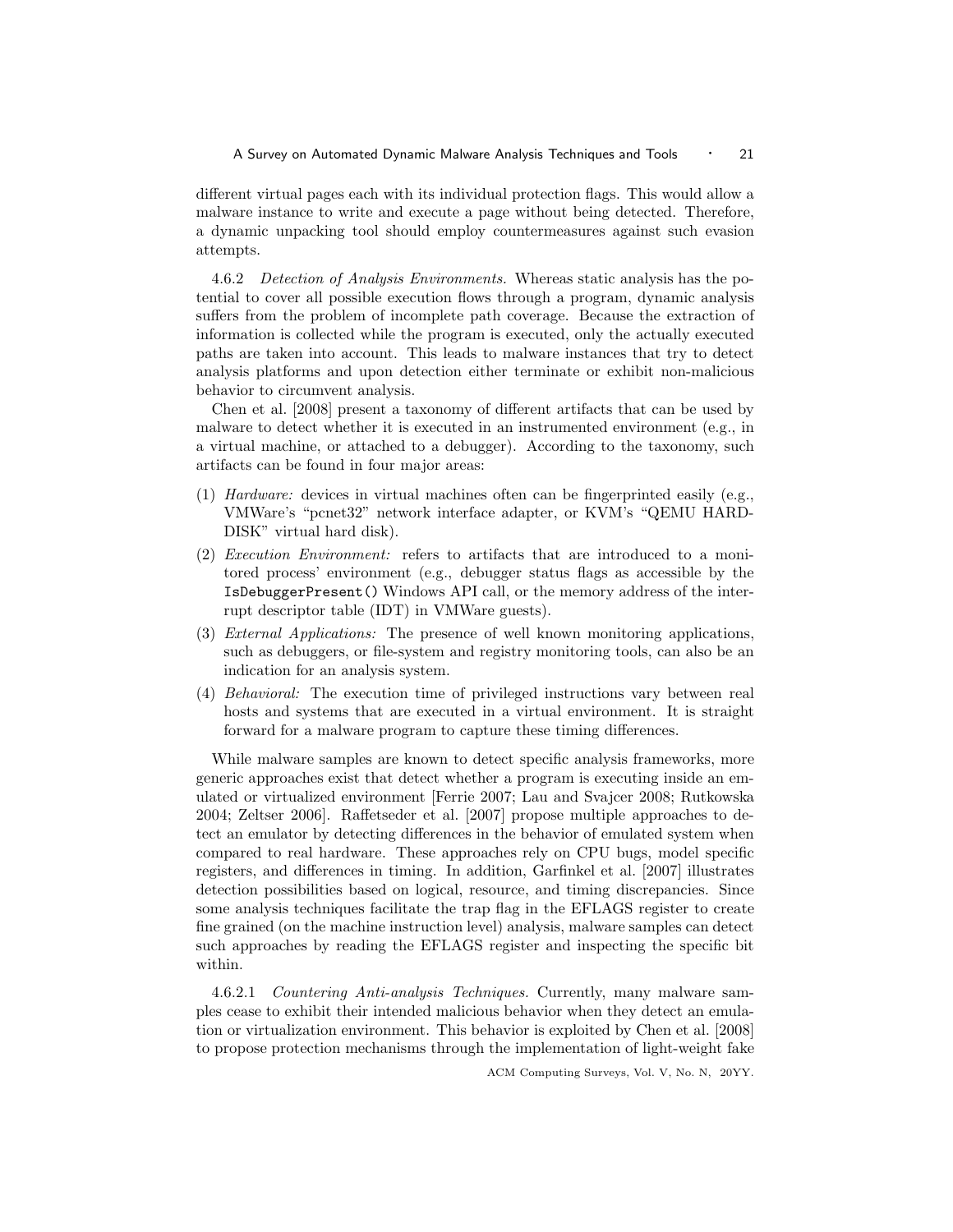artifacts of such environments. Their evaluation showed that in many cases such mechanisms are successful in deterring malware from performing its harmful actions. The growing acceptance and application of virtualization technology in the foreseeable future will reveal whether this behavior is still viable. Alternatively, malware authors might drop such generic detection techniques to not preclude too many legitimate targets from infection.

In order to discover and mitigate such evasion attempts two solutions seem possible. First, one can try to learn what differences between the analysis environment and a common computer system make the malware change its behavior. By eliminating the differences, and rerunning the analysis the malware will exhibit its malicious behavior. The second possibility is to modify the malware during execution, thus forcing different execution paths to be executed [Moser et al. 2007a; Brumley et al. 2007].

Existing analysis systems already provide a variety of countermeasures to prevent their detection. Depending on which parts of the system are modified to perform the monitoring, different techniques can be applied to hide the presence of the analysis tool.

For approaches that implement at least parts of their analysis capabilities in the same operating system instance as the analyzed sample, it is possible to hide these components by employing rootkit techniques. For example, to hide additional analysis processes from the analyzed sample, a rootkit component can filter the results of the API calls that return the list of currently loaded processes. Similar techniques can be applied to filter modules that would enable a malware sample to identify an analysis system by enumerating all loaded modules. However, malware that contains a kernel-mode component can circumvent such hiding techniques by accessing the corresponding memory structures directly without invoking any API calls.

Analysis systems that modify the analyzed sample during execution in memory can conceal these modifications by storing a copy of the unmodified pages and marking the modified memory pages as not present in the page table. A sample might verify its own integrity by computing a hash value over all its memory pages. By computing this value for a an unmodified version of the binary and storing the intended value in the binary itself, the sample could detect modifications to its memory pages by comparing the two values. However, since the modified pages are marked as not present, a page fault will occur for every access by the sample. The page fault handler can be set up to report an unmodified version of the memory page in such instances. Thus, the integrity check will pass and the modifications performed by the analysis environment are successfully concealed.

As described in Section 4.6.1 modifying the page protection settings is a viable option to detect if a packed binary has completed its unpacking stage. Of course, a malware sample might inspect the page protection settings of its own memory pages and thus detect such systems. However, there are multiple possibilities how an analysis system based on this technique can evade being detected. For example, in systems that modify the page table entries (PTE) of the running process directly, the modifications can be disguised by maintaining shadow copies of the involved page table structures. Furthermore, a system can mark the page table containing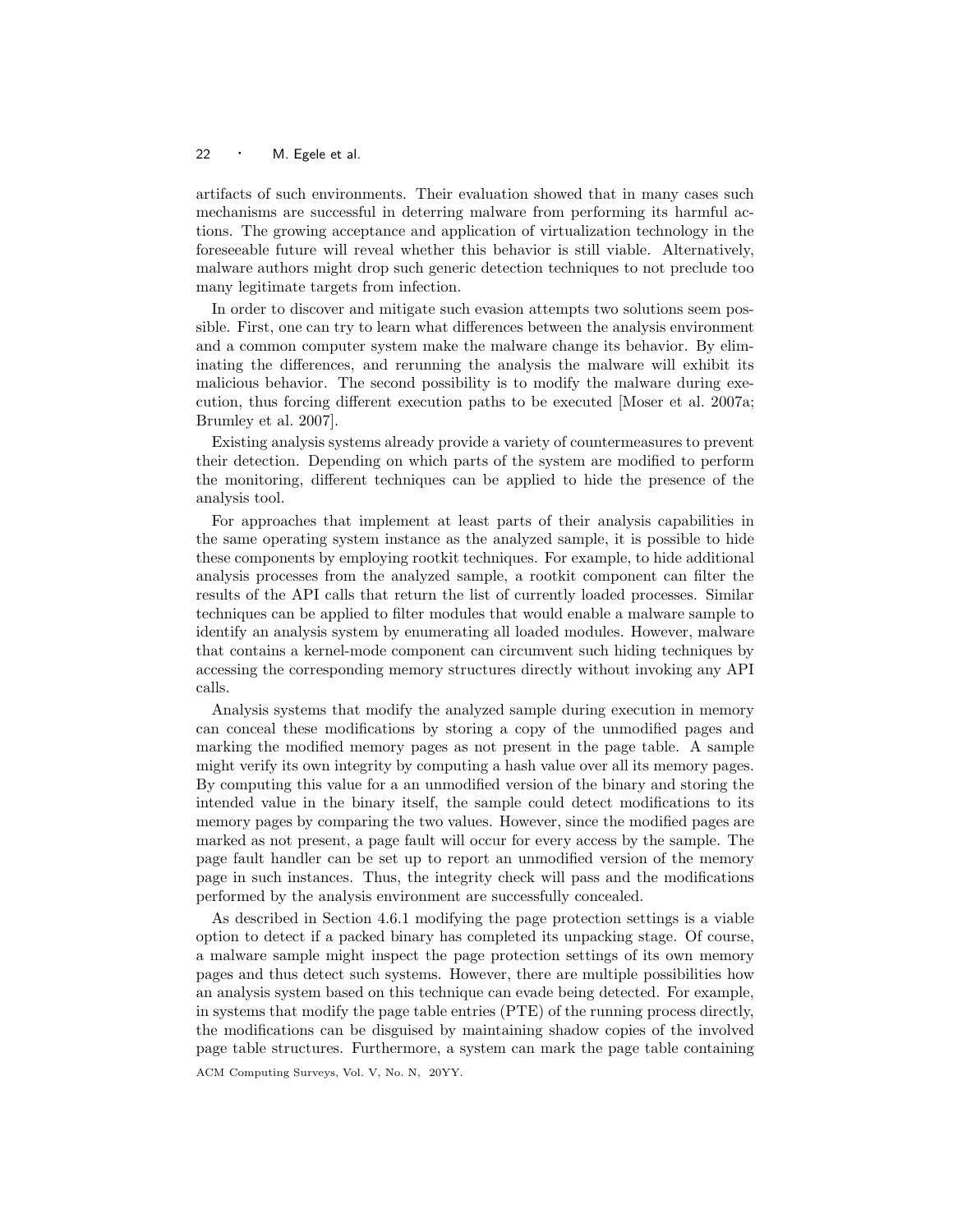the PTEs themselves as not present. Thus, if an analyzed process accesses a modified PTE it would trigger a page-fault, and the page-fault handler can return the shadow version of that entry to the sample. Systems that operate outside of the operating system that executes the analyzed sample (e.g., in VMMs, emulators, or hypervisors) can maintain shadow copies of the page tables that are not accessible to the analyzed sample at all. Thus, no additional effort is required to hide these structures from being detected. Similarely, to the above described modifications, such systems would modify the access permissions to the shadow page tables and trap and handle the resulting page fault on the higher level of privilege (i.e., in the hypervisor or emulator). By not propagating these page faults to the guest operating system, the modifications are successfully hidden.

Additionally, analysis systems that rely on the use of machine specific registers (MSR) might be detected if these MSRs are accessed by the sample. For example, if the trap flag in the x86 EFLAGS register is set, the completion of the next instruction raises a trap exception and clears the flag. Thus, by repeatedly setting the flag in the corresponding interrupt handler, one can easily produce an instruction trace of the monitored process. However, since this flag is usually cleared during normal operation, its state needs to be concealed from the executed sample. Furthermore, the SYSENTER\_EIP\_MSR machine specific register is used to perform system calls on recent CPUs and operating systems. Modifying its contents allows an analysis tool to conveniently monitor the invocation of system calls. However, this modification must be hidden from the analyzed sample. Commonly, systems that modify MSRs can conceal these modifications by maintaining shadow version of these registers and ensuring that the analyzed sample only has access to the shadow versions.

4.6.3 *Logic Bombs.* Instead of detecting the analysis framework, malware can also implement so-called logic bombs to hide its malicious intent. For example, a malware might only exhibit its malicious tasks on a certain date <sup>1</sup>. If the system date on the analysis machine at the time the analysis is performed indicates a different day, the malicious behavior cannot be observed. Nevertheless, all infected machines would perform the malicious tasks at the intended day. Another form of logic bomb is the reliance on user input. For example, a malware might stay dormant until a certain number of keys have been pressed by the user. If the analysis tool does not emulate this user input, the malicious tasks are not performed and, thus, cannot be monitored. Conditional code obfuscation [Sharif et al. 2008] can be applied to further hinder analysis tools to perform their intended task. Following this scheme, the binary representation of a program that depends on a trigger mechanism (e.g., a bot receiving a command), is replaced with an encrypted version thereof. The encryption key is chosen in a way that it is implicitly available when the code should be executed (e.g., the received command string), but not present in the program otherwise. For example, a conditional piece of code of a bot program might start scanning for new victims as soon as the bot receives a *scan* command. This code is then encrypted with the key *scan* and the check whether the code should be executed does compare the hash values instead of the plain text. Thus,

 $^1\mathrm{The}$  infamous "Michelangelo" virus only executes on the 6th of March, the birthday of the Italian renaissance painter.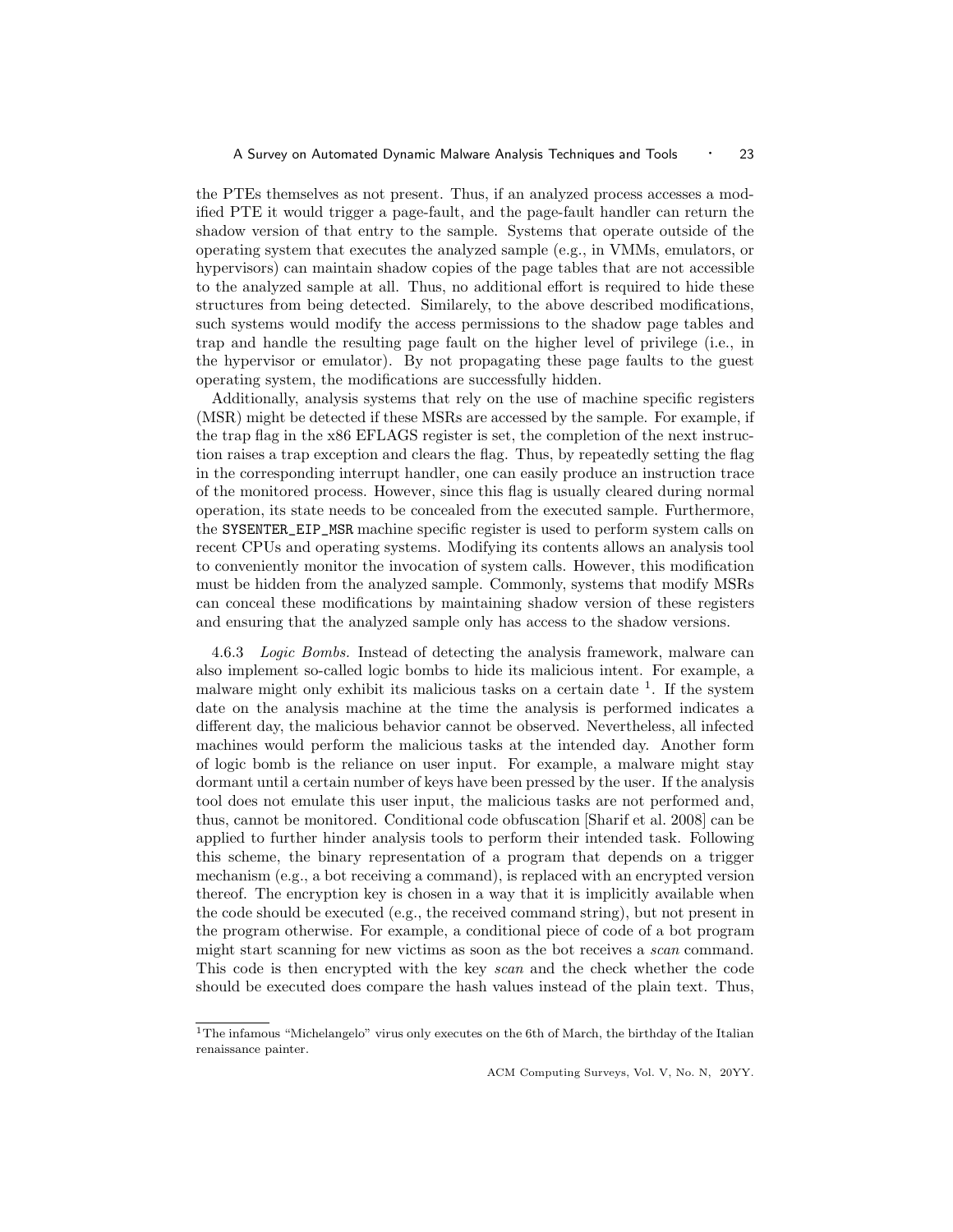the key is successfully removed from the binary but present as soon as the bot is instructed to execute a *scan* action.

4.6.4 *Analysis Performance.* Another important issue for malware analysis systems is performance. Every CPU cycle that is spent for the analysis is missing somewhere else. This results in a usually noticeable slowdown for the analysis target. More importantly, the execution of analysis tasks might lead to the violation of timing constraints in the operating system that executes the sample under analysis. For example, if the extensive analysis that has to be performed at program startup delays the creation of the new process for too long the OS might consider the process unresponsive, kill it, and therefore inhibit a thorough analysis of the process in question.

To counter this, different techniques are applied to cloak the slowdown introduced by the analysis. Such techniques include patching the RDTSC time-stamp counter register or slowing down time in an emulated or virtual environment. These approaches only work for the host that runs the analysis. If the sample under analysis interacts with other components in the network, applying such timing tricks might lead to unreliable networking behavior due to timeouts.

Throughput, that is, the number of analyzed samples per time unit, can also be used as a performance indicator for malware analysis systems. In dynamic analysis, samples are executed in a controlled environment. This execution takes time. Additionally, managing tasks, such as setting up the environment and collecting analysis results consumes time as well. Summing up these times results in an upper bound limit on the performance of a given tool. Most malware, once started, remains running as long as the infected operating system runs. Thus, analyzing the whole lifetime of a malware sample is unfeasible. The common approach to counter that, is to terminate the analysis once a given timeout expires. The value of this timeout has great influence on the throughput of an automated malware analysis system. Nicter [Inoue et al. 2008], for example, is able to analyze 150 - 250 samples per day. With samples executing for 30 seconds (wall clock time), the remaining 22 hours a day are consumed by managing tasks, such as resetting the analysis environment. If an analysis approach is implemented with scalability in mind, the throughput can be raised by employing more hardware resources, such as additional systems performing the analysis, or faster equipment.

#### 5. MALWARE ANALYSIS TOOLS

The following section gives an overview of the existing approaches and tools that make use of the presented techniques to analyze unknown and potentially malicious software. For each tool, we give a brief summary describing which of the techniques from Section 3 are implemented. A discussion on the approaches, possible evasion techniques, and advantages over other approaches is given as well.

The analysis reports generated by the tools in this section give an analyst valuable insights into actions performed by a sample. These reports lay the foundation for a fast and detailed understanding of the sample. This knowledge is necessary for developing countermeasures in a timely manner.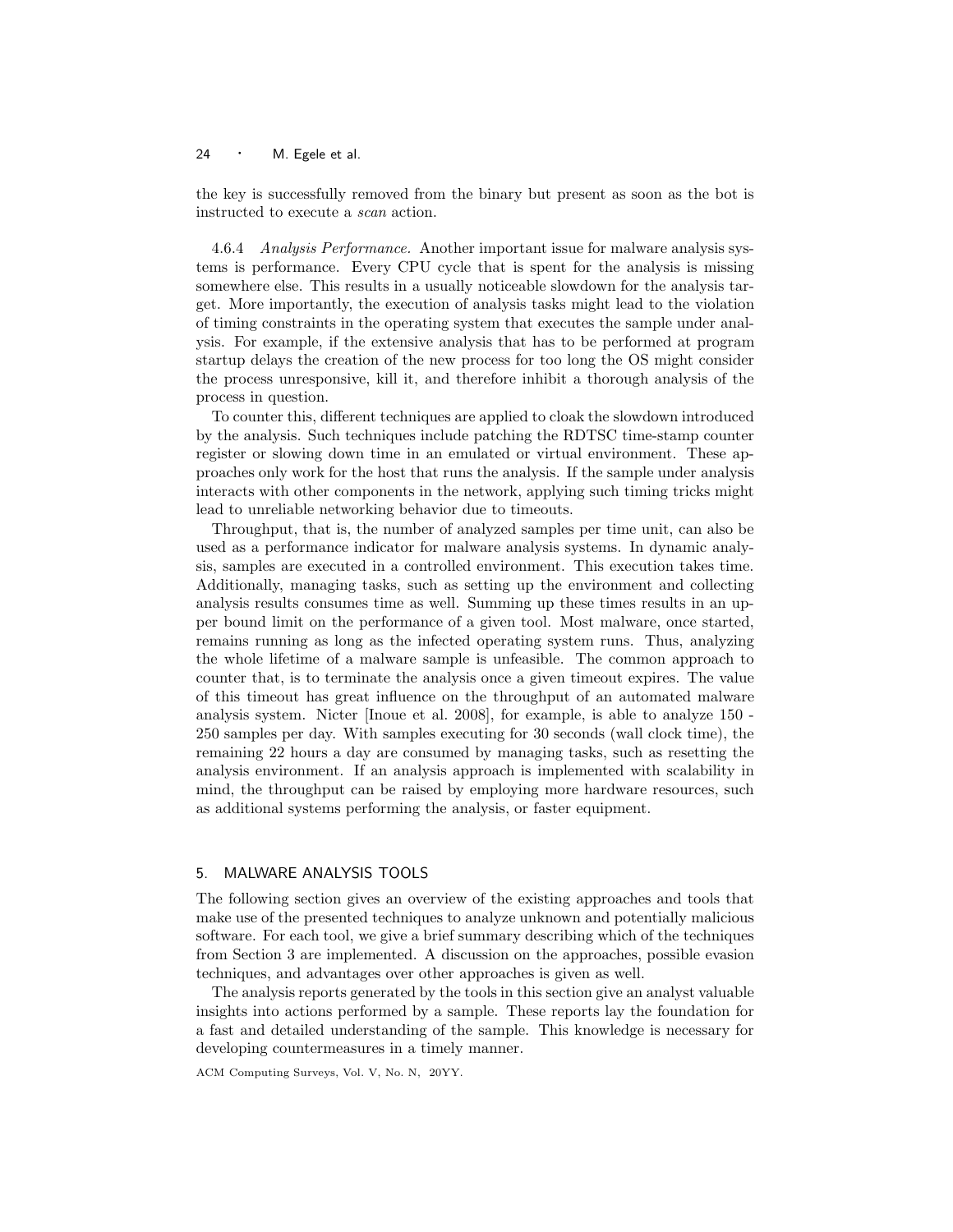#### 5.1 Anubis

The analysis of unknown binaries (Anubis) project [Anubis] is based on TTAnalyze presented in Bayer et al. [2006]. Anubis executes the sample under analysis in an emulated environment consisting of a Windows XP operating system running as the guest in Qemu [Bellard 2005]. The analysis is performed by monitoring the invocation of Windows API functions, as well as system service calls to the Windows Native API. Additionally, the parameters passed to these functions are examined and tracked.

Since Anubis executes the sample to analyze in a complete Windows operating system, it is important to focus on the operations that are executed on behalf of the sample, and omit operations that occur as normal behavior of the OS or other running processes. To this end, Anubis makes use of the knowledge that Windows assigns each running process its own page directory. The physical address of the page directory of the currently running process is always present in the CR3 CPU register. Thus, upon the invocation of the sample to analyze, Anubis records the value of the CR3 register and performs the analysis only for this process. By monitoring the APIs and system calls that are responsible for creating new processes, Anubis is able to monitor all processes that are created by the original sample.

The monitoring of function calls is based on comparing the instruction pointer of the emulated CPU with the known entry points of exported functions in shared libraries. To this end, Anubis manages a list of functions to monitor with their corresponding function entry points. These addresses need to be determined dynamically as only their offset relative to the beginning of the library (i.e., base address) is known in advance. The loader might decide to load the library at a different address than the preferred base address. Thus, the real entry-point to a function is only known after the loader mapped the library into the process' memory space. To accomplish this, Anubis tracks all invocations of the dynamic loader in the context of the sample under analysis.

Together with the invocation of these functions, Anubis also monitors their arguments by passing the arguments to call-back routines that perform the necessary analysis and tracking steps. For example, the usage of handles for file and registry operations, or network sockets is tracked and allows Anubis to produce expressive reports of the related activities.

#### 5.2 Multiple path exploration

Automatic dynamic malware analysis tools generate their reports based on a single execution trace of the sample under analysis. The use of so-called logic bombs allows malware to only reveal its malicious behavior based on arbitrary constraints. For example, a malware sample could postpone its malicious activities until a certain date is reached, or stop executing if necessary files cannot be found on the infected system. To overcome this shortcoming, Moser et al. [2007a] present a tool that is capable of exploring multiple execution paths for Windows binaries. This tool recognizes a *branching point* whenever a control flow decision is based on data that originates outside the monitored process. This data can only be introduced to the process via system calls. Thus, a branching point is detected if a control flow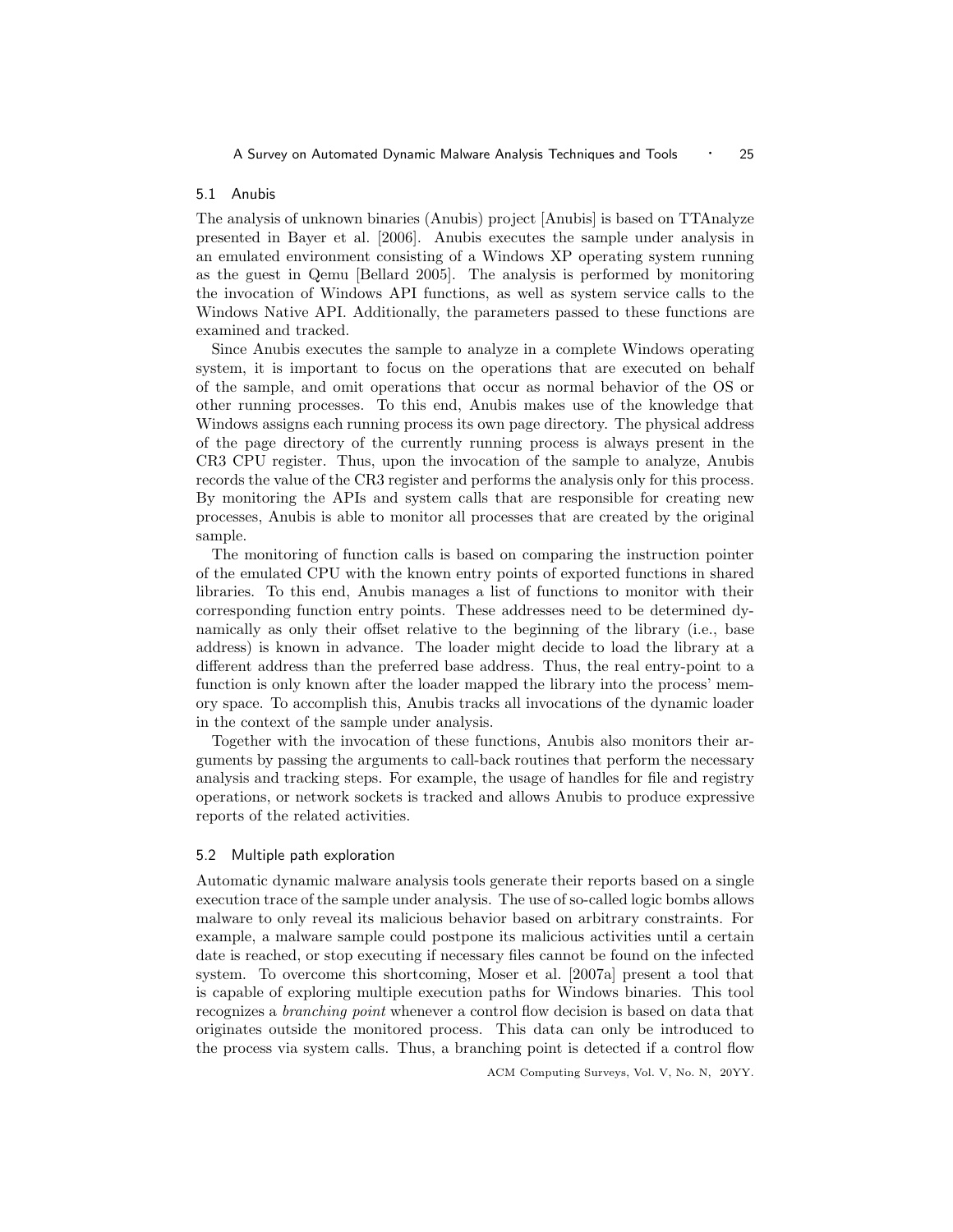decision is based on a return value of a system call (e.g., the current system time). Every time such a situation occurs, the tool takes a snapshot of the running process that allows the the system to be reset to this state. Execution is continued and after a timeout (or process termination), the system is reset to the recorded snapshot. Then, the value that is responsible for the control flow decision is manipulated in a way that the control flow decision is inverted, resulting in the execution of the alternate path.

This approach extends Anubis (see Section 5.1) and applies dynamic taint tracking to analyze how data returned from system calls is manipulated and compared by the process under analysis. The system calls, responsible for introducing the taint labels handle file system and registry access, as well as network activities and date/time information. When manipulating a value upon resetting the system state, special care is taken by the system to update the value used in the corresponding compare instruction in a consistent manner. This means that not only the value directly involved in the comparison must be changed, but all other memory locations that depend on this value have to be manipulated in a consistent manner to make the execution of alternative paths feasible. To achieve this, the system stores for each branching point a set memory locations that depend on the compared value combined with a set of linear constraints describing these dependencies. During a reset, the set of constraints is evaluated by a constraint solver to produce the values that need to be substituted to force execution down the other path. If a dependency cannot be modeled as a linear constraint (e.g., a value and its hash value have non linear dependencies), then the system is not able to update the memory locations in a consistent manner.

## 5.3 CWSandbox

Willems et al. [2007] created a tool called CWSandbox that executes the sample under analysis either natively or in a virtual Windows environment. The analysis functionality is implemented by hook functions that perform the monitoring on the API level. Additionally, monitoring of the system call interface is implemented. The system is designed to capture the behavior of malicious software samples with respect to file system and registry manipulation, network communication, and operating system interaction. The virtual system is a full installation of a Win32 class operating system under which the sample under analysis is executed together with the analysis components.

API hooking is performed by rewriting the sample under analysis as soon as it is loaded into memory. The applied hooking technique installs a monitoring function that can perform the analysis before and after every API call. To this end, the malware process is started in a suspended state, meaning that the sample and all the libraries it depends on are loaded to memory but no execution takes place yet. During the initialization, CWSandbox examines the exported API functions of all loaded libraries and installs the necessary hooks. This happens by backing up and replacing those instructions that are located at the the first five bytes of the API function with a non conditional jump (JMP) instruction to the monitoring function. When the sample invokes the API function, the control flow is diverted to the hook which performs parameter analysis. After the analysis, the hook executes the backed up instructions before continuing execution in the original API function.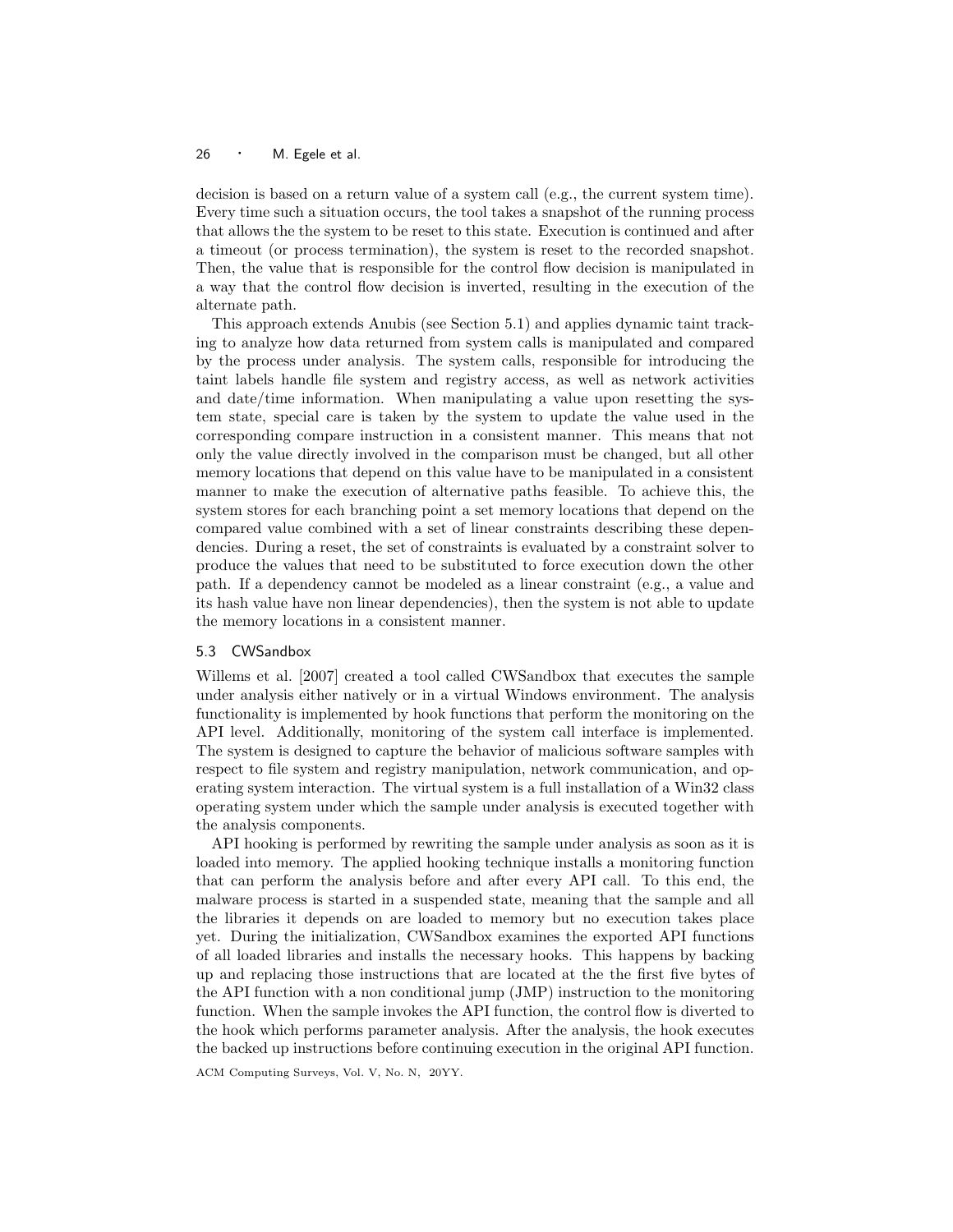Once the API function returns, control is implicitly given to the hook function that can now post process and sanitize the results of the API call before handing it back to the analyzed sample. This process works for all libraries that are defined in the import table of the sample because they are automatically loaded at the process startup. However, explicit binding of DLLs as performed by Windows' LoadLibrary API call allows an application to dynamically load a library during runtime. Since malware could use this to circumvent analysis, the LoadLibrary API is hooked as well and performs the previously mentioned binary rewriting once the requested library is loaded into the process' memory space. In addition to API hooking, CWSandbox also monitors the system call interface allowing the analysis of malware that uses system calls directly in order to evade analysis.

The analysis tool itself consists of two major parts: a controlling process and a DLL that is injected into all processes that need to be monitored. The controlling process is in charge of launching the sample under analysis and receives all analysis output from the hook functions. In order to have easy access to the hook functions, they are compiled into a DLL which is injected into the address space of the sample on startup. A malware instance might try to evade analysis by spawning another process that escapes the monitoring. As the APIs that control process and threat creation are hooked, this is not a viable evasion strategy. These hooks will inject the analysis DLL, and perform the required binary rewriting in every process that is created by the sample under analysis. The hooks in these processes will also report their analysis information to the controlling process.

A process can query the operating system for running processes as well as for loaded libraries. Since this information would reveal the presence of the analysis framework (i.e., the controlling process, the injected library, and the communication channel between them), CWSandbox applies rootkit techniques to hide all system objects that could reveal the presence of the analysis framework from the process under analysis. To this end, the APIs that are used to query these system details are hooked as well. Once these functions return, the corresponding hooks sanitize the results (e.g., filtering the controlling process from the current process list, or removing the injected DLLs from the loaded modules list), therefore hiding their presence from potential malware samples.

The output of an analysis run is a report file that describes from a high level view what actions have been performed by the sample during analysis. This report can be used by a human analyst to quickly understand the behavior of the sample as well as the techniques that are applied to fulfill its task. Having this information generated fast and automatically allows the analyst to focus his attention to the samples that require deeper (manual) analysis over samples that exhibit already known behavior.

#### 5.4 Norman Sandbox

The Norman Sandbox [2003] is a dynamic malware analysis solution which executes the sample in a tightly-controlled virtual environment that simulates a Windows operating system. This environment is used to simulate a host computer as well as an attached local area network and, to some extent, Internet connectivity. The core idea behind the Norman Sandbox is to replace all functionality that is required by an analyzed sample with a simulated version thereof. The simulated system, thus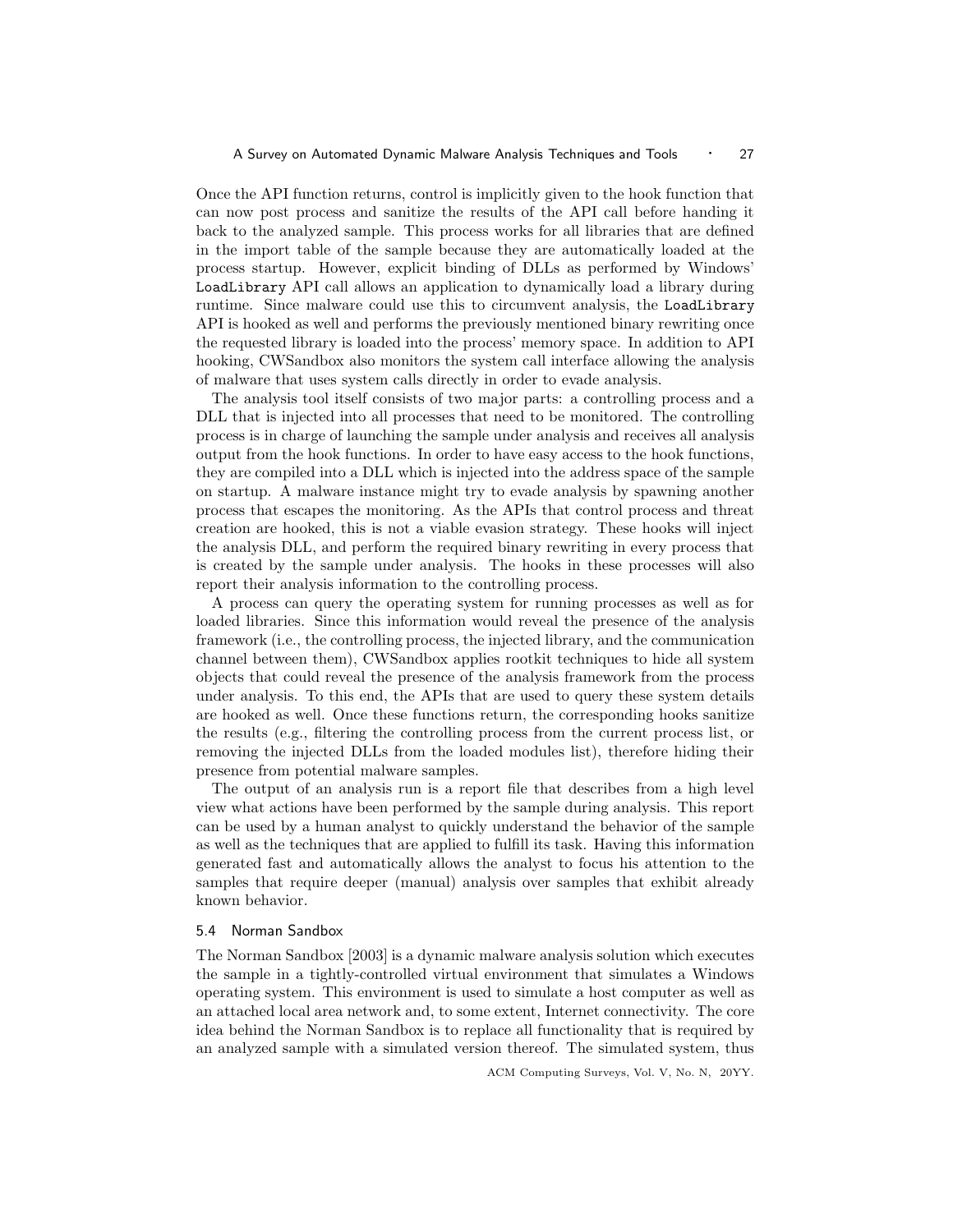has to provide support for operating system relevant mechanisms such as memory protection and multi-threading support. Moreover, all required APIs have to be present to give the sample the fake impression that it is running on a real system. Because the malware is executed in a simulated system, packed or obfuscated executables do not hinder the analysis itself. As described in Section 4.6.1 a packed binary would simply perform the unpacking step and then continue executing the original program. However, to minimize the time spent in analysis, binaries that are obfuscated by a known packer program are unpacked prior to their analysis.

Norman Sandbox focuses on the detection of worms that spread via email or P2P networks, as well as viruses that try to replicate over network shares. In addition, a generic malware detection technique tries to capture other malicious software.

The Norman Sandbox provides a simulated environment to the sample under analysis that consists of custom-made versions of user-land APIs necessary for the sample to execute. The functions providing these APIs are heavily instrumented with the corresponding analysis capabilities. Furthermore, to keep the simulation self-contained, these replacement APIs do not perform any interactions with the real system. Instead, the results of such API calls are created in a way that allows the malware to continue execution (e.g., filling in the correct API function return values). Bookkeeping takes place if required. This is required to thwart some detection techniques applied by malicious software. For example, a malware sample might try to detect the analysis tool by writing to a file and later on trying to read from that file to check if the stored information is still there. If the analysis tool does not provide the correct results to the read request the malware can detect that it is being analyzed and terminate without revealing its true malicious intents.

Special care is taken with respect to networking APIs. All networking requests issued by the sample under analysis are redirected to simulated components. If, for example, a sample intends to spread itself via email, it has to contact an SMTP server to send email. The connection attempt to TCP port 25 is detected, and instead of opening a connection to the real server, the connection is redirected to a simulated mail server. This is not noticeable for the sample under analysis, and it will start sending the mail commands including the malicious payload. An analogous approach is followed when a sample tries to write to a simulated network share, or tries to resolve host names to IP addresses via DNS queries.

The authors claim that it is not a security problem to feed additional information into the simulated system. Thus, a sample under analysis might be allowed to download files from the "real" Internet. Even with this option in place, the connection is not under control of the sample, but controlled by the analysis tool that performs the download on behalf of the malware, and passes the result on to the sample. The allowed requests are rigorously filtered, allowing only file downloads. All other requests are dropped. The rationale behind this is to counter the spread of worms (e.g., Nimda, CodeRed [Moore et al. 2002]) that reproduce themselves by sending HTTP requests to web servers.

Instrumenting the APIs enables effective function call hooking and parameter monitoring. The observed behavior (e.g., function calls, and arguments) are stored to a log file. Furthermore, Norman Sandbox also monitors auto-start extensibility points (ASEPs) that are can be used by malware instances to ensure persistence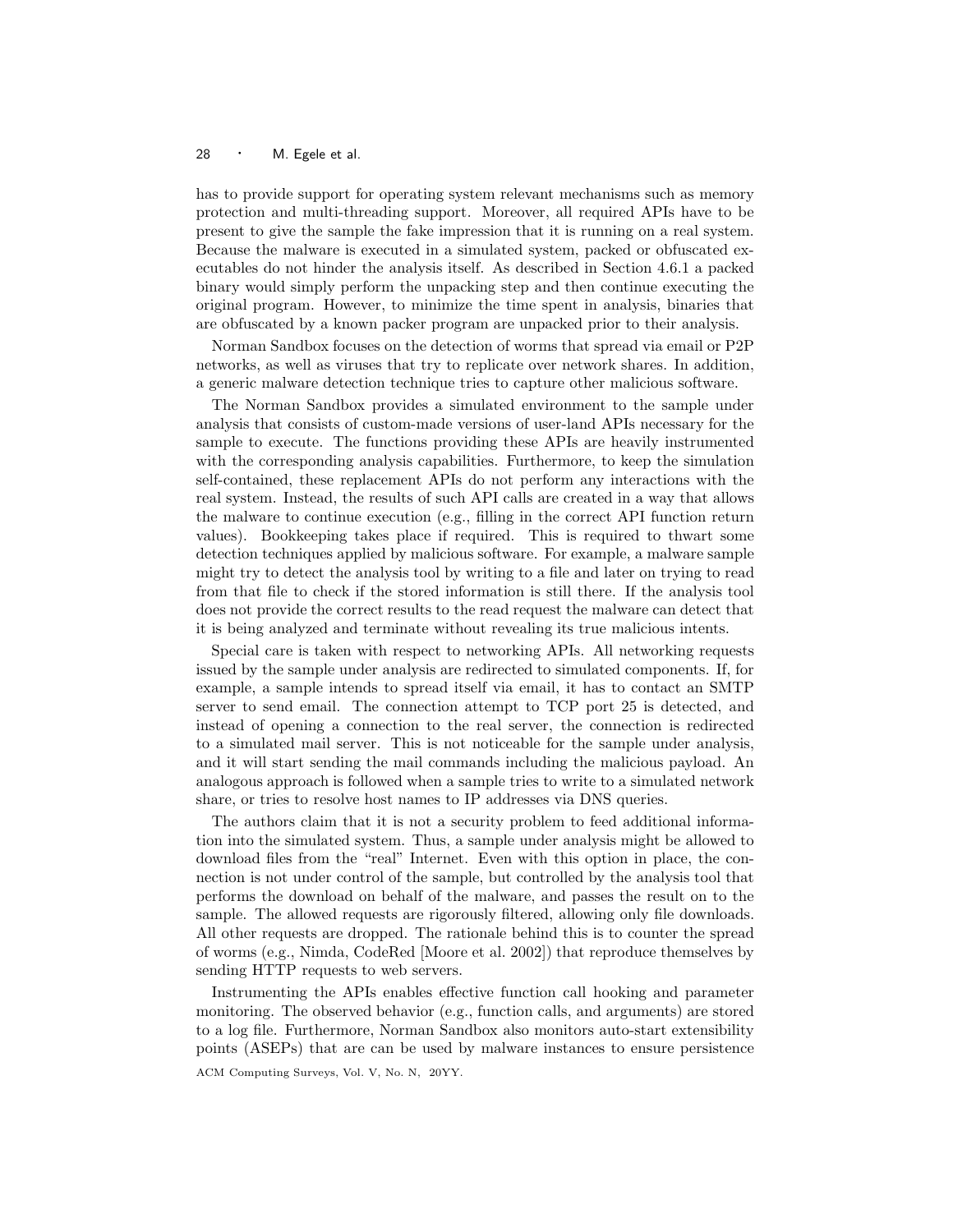and automatic invocation after shutdown - reboot sequences.

#### 5.5 Joebox

During the dynamic analysis of a potentially malicious sample, Joebox [Buehlmann and Liebchen] creates a log that contains high level information of the performed actions regarding file system, registry, and system activities. Joebox is specifically designed to run on real hardware, and not to rely on any virtualization or emulation technique. The system is designed as a client server model where a single controller instance can coordinate multiple clients that are responsible for performing the analysis. Thus, it is straight forward to increase the throughput of the complete system by adding more analyzing clients to the system. All analysis data is collected by the controlling machine.

Joebox hooks user mode API calls as well as system call invocations. Every library providing an API contains a dictionary of the function names it exports. The names are accompanied with a pointer to the implementation of these functions within the library. This directory, called the export address table (EAT), is queried by a process that wishes to call a function in that library. The SSDT (system service descriptor table) is a similar structure that maps the system call numbers to their implementation via function pointers. Joebox implements hooking on these structures to perform its analysis task. Hooking EAT entries allows Joebox to monitor function invocations in libraries, whereas hooking the SSDT entries provides insight into how the user-mode / kernel-mode interface is used by the sample under analysis.

Binary rewriting of API functions in user-mode is applied once the library is loaded to memory. Since these modifications are usually easy to detect by a running process, a kernel mode driver is responsible for cloaking the performed changes. To prevent detection, the driver installs a page fault handler and marks the memory page containing the executable code of the hooked function as not present. As soon as a process tries to read from that memory page, to detect possible modifications, the page fault handler is called for the missing page and returns a fake, unmodified version of the page to the application. To further disguise the presence of an analysis framework, Joebox uses the AutoIT [Bennett] toolkit to emulate user interaction with the machine during the analysis phase. The rationale behind this is that malware might stay dormant until user interaction takes place in order to evade less sophisticated automated analysis tools.

#### 5.6 Ether: Malware Analysis via Hardware Virtualization Extensions

Dinaburg et al. [2008] propose a general transparent malware analysis framework based on hardware virtualization. They motivate their work by stating that existent analysis tools suffer from detectability issues that allow malicious code to detect the fact that it is monitored. Ether's transparency property results from the fact that it is implemented in a (Xen) hypervisor that resides in a higher privilege level than the monitored guest operating system. Ether has support for the monitoring of executed instructions, memory writes, and, in Windows XP environments, execution of system calls. Furthermore, Ether provides mechanisms for the Windows XP version to limit the analysis to a specific process only.

Instruction execution monitoring is implemented by setting the trap flag of the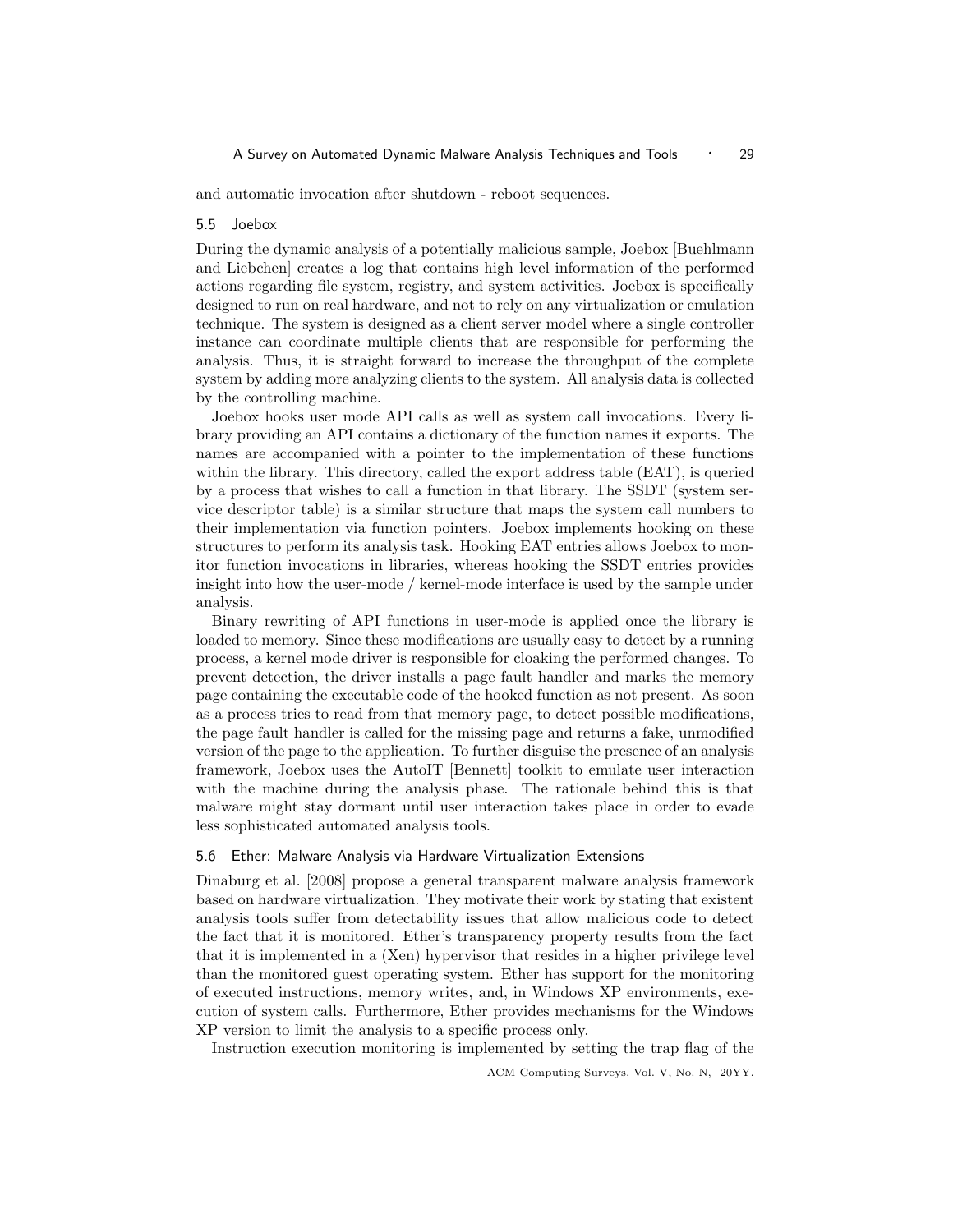CPU when code in the guest system is executed. This results in the raising of a debug exception after every executed machine instruction. Thus, Ether is able to record and trace the instructions that are actually executed by the guest operating system, or the monitored process respectively. With this information, a human analyst has a very detailed representation of the actions that were performed by the analyzed system. Different malware samples already check for the presence of the trap flag when employing anti-debugging techniques [Mehta and Clowes 2003; Falliere 2007]. If the trap flag is detected to be set, these malwares might disguise their malicious intent and circumvent analysis. To prevent that from happening, Ether monitors and modifies all instructions that access the CPU flags, thus presenting the expected result to the guest OS. A shadow version of the trap flag is maintained by Ether representing the guest operating systems' assumption of the flag's value. Queries from the guest system to get or set the trap flag are always evaluated on the shadow version of the flag. This is necessary as malware samples are actively using the trap flag to perform their task (e.g., polymorphic decoding engines [Labir 2005; Daniloff 1997]).

Monitoring of memory writes is accomplished by setting all page table entries to read only. As soon as the guest OS performs a write operation, a page fault is raised. Ether checks if the reason for this fault lies in normal guest operation (e.g., the system tries to access a swapped out page) and passes the faults on in these cases. All other faults are handled by Ether as they indicate memory writes by the guest OS, and the necessary analysis steps can be performed. Since Ether only modifies the settings of the shadow page tables, which are not visible to the guest OS, these changes cannot be observed by software running in the guest OS.

Under a Windows XP guest OS Ether implements system call monitoring as follows. In modern CPUs the SYSENTER\_EIP\_MSR register holds the memory address of executable code responsible for dispatching system calls. For an application to perform a system call, it is necessary to load the system call number and arguments to the specified registers and stack locations, and then to execute the sysenter instruction. Execution then continues at the address stored in the SYSENTER\_EIP\_MSR register. This code, executing in kernel-mode, is responsible for reading the system call number and parameters and invoking the respective system functions. Ether monitors system call invocations by modifying the value of the SYSENTER\_EIP\_MSR register to point to an unmapped memory region. Thus, accessing this address results in a page fault. As soon as a page fault occurs for the specified address, the system is aware that a system call was invoked, restores the original value and executes the system call. Once the system call is detected, Ether has full access to the memory of the guest OS enabling the analysis of the parameters. After completion, the register is reset to the invalid address to catch the next system call invocation. Access to the SYSENTER\_EIP\_MSR is completely mediated by Ether. This makes it possible to present the expected result to the guest upon request.

The above technique only works for system calls that are invoked via the SYSENTER instruction. Thus, Ether also needs to provide monitoring capabilities for the deprecated INT 2E style of system call invocations. Again, the value of the register pointing to the interrupt descriptor table is changed to an address that will result in a page fault upon access. Similar techniques as the ones described above are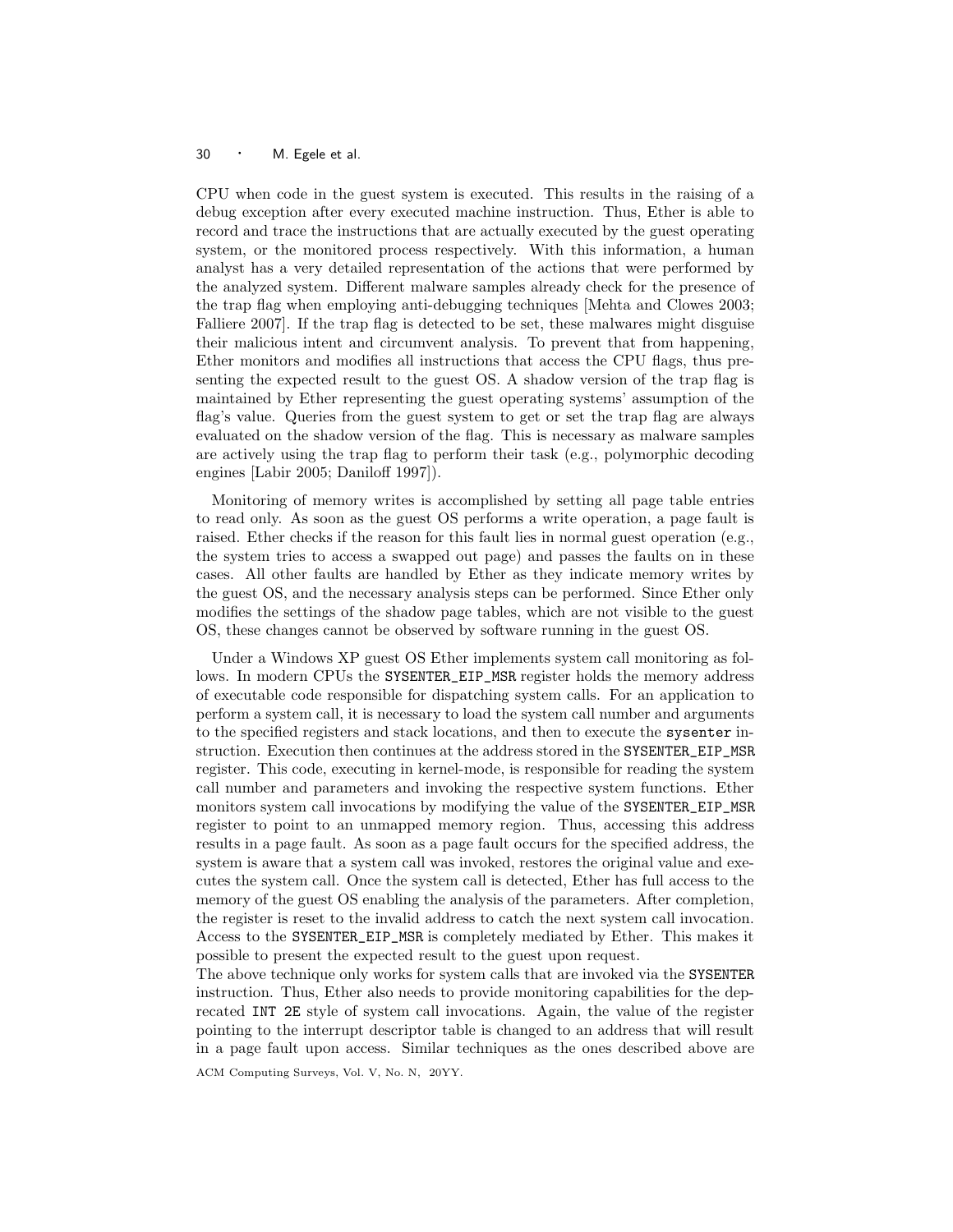applied here.

# 5.7 WiLDCAT

WiLDCAT is a framework for coarse and fine-grained malware analysis. It consists of multiple components that implement stealth breakpoints (Vasudevan and Yerraballi [2005]), binary instrumentation(Vasudevan and Yerraballi [2004] and Vasudevan and Yerraballi [2006b]), and localized execution (Vasudevan and Yerraballi  $[2006a]$ ).

The development of stealth breakpoints is motivated by the observation that many malware samples employ code verification or dynamic code generation which renders software breakpoints useless. In addition, hardware breakpoints can be rendered ineffective by malware if the debugging registers are used for computations. VAMPiRE [Vasudevan and Yerraballi 2005] implements breakpoints by setting the not-present flag of the memory page that contains the instruction on which to break. A page fault handler is installed to catch the fault that is raised as soon as any instruction of that page is executed. If the instruction that triggered the fault matches the memory location of the breakpoint, VAMPiRE stops execution. Combined with a debugger, this system can be used to single step through the application from that point on. The system implements stealth techniques to stop malware from easily detecting the fact that it is being analyzed. For example, VAMPiRE uses the CPU's trap flag in the EFLAGS register to implement single stepping. Similarly to Ether's approach a shadow copy of this register is used to present any querying application with the expected answer, thus, hiding the true value of the EFLAGS register. Furthermore, a clock patch is applied to conceal the latency that is introduced by the page fault handler.

Two components in the framework provide binary instrumentation.

SAKTHI [Vasudevan and Yerraballi 2004] implements binary instrumentation by rewriting a target function to redirect control to an instrumented version. This allows for pre- and post processing of arguments and results and also allows the system to call the original target function.

SPiKE [Vasudevan and Yerraballi 2006b] also provides binary instrumentation, however, instead of target function rewriting, it builds on top of VAMPiRE. The system inserts breakpoints at the desired locations in the source code and maintains a table which relates a breakpoint to a so-called instrument. Once the breakpoint triggers, the system redirects control flow to the instrument that can perform any preprocessing as necessary. If needed, the instrument can call the unmodified version of the target function and after its return, post-process or sanitize any results. In addition, SPiKE also allows redirection in DLL files by modifying the binary file on disk before it is being loaded. During this modification, SPiKE adds the analysis code to the DLL and modifies entries in its export address table to point to the analysis functions instead of the target functions. An application invoking the instrumented function calls the hook function that performs the desired analysis and then calls the original function.

The last component in the WiLDCAT framework is Cobra [Vasudevan and Yerraballi 2006a], a system that supports localized executions. With localized execution, the authors refer to a technique that breaks a given program stream into smaller basic blocks that are executed in turn. A basic block is a sequence of instructions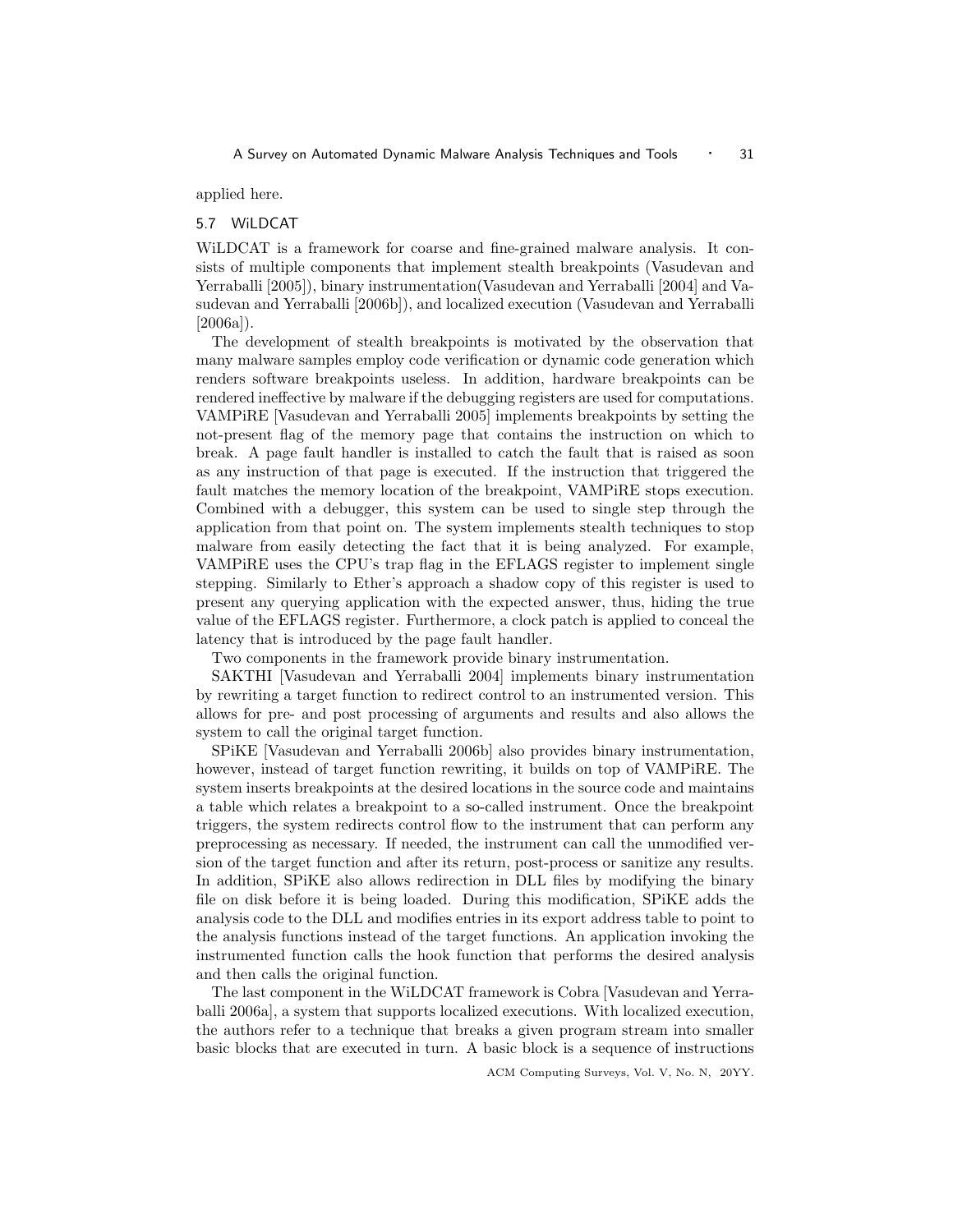that is either terminated with a control flow modifying instruction (e.g., call,  $\text{imp}$ ) or when a certain maximum length is reached. After the execution of each basic block, the system invokes an analysis function that can perform the necessary tasks on a fine grained level. Because creating basic blocks at runtime is costly and the instrumentation might not be necessary in all cases, Cobra allows the user to define so-called overlay points. An overlay point is the address of an instruction upon whose execution the system switches to localized execution. Release points, respectively, are used to stop the localized execution again. Pairs of overlay and release points can be used to prevent the system from performing localized execution in well known API functions. Apart from these exceptions, the premise of Cobra is to only execute code that is split into blocks and instrumented accordingly. Privileged instructions might be used by a malware sample to detect the analysis framework. To prevent this, the set of relevant privileged instructions has been identified. The risk of detection is mitigated by scanning the basic blocks for occurrences of such functions and replacing these privileged instructions with so-called stealth implants that hide all traces of the analysis tool.

#### 5.8 Hookfinder

When malware gathers information from an infected system, it is important, from an attacker's point of view that this happens in a stealthy manner to evade detection. Commonly, malicious programs, such as spyware or rootkits implant hooks into the system to be notified when events of their interest occur. For example, a keylogger for the Windows environment might create a hook using the SetWindowHookEx API function, which is notified whenever a key is pressed. Malware samples are free to employ any of the hooking techniques outlined in Section 3.1. Hookfinder is a system capable of detecting such hooking techniques and produces detailed reports on where these hooks are and how they were implanted into the system. The system monitors a process and detects an implemented hook if it observes that the control flow is redirected to this process by an earlier modification to the system state (e.g., memory write, API calls, etc.).

Hookfinder implements this approach by employing data and address taint tracking techniques in a modified version of the Qemu [Bellard 2005] full system emulator. All memory locations written by the process under analysis are tainted and their taint status is propagated through the system. Whenever the instruction pointer contains a tainted value, this is an indicator for a hook being executed. In addition to taint tracking, Hookfinder also keeps a detailed impact trace. This trace comprises of all instructions that involve tainted data and enables the reconstruction of the method that was used to implant the hook into the system. Based on the impact trace, Hookfinder can produce information such as the name of the function that was used to implant the hook (e.g., SetWindowHookEx). Moreover, Hookfinder provides detailed information on how the malware calculates the address of a function pointer to overwrite. Such information includes querying of global data structures and traversing their members until the corresponding address is found. Hookfinder does not rely on any a-priori knowledge of how hooks are implanted into a system and it is thus able to give detailed information on hooking techniques that have not been previously encountered.

Similarly to Panorama (see Section 5.10.3), Hookfinder employs a kernel module ACM Computing Surveys, Vol. V, No. N, 20YY.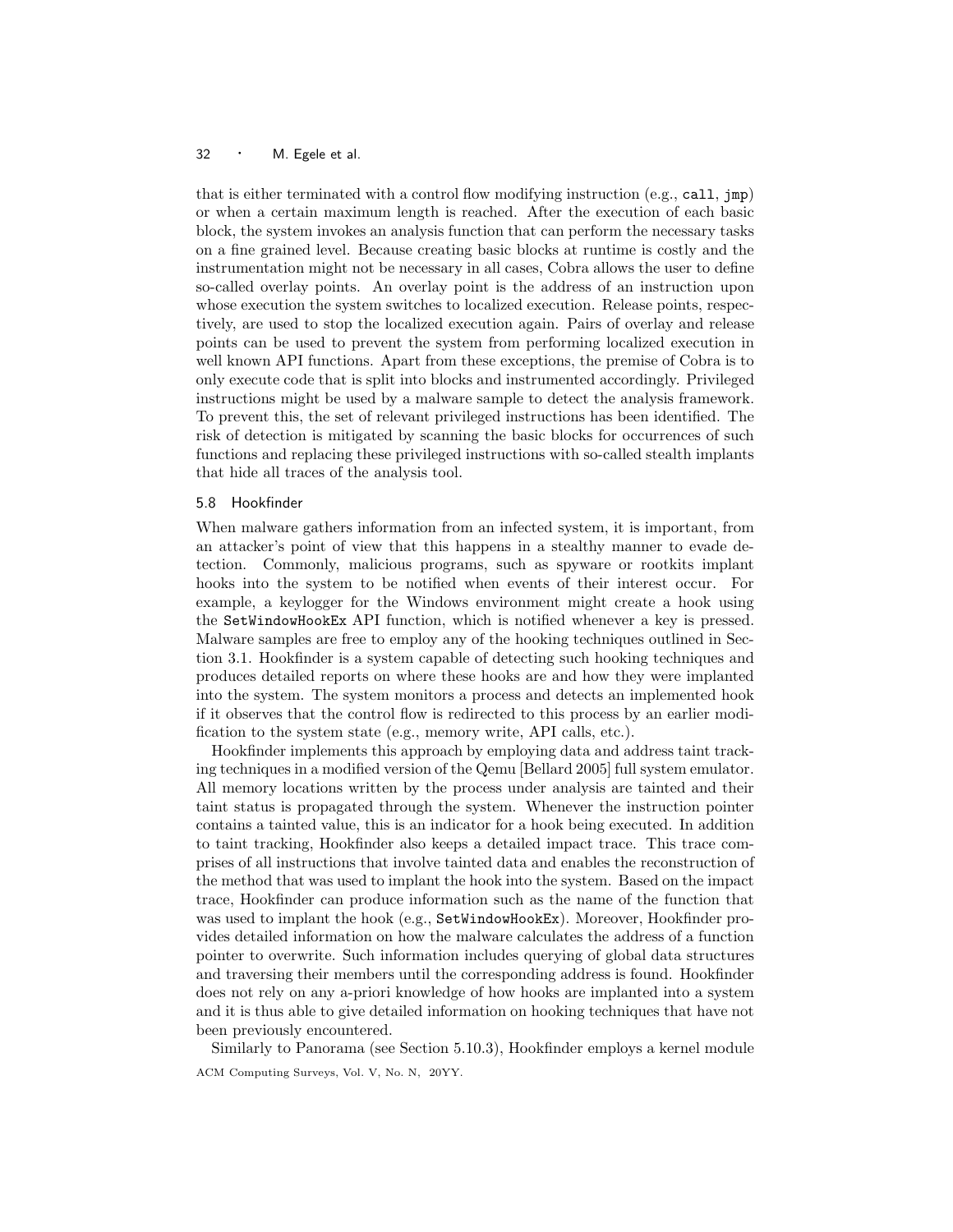that executes in the emulated operating system to bridge the semantic gap. This module is responsible for gathering the necessary high level information (e.g., loaded libraries, currently executing process, etc.), and communicating this information to the underlying analysis system.

#### 5.9 Dealing with Packed Binaries

The hurdles for analysis that packed binaries bring along are outlined in Section 4.6.1. This section presents tools that implement techniques to reverse, or mitigate these problems.

5.9.1 *Justin.* Guo et al. [2008] present Justin, an automatic solution to the packer problem. The main goal of Justin is to reverse the packing of malware to a state in which a common signature based AV engine can detect the threat. Justin is based on the idea that after the unpacker routine has completed, a copy of the original malware is present in the memory space of the process. To apply a signature-based AV scanner successfully, two prerequisites have to be fulfilled. (1) The address space layout of the program embedded within a packed binary after it is unpacked is the same as that if the program is directly loaded into memory, and (2) the unpacker completely unpacks the embedded program before transferring control to it. Requirement (1) results from AV scanners that rely on the memory layout of a binary and is usually fulfilled by unpacking routines since most original executables rely on a non changing memory layout (i.e., they are not location independent). Requirement (2) is also fulfilled by most unpacking routines. Intuitively, consider a packer program whose unpacking routine does not unpack the whole original binary at once. This would require that at the time the packed binary is generated, the packer has to disassemble the target binary, and insert instructions that call the unpacker routine upon execution. If such an instruction is generated not at an instruction boundary (i.e., partially overwriting existing instructions) the call will not be executed by the CPU. Thus the rest of the binary will not be unpacked and execution will most likely terminate abnormally. Since this process is non trivial to implement and not guaranteed to work with arbitrary binaries, packer programs today refrain from implementing such techniques. However, if malware authors created their binaries in a way that allows a packer to perform such modifications, (e.g., providing callbacks to an unpacking routine) assumption (2) would not hold.

The main challenge for Justin is to recognize the end of execution of the unpacker method which is identical to detect the start of execution of the original code. Three different methods are introduced for detecting the end of execution of the unpacker method. Since the original binary is reconstructed in memory before execution, one method is based on detecting the transfer of control flow to a dynamically created or modified memory page. Moreover, packed programs should not be aware of the fact that they were unpacked before execution. Thus, the second method is based on the assumption that the stack of an unpacked binary should be similar to the stack of a fresh loaded not-packed version of the program. The third method is based on the assumption that a successful unpack leads to the correct set up of the command line arguments to the original program on the stack.

To detect the execution of dynamically created code, Justin applies the technique described in Section 4.6.1 (i.e.,  $W \oplus X$  page protections). Once this is detected, the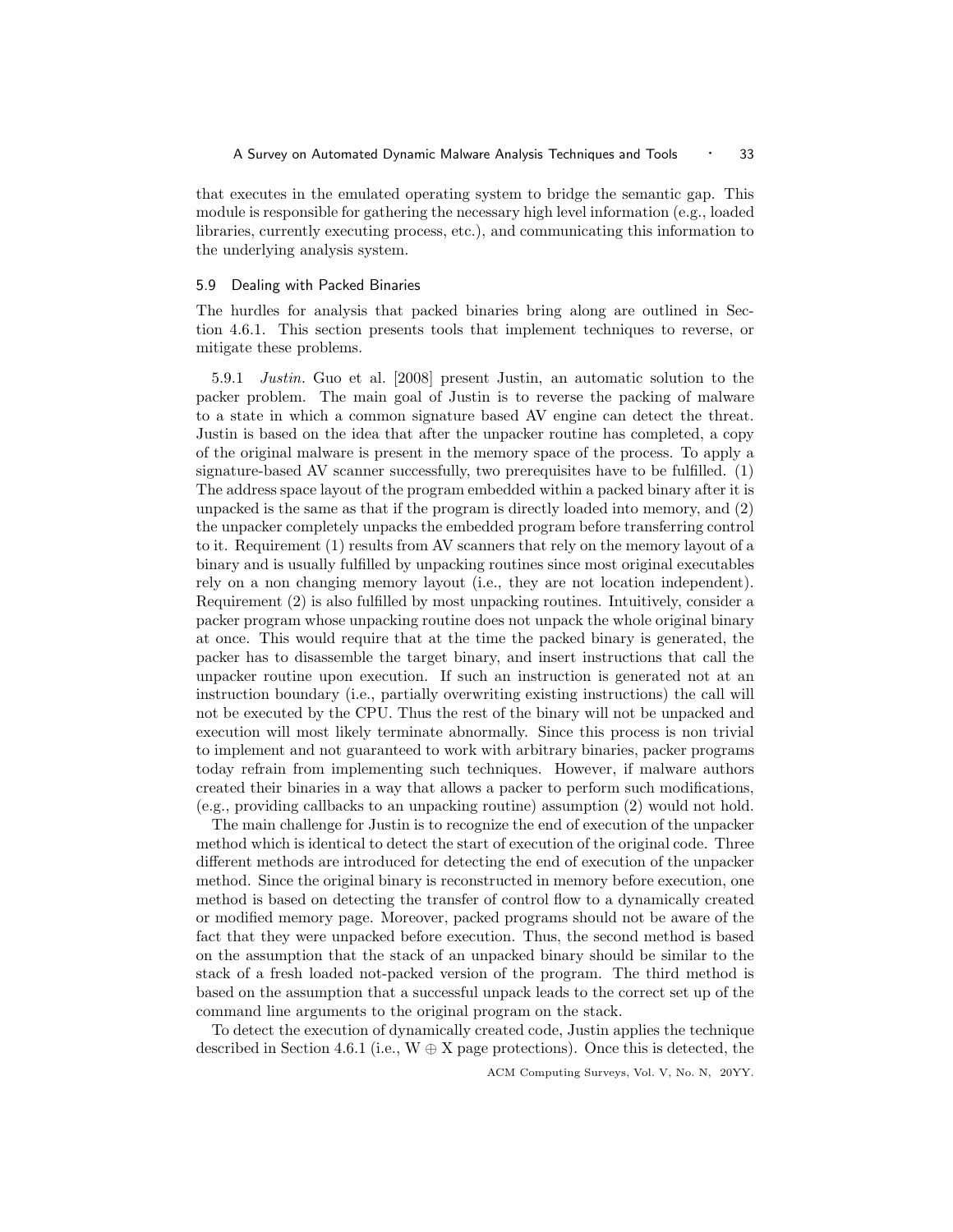memory image is scanned by the AV scanner to check for possible known threats in the unpacked binary. To circumvent any problems that might arise when the binary itself tries to modify page protection settings, Justin records the changes but keeps its own settings in place. When the binary queries the protection flags, Justin reports the recorded information if present.

5.9.2 *Renovo.* Kang et al. [2007] propose Renovo as a dynamic solution to the packer problem that automatically extracts the hidden code of a packed executable. The authors argue that it is an intrinsic feature of packed programs that the original code will be dynamically generated and executed, no matter what packing software is used. Renovo is able to reconstruct a detailed representation of the original binary (i.e., its binary code). Additionally, Renovo produces useful information such as the original entry point.

To reconstruct the hidden code that is restored by an unpacker method, Renovo applies full system emulation techniques to monitor the execution. In addition to the system memory of the emulated system, Renovo manages a shadow memory that keeps track of memory write accesses at byte level. This shadow memory holds a flag for every byte indicating if the byte in memory was written to or not. Initially, all flags in the shadow memory are cleared. Every write by the analyzed program flags the affected bytes as being dirty. If the currently executed instruction (pointed to by the instruction pointer) is marked as being dirty, the system identifies the execution of a dynamically generated instruction. By this time, the system has detected a so-called hidden layer. The hidden code and data is identified as the written memory contents, and the original entry point is given by the value of the instruction pointer. The authors argue that malware might apply multiple layers of packers to complicate the analysis even further. To overcome this, Renovo stores the gathered data and resets the shadow memory dirty bits after a hidden layer is discovered, repeating the whole process if necessary. The technique to detect the execution of dynamically generated code is similar to the technique applied by Justin and described in Section 4.6.1. However, keeping the information in a shadow memory in the emulator frees the authors of Renovo to disguise their system from malware that modifies and verifies page protection settings.

Renovo is implemented in a whole-system emulator. As mentioned in Section 4.2 such systems only have access to the hardware state of the emulated system. Since Renovo aims at analyzing single processes, the semantic gap between the hardware view and the operating system concept of a process must be bridged. This task is performed by a kernel module that is installed in the emulated system. It is the task of this module to identify newly created processes and the loading of libraries. Library loading is of importance as the module loader might decide to map the DLL to a memory area that contains dirty tagged bytes which are no longer used by the program. To rule out the false impression that the module contains dirty labeled instructions, the labels of the memory regions a module occupies are cleared as soon as it is loaded.

5.9.3 *PolyUnpack.* Royal et al. [2006] identify obfuscation techniques of unpackexecuting malware to hamper the work of malware detection tools. To counter such evasion attempts, they propose a system to automatically extract hidden code from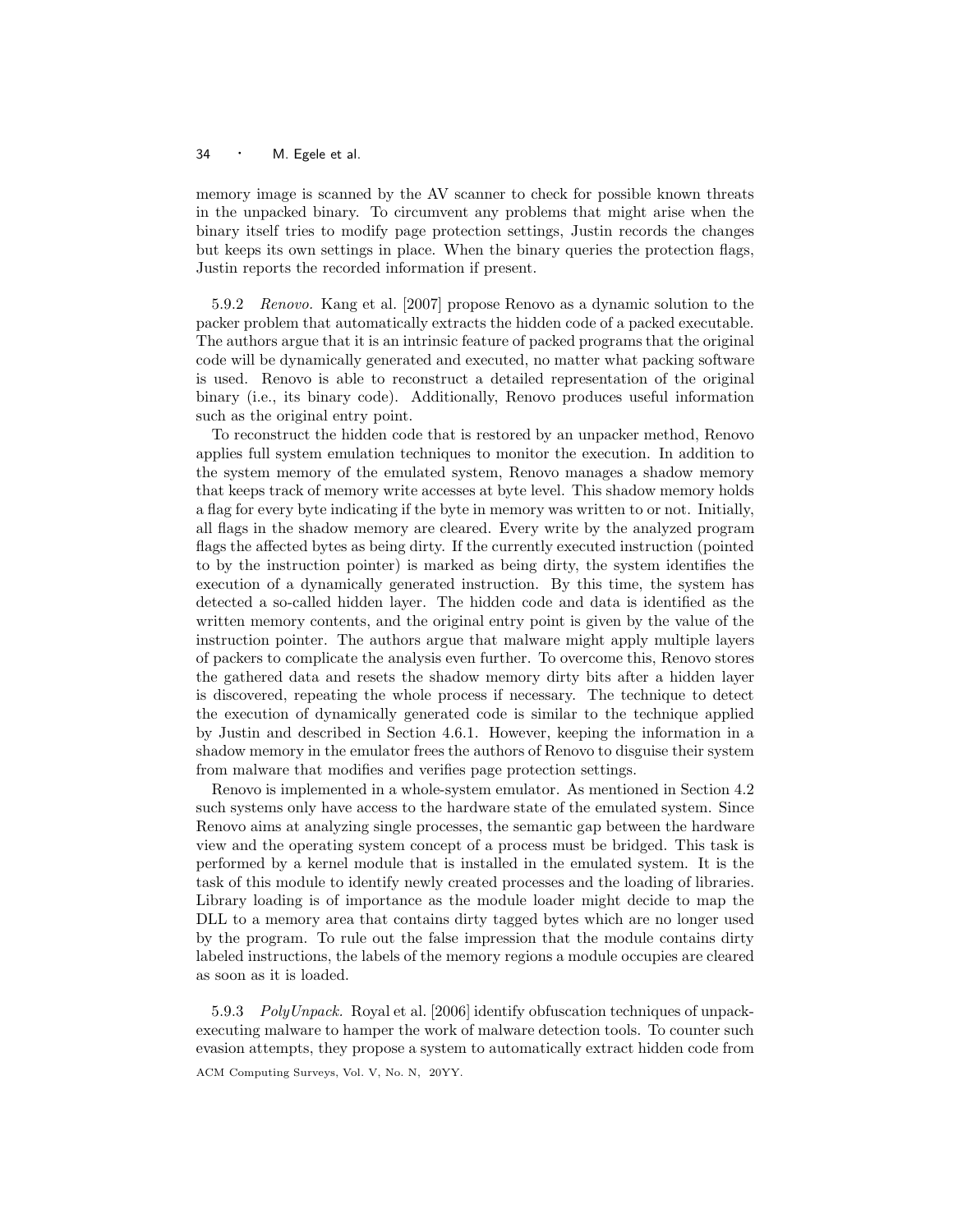unpack-executing malware – PolyUnpack. This system follows a hybrid static dynamic analysis approach to identify the execution of dynamically-generated code. This detection is facilitated by the following two phase algorithm. First, the binary under analysis is disassembled. The second step comprises of running the binary in a tightly monitored-environment where for every executed instruction, the corresponding instruction trace is calculated by performing in memory disassembly. If an instruction sequence in memory is not present in the disassembled binary from the first step, this is an indication of dynamically generated code that is about to be executed.

PolyUnpack operates on Microsoft Windows executables and applies debugging techniques to provide the tightly monitored environment. The second step of the detection algorithm single steps through the binary and the calculation of instruction sequences and their comparison is performed at every instruction. Special care has been taken to deal with shared libraries. Since it is very likely that single stepping through DLL code will result in instruction sequences that are not present in the original binary, calls to functions exported by DLLs are handled in a special manner. Upon loading a DLL into the process' memory space, PolyUnpack keeps track of the memory area that is occupied by that DLL. Once execution takes place in such a memory area, the return address is read from the stack and a breakpoint is set to that address. The program is resumed and single stepping is used again once the breakpoint triggers (i.e., the exported function returns).

The result of PolyUnpack is either a plain text disassembly of the unpacked code, a binary dump of the code or a complete executable version thereof.

5.9.4 *OmniUnpack.* Martignoni et al. [2007] designed a framework to reverse the packing of binaries and run an off the shelf anti-virus scanner on the recovered code. OmniUnpack is implemented as a solution for Windows XP and the analysis focuses on a single packed binary. The authors argue that the unpack routine of a packer creates the original code of the binary in memory before executing it. Once this behavior has been observed by the system, an anti-virus scanner is used to check whether the newly generated code contains any known malicious patterns. Similarly to Justin and Renovo, OmniUnpack detects the execution of dynamically generated code by implementing the detection technique described in Section 4.6.1 following the  $W \oplus X$  memory page protection scheme.

In contrast to the aforementioned tools, however, OmniUnpack tries to avoid the execution of the anti-virus scanner at every detection of such an instance. To this end, OmniUnpack exploits the observation that malicious code can only affect the underlying operating system through the system call interface. Therefore, OmniUnpack defines a set of "dangerous" system calls (e.g., registry/network/file write operations, process creation, etc.). Once such a dangerous system call is invoked, the system examines the set of modified and executed pages and invokes the AV scanner on these memory areas. Enforcing the page protection policy and managing the sets of written and written-executed pages is performed by a kernel mode component. The gathered information is relayed to the AV engine running in user-space as soon as a dangerous system call is invoked by the program.

The usage of an AV scanner for scanning memory regions of an executing process, instead of offline scanning of files, introduces a number of restrictions on the used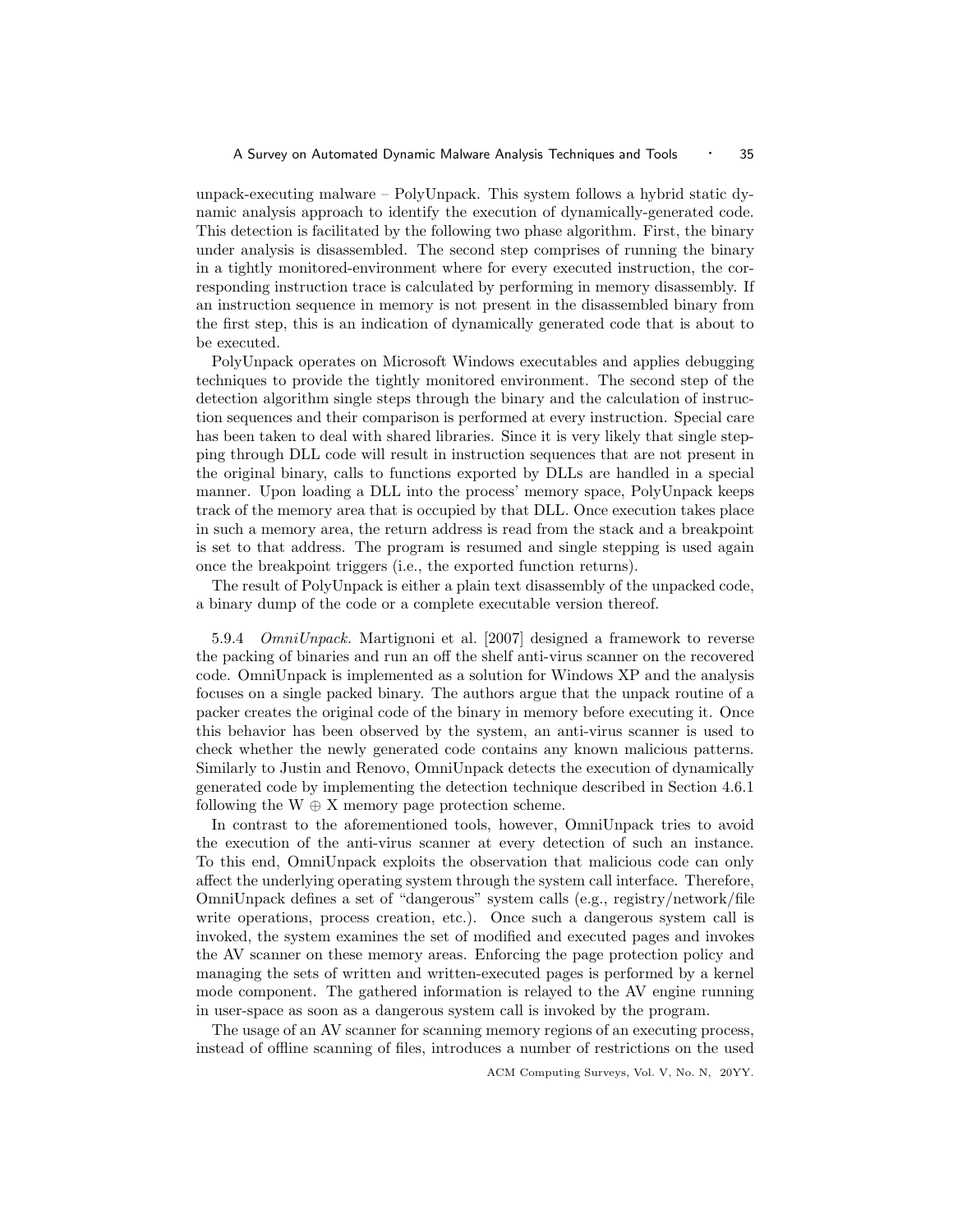signatures. For example, the signatures must characterize those parts of the malware that have to be present in memory when the dangerous system call is invoked. In addition, the signature should characterize the unpacked (original) version of the malware.

# 5.10 Spyware Analysis

As described in Section 2.1 spyware refers to malware samples which gather sensitive information from an infected machine and leaks this information back to the attacker. This section elaborates on analysis tools that are specifically tailored to analyze such spyware components.

5.10.1 *Behavior-based spyware detection.* Kirda et al. [2006] propose a hybrid static-dynamic analysis system to identify security breaches by spyware components. The system focuses on spyware that comes as plug-in to the Microsoft Internet Explorer either as so-called browser helper objects (BHOs) or toolbars. Collecting sensitive information from a web-browser makes sense for an attacker since this is the application where one can gather online banking account details to initiate fake transactions, or retrieve a list of visited web pages to deliver customized advertisements to lure the user into insidious purchases. The preferred way for BHOs and toolbars to retrieve any information from the browser is by subscribing to the browser's events. These events are fired, for instance, when the user navigates to a new URL by clicking on a link, or when a web page is finished downloading and rendering. Other events indicate that a form is submitted, and allow for the collection of login credentials. Based on the observation that a spyware component has to use system services to leak the gathered information out of the process (e.g., writing to a file or sending over a network connection), the authors propose the following detection approach.

A component is spyware if it (1) monitors user behavior by interacting with the web browser and (2) invokes Windows API calls that can potentially leak information about this behavior.

The hybrid analysis approach applies dynamic analysis techniques to identify the event handlers that are invoked as a reaction to browser events. It uses static analysis methods to analyze the handler routines themselves. The system is implemented as an application that provides all necessary interfaces to lure a BHO into believing that it is running inside Internet Explorer. Once the component registers the event handlers, a series of events are simulated, and the components reactions are monitored. Every invoked event handler is statically checked whether it includes Windows API calls that allow for information to be leaked the attacker. If such a system call is identified, the component is classified as being malicious.

5.10.2 *TQana.* The system presented by Egele et al. [2007] is able to dynamically analyze spyware that is installed as a browser plug-in to the Microsoft Internet Explorer. These browser helper objects (BHO) are at the core of a large diversity of malicious software that compromises the security of a user's system. By extending the Qemu [Bellard 2005] full system emulator with information flow capabilities, TQana is capable to track the propagation of sensitive data through the system. Taint labels are introduced to the system through the web browser's Navigate event. This event fires whenever the browser is instructed to visit a new location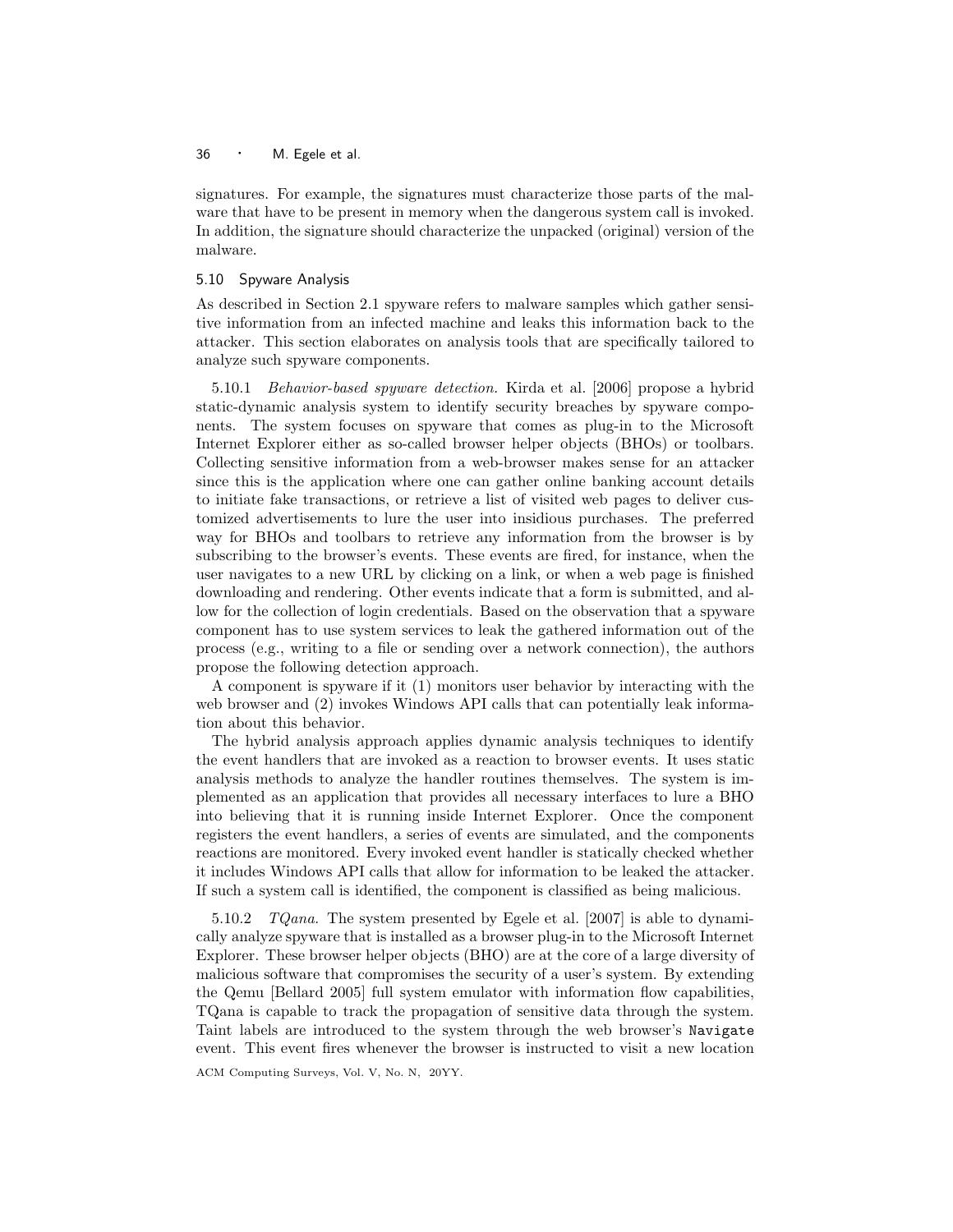by either clicking a link, selecting a bookmark, or entering a new URL to the address bar. In addition, the page contents retrieved by the web browser are tainted. Implemented taint sinks cover writes to the file system or registry, sending tainted data over the network, and writing tainted data to shared memory regions. TQana applies taint tracking to data dependencies, address dependencies as well as for certain control flow dependencies. The implemented taint tracking system associates labels to each tainted byte, thus, being able to identify its origin. Furthermore, a status flag is associated with each byte that indicates whether the byte was touched by the component under analysis. This distinction is crucial as illustrated by the following example. The host part of the entered URL is tainted data, but it does not pose a security risk if the operating system transmits this data as part of a DNS request to resolve the host name to the corresponding IP address. But if the same information is transmitted by the component under analysis to a remote server, this should be flagged as a possible security breach. For this distinction to be made, the authors introduce the concept of "instructions that are executed on behalf of the BHO". An instruction is considered to be executed on behalf of the BHO if it is present in the BHO binary, created dynamically by the BHO, or part of a function that was invoked by such instructions. To determine whether a function was invoked by the BHO, the system keeps track of the call stack at all function calls. A call instruction from the BHO sets a limit on the stack pointer and all instructions are regarded to be executing on behalf of the BHO as long as that call frame is on the stack. Whenever the data that is flagged as 'processed by the BHO' reaches a taint sink, this is logged as a possible security breach.

In addition to taint tracking, the system also implements API and system call hooking. Furthermore, TQana monitors calls in the component object model (COM) subsystem in Windows. All analysis tasks are performed solely from outside the emulated system, and, thus, have to bridge the semantic gap between the hardware level view of the emulator and the operating systems notion of processes, threads, and virtual memory. The hooking is implemented by monitoring the instruction pointer, and comparing its value to the function entry points. Upon a match, the hook function is executed in the emulator, and gathers the required information from the emulated system's memory. In order to extract information about processes and threads, the corresponding memory structures are parsed by the system. Similarly, the list of loaded modules for each process is retrieved by processing the respective data structures. During the analysis of a sample an AutoIT [Bennett] script emulates user interaction in the guest system, such as visiting web pages, and filling out web forms.

By performing the taint tracking on physical memory, all running processes can be monitored simultaneously. This implicitly provides the means to track information transfers between processes via shared memory or other inter process communication mechanisms.

Performing all required analysis steps outside of the emulated system allows TQana to perform stealthy monitoring because, as opposed to Panorama (Section 5.10.3) and Renovo (Section 5.9.2), no kernel-mode component in the guest system is required. However, following this approach requires the adaption to the emulated guest operating system. To read the necessary information from the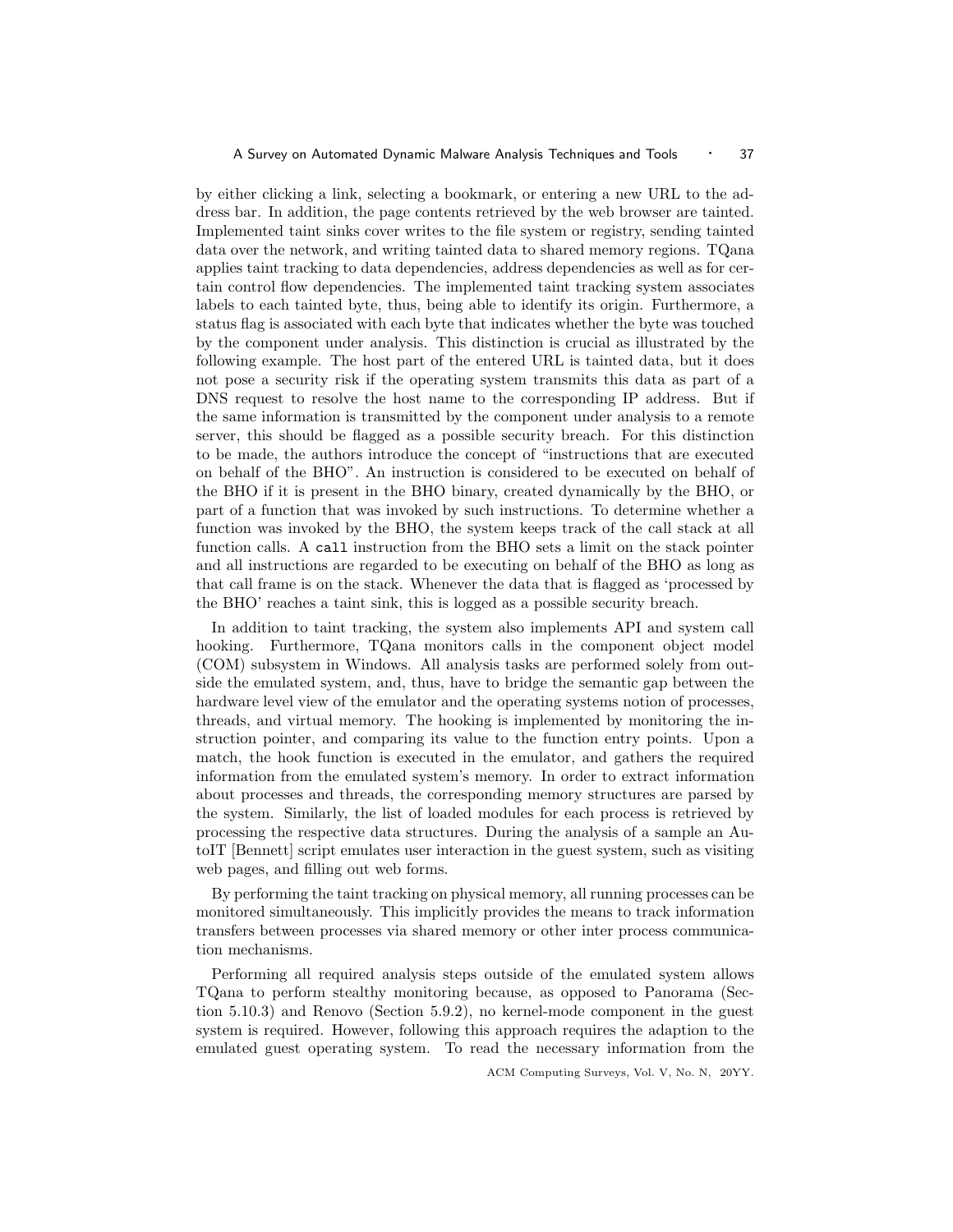emulated memory, the system has to retrieve in memory structures of the guest system which are not guaranteed to remain stable across operating system versions or service packs.

5.10.3 *Panorama.* A system that is able to capture system-wide information flow is presented by Yin et al. [2007]. The resulting information should give an analyst a detailed view of how a tested program interacts with sensitive information, thus allowing the analyst to assess this programs' intentions. To support this approach, the authors implemented a dynamic information flow system that applies data and address tainting. The taint sources based on input from the keyboard, the network, or the hard disk are responsible for introducing the taint labels to the system. Panorama does not include dedicated taint sinks but creates a taint graph during analysis of the suspicious program. The system uses a modified version of the Qemu full system emulator to perform the taint tracking. The created graph is enriched with high level information such as processes that access the data or network connections that correspond to a certain packet payload. In order to bridge the semantic gap between the high- level OS view and the hardware state accessible by the emulator, the following techniques are applied.

Panorama knows for each instruction which process is currently executing, and which module (i.e., dynamic library) is the origin of this instruction. Similarly to Renovo (Section 5.9.2), this is realized by a kernel-mode component running in the emulated environment that monitors process creation and library loading, and communicates this information out of the emulated guest operating system. The correlation between sectors of the emulated hard disk and the abstract notion of a file in the emulated system is realized by the forensic tool "The Sleuth Kit" [Carrier]. For network connections, the sent IP packet headers are examined and the correlation is established based on virtual connections (i.e., source/destination addresses and port/service numbers).

With this detailed information, Panorama constructs a taint graph during an analysis for the analyzed sample. The taint graph is a representation of the processes and modules that operate on the tainted data. During the analysis, a set of test cases are executed that introduce sensitive data to the system, and Panorama monitors the behavior of the component under analysis, as well as the rest of the system with regard to this data. These inputs include, among others, passwords, common text, and network traffic. All the test cases are designed to feed the data as input to known benign processes, such as a text editor or form fields of a web page. In many cases, there is little reason for a component to access this data at all.

The authors introduce three policies that are evaluated on the taint graph to determine whether the analyzed sample behaves maliciously.

- (1) Anomalous information access behavior defines that an analyzed component should not touch labeled data at all (e.g., login passwords).
- (2) Anomalous information leakage behavior. While a browser plug-in that accesses the URLs a user is surfing to, is not malicious by itself, the leakage of this information (e.g., to disk or to a network connection) clearly manifests malicious behavior.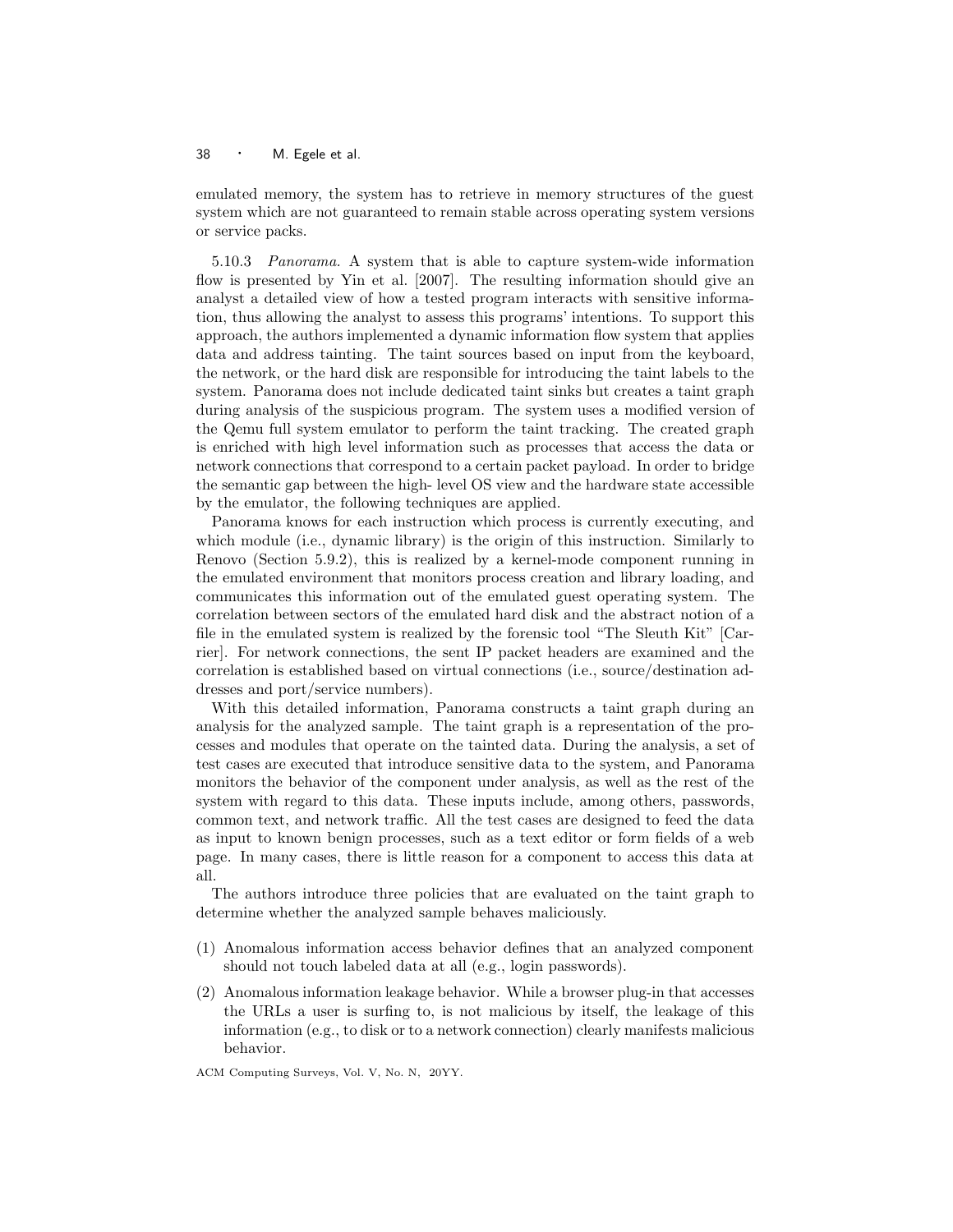(3) Excessive information access behavior. Rootkits that hide files exhibit this behavior since they have to check and sanitize file and directory listings every time such a listing is requested.

#### 6. MALWARE CLUSTERING – BEYOND PLAIN ANALYSIS

The previous section presented existing dynamic analysis tools that create reports of the analyzed sample. Such systems are necessary tools for malware analysts to grasp an insight into malware behavior. However, the sheer number of new malware samples that reach anti-virus vendors every day, require further automated approaches to limit the number of samples that require human analysis. Therefore, different approaches have been proposed to classify unknown samples into either known malware families or highlight those samples that exhibit unseen behavior and thus suggest closer human analysis. This section gives an overview of the proposed approaches that can be used to perform this classification.

# 6.1 Malware Clustering based on Anubis

As a response to the thousands of malware samples an anti-malware company receives every day, Bayer et al. [2009] introduced a system that is able to effectively and automatically cluster large sets of malicious binaries based on their behavior. By comparing malware behaviors, an analyst can focus on new threats and limit the time that is invested in samples that exhibit already known behavior.

The proposed technique relies on Anubis to generate execution traces of all the samples. Furthermore, Anubis was extended with taint propagation capabilities, to make use of additional information sources. If a malware sample, for example, creates a file whose file-name is dependent on the current system date, this dependence is recognized by the system. In addition, taint propagation provides the capabilities to detect characteristics such as reading a process's own executable and transmitting it over the network, as commonly exhibited by worms. Finally, the set of control flow decisions that depend on tainted data is recorded as well.

Once the execution traces, augmented with the taint information, are created, a behavioral profile is extracted for each trace. The information available from the traces is interpreted in an object-centric way. The profile consists of operating system objects (e.g., files, processes, etc.) and corresponding operations (e.g., read, write, create, etc.). Compared to the sequence of system calls that is stored in the execution traces, this representation is semantically richer and therefore enables the system to unify semantically equivalent behavior better. For example, reading 256 bytes at once from a file is semantically equivalent to reading one byte, 256 times. However, the representation in the execution trace is considerably different. During creation of the behavioral profiles, the information recorded through taint propagation is used to describe if objects depend on each other as described above.

The inferred behavioral profiles are used as input for a clustering algorithm that combines profiles that describe similar behavior into coherent clusters. To demonstrate the scalability of their approach, the authors evaluated their tool on a set of 75,000 malware samples that were clustered within three hours.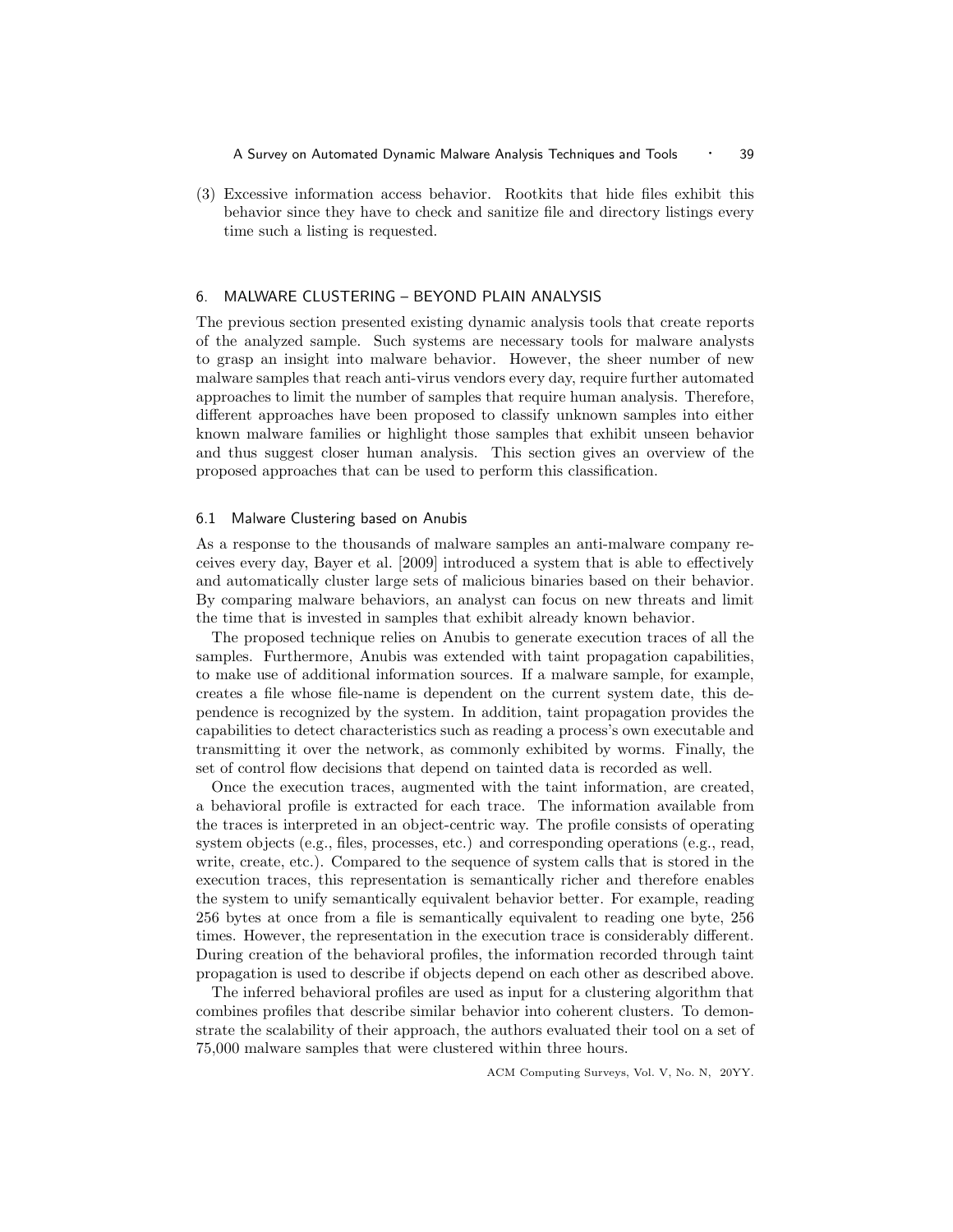# 6.2 Behavioral Classification of Malware

Lee and Mody [2006] propose a system that divides a body of malicious software samples into clusters by applying machine learning techniques on behavioral profiles of the samples. The execution of these samples take place in a tightly controlled virtual environment. A kernel-mode monitor records all system call invocations along with their arguments. The retrieved information about a sample's interaction with the system is recorded into a behavioral profile. This profile consists of information regarding the sample's interaction with system resources such as writing files, registry keys, or network activity. To measure the similarity between two profiles, the edit distance is calculated between them, where the cost of a transformation is defined in an operation cost matrix. The authors then apply a k-medoids clustering approach to divide the body of malware samples into clusters that combine samples with similar behavioral profiles.

Once training is complete, a new and unknown sample is assigned to the cluster whose cluster medoid is closest to the sample (i.e., nearest neighbor).

#### 6.3 Learning and Classification of Malware Behavior

Packer programs make it easy for attackers to create a plethora of malware instances that cannot be matched by classical signature-based anti-virus products. Thus, it is important to find other means of classifying an unknown malware sample. To this end, Rieck et al. [2008] present a system that uses the behavioral information contained in the analysis reports produced by CWSandbox (see Section 5.3). First, behavioral profiles of each known malware family are extracted. Second, machine learning techniques are applied to derive classifiers from these profiles allowing for grouping malware instances that share similar behavior.

To support this, the authors run a commercial anti-virus scanner on a large body of collected malware samples to obtain labels for the individual samples. For the samples that could be identified, these labels correspond to the families the samples belong to. Based on these labels and the behavioral profiles extracted from the CWSandbox reports, the authors trained support vector machines (SVM) to build classifiers for the individual families. A given SVM only states the probability with which the analyzed sample belongs to a family. The system might be confronted with samples that do not belong to any known families or exhibit behaviors that are characteristic for multiple families. The decision process is structured such that it results in exactly one family the sample belongs to. If the sample exhibits behaviors from more than one family or none at all the sample is classified as unknown, which suggests closer manual inspection.

## 7. CORRELATING TECHNIQUES AND TOOLS

This section illustrates which of the presented tools implement which of analysis techniques introduced in Section 3. Table I, therefore, provides this correlation. The numbers in parenthesis in the column headers refer to the the sections in which the specific tool is discussed in detail, while the labels in the first column denote support for a given analysis technique. The remainder of this section then elaborates on the semantics of the individual features listed in the table.

*Analysis implementation.* The most distinguishing property of the mentioned ACM Computing Surveys, Vol. V, No. N, 20YY.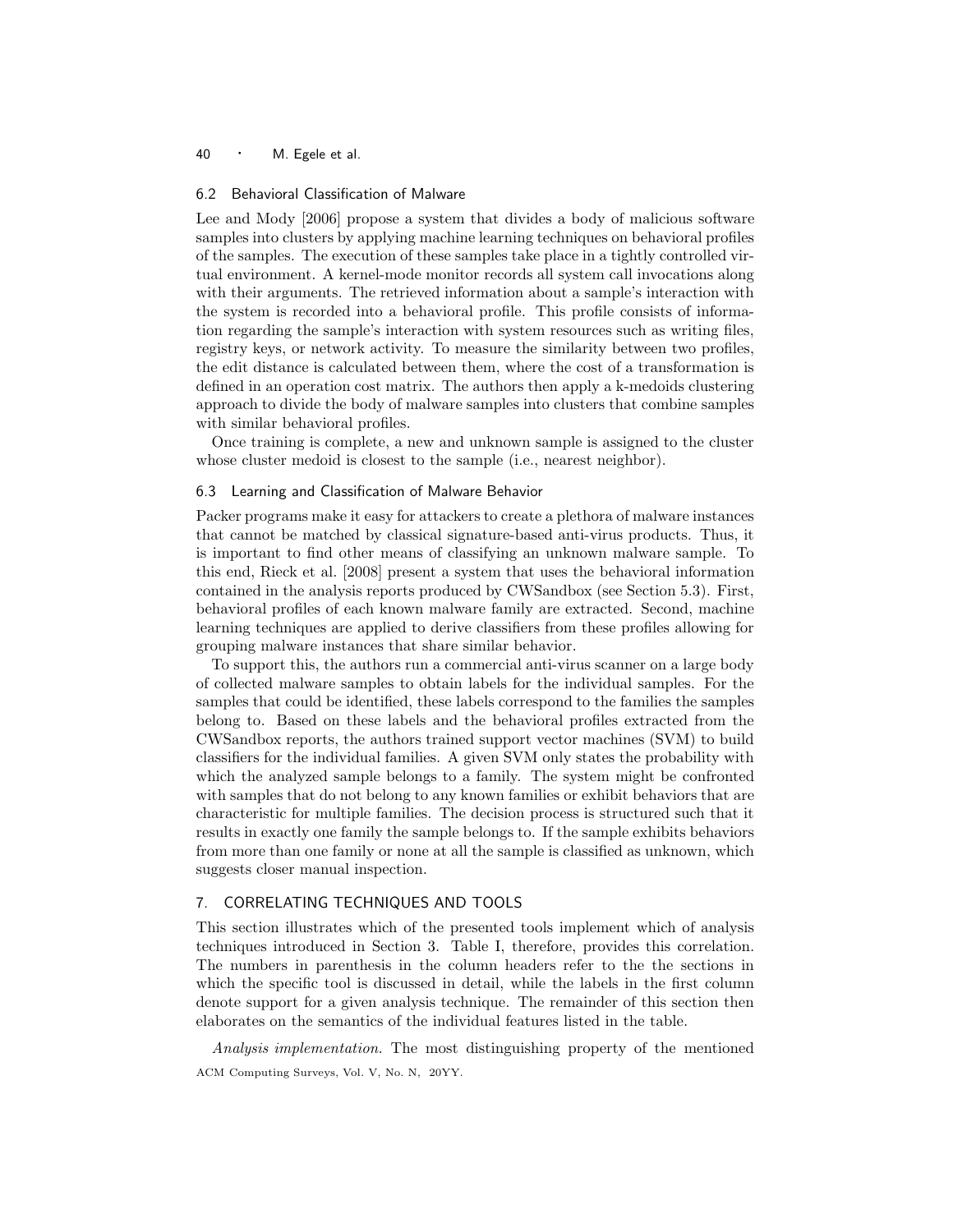|                                    | (5.1)<br>Anubis | (5.2)<br>Multipath exp. | (6.1)<br>Clustering | $CWS$ andbox $(5.3)$ | (6.3)<br>Clas.<br>$\infty$<br>Learning | (5.4)<br>Sandbox<br>Norman | (5.5)<br>Joebox | Ether $(5.6)$ | WiLDCat (5.7) | Hookfinder (5.8) | Justin $(5.9.1)$ | Renovo (5.9.2) | PolyUnpack(5.9.3) | (5.9.4)<br>OmniUnpack | (5.10.1)<br>$Spyw$ .<br>Behav. | (5.10.2)<br>TQana | Panorama (5.10.3) | (6.2)<br>Clas.<br>Behav. |
|------------------------------------|-----------------|-------------------------|---------------------|----------------------|----------------------------------------|----------------------------|-----------------|---------------|---------------|------------------|------------------|----------------|-------------------|-----------------------|--------------------------------|-------------------|-------------------|--------------------------|
| Analysis implementation            |                 |                         |                     |                      |                                        |                            |                 |               |               |                  |                  |                |                   |                       |                                |                   |                   |                          |
| User-mode component                | $\circ$         | $\circ$                 | $\circ$             | $\bullet$            | $\bullet$                              | $\circ$                    | $\bullet$       | $\circ$       | $\circ$       | $\circ$          | $\bullet$        | $\circ$        | $\bullet$         | $\bullet$             | $\bullet$                      | $\circ$           | $\circ$           | $\bullet$                |
| Kernel-mode component              | $\circ$         | $\circ$                 | $\circ$             | $\bullet$            | $\bullet$                              | $\circ$                    | $\bullet$       | $\circ$       | $\bullet$     | $\bullet$        | $\bullet$        | $\bullet$      | $\circ$           | $\bullet$             | $\bullet$                      | $\circ$           | $\bullet$         | $\bullet$                |
| Virtual machine monitor            | $\circ$         | $\circ$                 | $\circ$             | $\circ$              | $\circ$                                | $\circ$                    | $\circ$         | ٠             | $\circ$       | $\circ$          | $\circ$          | $\circ$        | $\circ$           | $\circ$               | $\circ$                        | $\circ$           | $\circ$           | $\circ$                  |
| Full system emulation              |                 | $\bullet$               | $\bullet$           | $\circ$              | $\circ$                                | $\circ$                    | $\circ$         | $\circ$       | $\circ$       | $\bullet$        | $\circ$          | $\bullet$      | $\circ$           | $\circ$               | $\circ$                        | $\bullet$         | $\bullet$         | $\circ$                  |
| Full system simulation             | $\circ$         | $\circ$                 | $\circ$             | $\circ$              | $\circ$                                |                            | $\circ$         | $\circ$       | $\circ$       | $\circ$          | $\circ$          | $\circ$        | $\circ$           | $\circ$               | $\circ$                        | $\circ$           | $\circ$           | $\circ$                  |
| Analysis targets                   |                 |                         |                     |                      |                                        |                            |                 |               |               |                  |                  |                |                   |                       |                                |                   |                   |                          |
| Single process                     | $\bullet$       | $\bullet$               | $\bullet$           | ٠                    | ٠                                      | $\bullet$                  | $\bullet$       | $\bullet$     | $\bullet$     | $\bullet$        | $\bullet$        | $\bullet$      | $\bullet$         | $\bullet$             | $\bullet$                      | $\bullet$         | $\circ$           | $\bullet$                |
| Spawned processes                  |                 | $\circ$                 | $\bullet$           |                      |                                        | $\circ$                    | $\bullet$       | $\circ$       | $\circ$       | $\circ$          | $\circ$          | $\circ$        | $\circ$           | $\circ$               | $\circ$                        | $\circ$           | $\circ$           | $\circ$                  |
| All processes on a system          | $\circ$         | $\circ$                 | $\circ$             | $\circ$              | $\circ$                                | $\circ$                    | $\circ$         | $\bullet$     | $\circ$       | $\circ$          | $\circ$          | $\circ$        | $\circ$           | $\circ$               | $\circ$                        | $\bullet$         | $\bullet$         | $\bullet$                |
| Complete operating system          | $\circ$         | $\circ$                 | $\circ$             | $\circ$              | $\circ$                                | $\circ$                    | $\circ$         | $\bullet$     | $\circ$       | $\circ$          | $\circ$          | $\circ$        | $\circ$           | $\circ$               | $\circ$                        | $\circ$           |                   | $\circ$                  |
| Analysis support for               |                 |                         |                     |                      |                                        |                            |                 |               |               |                  |                  |                |                   |                       |                                |                   |                   |                          |
| API calls                          |                 | $\bullet$               | $\bullet$           | ٠                    | ٠                                      | $\bullet$                  | $\bullet$       | $\circ$       | $\circ$       | $\bullet$        | $\circ$          | $\circ$        | $\circ$           | $\circ$               | $\circ$                        |                   | ٠                 | $\bullet$                |
| System calls                       |                 |                         |                     |                      |                                        |                            | $\bullet$       | $\bullet$     | $\circ$       | $\bullet$        | $\circ$          | $\circ$        | $\circ$           | $\bullet$             | $\bullet$                      |                   |                   |                          |
| Function parameters                |                 |                         |                     |                      |                                        |                            | $\bullet$       | $\circ$       | $\circ$       | $\bullet$        | $\circ$          | $\circ$        | $\circ$           | $\circ$               | $\circ$                        |                   |                   |                          |
| File system operations             |                 | e                       |                     |                      |                                        |                            | $\bullet$       | $\circ$       | $\circ$       | $\bullet$        | $\circ$          | $\circ$        | $\circ$           | $\bullet$             | $\bullet$                      |                   |                   |                          |
| Process/thread creation            |                 | ٠                       |                     |                      |                                        |                            | $\bullet$       | $\circ$       | $\circ$       | $\bullet$        | $\circ$          | $\circ$        | $\circ$           | $\circ$               | ٠                              |                   |                   |                          |
| Registry operations                |                 | $\bullet$               | $\bullet$           | ٠                    | $\bullet$                              | $\bullet$                  | $\bullet$       | $\circ$       | $\circ$       | $\bullet$        | $\circ$          | $\circ$        | $\circ$           | $\bullet$             | ٠                              | ٠                 | $\bullet$         |                          |
| COM components                     | $\circ$         | $\circ$                 | $\circ$             | $\circ$              | $\circ$                                | $\bullet$                  | $\circ$         | $\circ$       | $\circ$       | $\circ$          | $\circ$          | $\circ$        | $\circ$           | $\circ$               | $\circ$                        | $\bullet$         | $\circ$           | $\circ$                  |
| Detecting dyn. generated code      | $\circ$         | $\circ$                 | $\circ$             | $\circ$              | $\circ$                                | $\circ$                    | $\circ$         | $\circ$       | $\circ$       | $\circ$          | $\bullet$        |                | $\bullet$         |                       | $\circ$                        | $\circ$           | $\circ$           | $\circ$                  |
| Restoring packed binaries          | $\circ$         | $\circ$                 | $\circ$             | $\circ$              | $\circ$                                | $\circ$                    | $\circ$         | $\circ$       | $\circ$       | $\circ$          | $\bullet$        |                | ٠                 | ٠                     | $\circ$                        | $\circ$           | $\circ$           | $\circ$                  |
| $W \oplus X$ page protection       | $\circ$         | $\circ$                 | $\circ$             | $\circ$              | $\circ$                                | $\circ$                    | $\circ$         | $\circ$       | $\circ$       | $\circ$          | $\bullet$        |                | $\circ$           | $\bullet$             | $\circ$                        | $\circ$           | $\circ$           | $\circ$                  |
| Multiple layers of packers         | $\circ$         | $\circ$                 | $\circ$             | $\circ$              | $\circ$                                | $\circ$                    | $\circ$         | $\circ$       | $\circ$       | $\circ$          | $\circ$          |                | $\circ$           | $\circ$               | $\circ$                        | $\circ$           | $\circ$           | $\circ$                  |
| Signature matching after unpacking | $\circ$         | $\circ$                 | $\circ$             | $\circ$              | $\circ$                                | $\circ$                    | $\circ$         | $\circ$       | $\circ$       | $\circ$          | $\bullet$        | $\circ$        | $\circ$           | $\bullet$             | $\circ$                        | $\circ$           | $\circ$           | $\circ$                  |
| Instruction trace                  | $\circ$         | $\bullet$               | $\bullet$           | $\circ$              | $\circ$                                | $\circ$                    | $\circ$         | $\bullet$     | $\bullet$     | $\bullet$        | $\circ$          | $\bullet$      | $\bullet$         | $\circ$               | $\circ$                        | $\circ$           | $\bullet$         | $\circ$                  |
| Information flow tracking          | $\circ$         |                         | $\bullet$           | $\circ$              | $\circ$                                | $\circ$                    | $\circ$         | $\circ$       | $\circ$       | $\bullet$        | $\circ$          | $\circ$        | $\circ$           | $\circ$               | $\circ$                        | $\bullet$         | $\bullet$         | $\circ$                  |
| Multiple path exploration          | $\circ$         | $\bullet$               | $\circ$             | $\circ$              | $\circ$                                | $\circ$                    | $\circ$         | $\circ$       | $\circ$       | $\circ$          | $\circ$          | $\circ$        | $\circ$           | $\circ$               | $\circ$                        | $\circ$           | $\circ$           | $\circ$                  |
| ASEP monitoring                    | $\circ$         | $\circ$                 | $\circ$             | $\circ$              | $\circ$                                | $\bullet$                  | $\circ$         | $\circ$       | $\circ$       | $\bullet$        | $\circ$          | $\circ$        | $\circ$           | $\circ$               | $\circ$                        | $\circ$           | $\circ$           | $\circ$                  |
| Networking support                 |                 |                         |                     |                      |                                        |                            |                 |               |               |                  |                  |                |                   |                       |                                |                   |                   |                          |
| Simulated network services         | $\circ$         | $\circ$                 | $\circ$             | $\circ$              | $\circ$                                | ٠                          | $\circ$         | $\circ$       | $\circ$       | $\circ$          | $\circ$          | $\circ$        | $\circ$           | $\circ$               | $\circ$                        | $\circ$           | $\circ$           | $\circ$                  |
| Internet access (filtered)         | $\bullet$       | $\bullet$               | $\bullet$           | $\bullet$            | $\bullet$                              | $\bullet$                  | $\bullet$       | $\bullet$     | $\bullet$     | $\bullet$        | $\bullet$        | $\bullet$      | $\bullet$         | $\circ$               | $\bullet$                      | $\bullet$         | $\bullet$         | $\bullet$                |
| <b>Performs</b> cloaking           |                 |                         |                     |                      |                                        |                            |                 |               |               |                  |                  |                |                   |                       |                                |                   |                   |                          |
| Shadow EFLAGS register             | $\circ$         | $\circ$                 | $\circ$             | $\circ$              | $\circ$                                | $\circ$                    | $\circ$         | $\bullet$     | $\bullet$     | $\circ$          | $\circ$          | $\circ$        | $\circ$           | $\circ$               | $\circ$                        | $\circ$           | $\circ$           | $\circ$                  |
| Process hiding                     | $\circ$         | $\circ$                 | $\circ$             | $\bullet$            | $\bullet$                              | $\circ$                    | $\bullet$       | $\circ$       | $\bullet$     | $\circ$          | $\circ$          | $\circ$        | $\circ$           | $\circ$               | $\circ$                        | $\circ$           | $\circ$           | $\circ$                  |
| Dynamic module hiding              | $\circ$         | $\circ$                 | $\circ$             | $\bullet$            | $\bullet$                              | $\circ$                    | $\bullet$       | $\circ$       | $\circ$       | $\circ$          | $\circ$          | $\circ$        | $\circ$           | $\circ$               | $\circ$                        | $\circ$           | $\circ$           | $\circ$                  |
| Disguise modified memory pages     | $\circ$         | $\circ$                 | $\circ$             | $\circ$              | $\circ$                                | $\circ$                    | $\bullet$       | $\circ$       | $\circ$       | $\circ$          | $\bullet$        | $\circ$        | $\circ$           | $\circ$               | $\circ$                        | $\circ$           | $\circ$           | $\circ$                  |
| Disguise elapsed time              | $\circ$         | $\circ$                 | $\circ$             | $\circ$              | $\circ$                                | $\circ$                    | $\circ$         | $\circ$       | $\bullet$     | $\circ$          | $\circ$          | $\circ$        | $\circ$           | $\circ$               | $\circ$                        | $\circ$           | $\circ$           | $\circ$                  |
| <b>Clustering Support</b>          | $\circ$         | $\circ$                 | $\bullet$           | $\circ$              | $\bullet$                              | $\circ$                    | $\circ$         | $\circ$       | $\circ$       | $\circ$          | $\circ$          | $\circ$        | $\circ$           | $\circ$               | $\circ$                        | $\circ$           | $\circ$           | $\bullet$                |
| Simulated User Interaction         | $\circ$         | $\circ$                 | $\circ$             | $\circ$              | $\circ$                                | $\circ$                    | $\bullet$       | $\circ$       | $\circ$       | $\circ$          | $\circ$          | $\circ$        | $\circ$           | $\circ$               | $\circ$                        | $\bullet$         | $\bullet$         | $\circ$                  |

ACM Computing Surveys, Vol. V, No. N,  $\,$  20YY. ACM Computing Surveys, Vol. V, No. N, 20YY.

41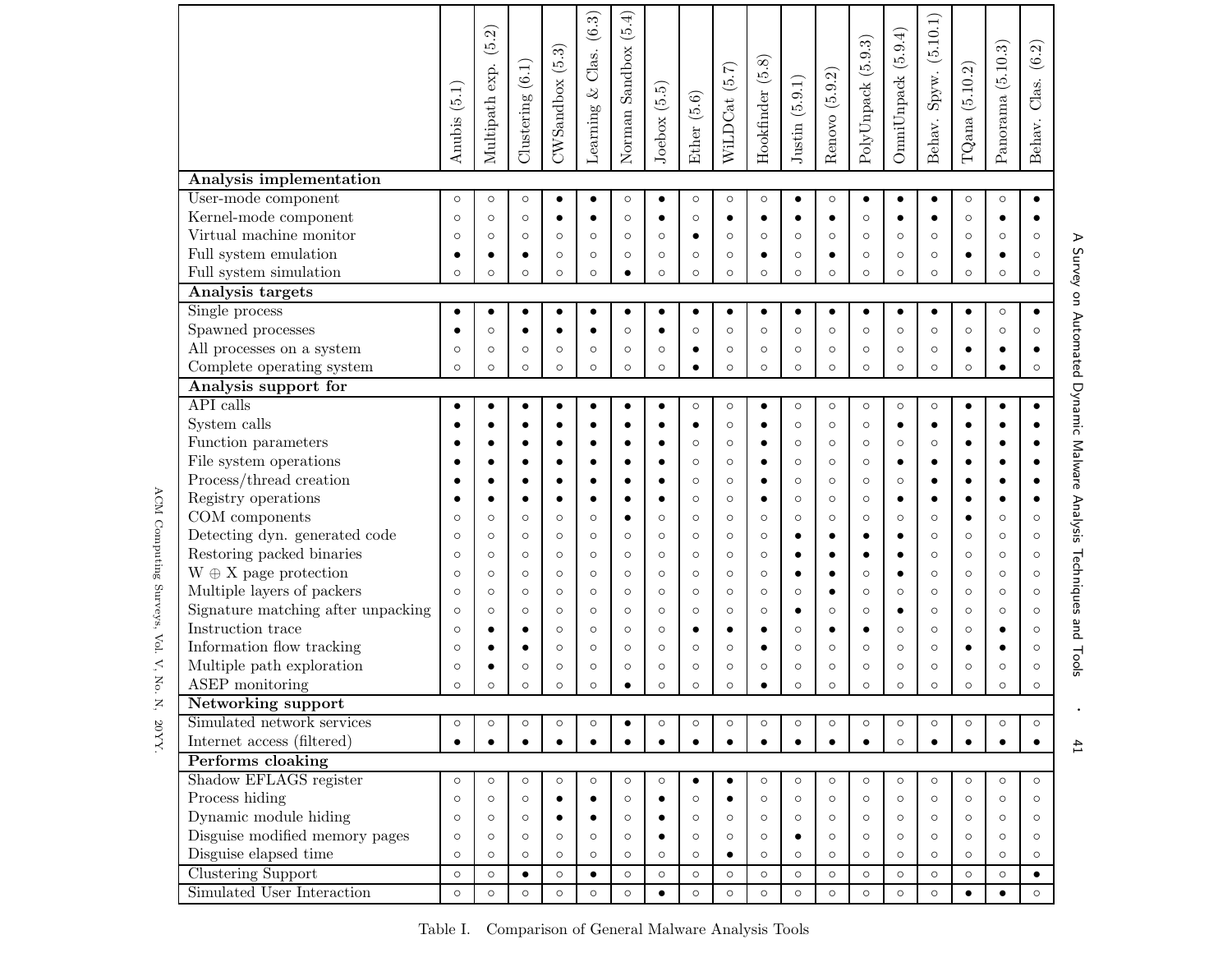tools is on what privilege level the analysis is performed in comparison with the privilege level of the analyzed sample. Anubis, Ether, TQana, and Panorama are implemented in an emulator or a virtual machine. Thus, these analysis engines run by definition in higher privilege levels as the analysis subject. However, each of these tools has to bridge the already mentioned semantic gap between the hardware level view of the analysis engine and the guest operating system.

The tools that employ components that are executed on the same system as the analyzed sample, in contrast, can easily access all required high level information. Yet, these systems do implement precaution mechanisms implemented in kernelmode to avoid being detected by the samples they analyze. Inherently, this prevents these systems from effectively analyzing suspicious samples that contain kernelmode components.

*Analysis targets.* Anubis, CWSandbox, and Panorama use Windows XP (SP2) as the guest operating system to execute the samples. No other operating system is currently supported. CWSandbox is designed to work with any OS of the Win32 family (Windows 2000, XP, and Vista). Joebox executes and analyzes the malicious sample in Windows Vista. We could not find any information regarding the Windows version the Norman Sandbox simulates to the malware sample. Ether can be used with any operating system that executes as a Xen guest. However, monitoring system calls and analyzing their parameters is only available for Windows XP guest systems.

*System Calls and Windows API.* All tools implement the monitoring of system call invocations. Operating system agnostic approaches, such as Ether, do not hook the Windows API since they lack the necessary information where, or more precisely at what memory addresses, the API functions reside. However, by adding support for VM introspection techniques as proposed by Garfinkel and Rosenblum [2003], Ether could gain these capabilities as well. WiLDCAT has no built in support for hooking system calls, but setting a breakpoint at the beginning of the relevant functions allows the analyst to monitor their execution. The same approach can be applied to monitor Windows API calls.

*Function Call Parameters.* Most of the surveyed tools analyze the parameters passed to the monitored functions and relate that information where appropriate. For example, an open-write-close sequence involving a single file can be represented as a related action. Since parameter type and count of a given API might differ between operating system versions, there is no built-in support for this approach in WiLDCAT or Ether. Again, VM introspection could be used to add this analysis technique to Ether.

*Information Flow Tracking.* Anubis, more specifically the multi-path and clustering extensions, Panorama, Hookfinder, and TQana all perform information flow tracking. Panorama and TQana use this information to detect undesired leakage of sensitive information. Hookfinder uses the taint information to identify the techniques a malware sample applied to hook itself into the system. Anubis, on the other hand, uses these analysis results to perform behavioral clustering on malware samples.

*Packed Binaries.* All four systems that are intended to unpack packed binaries are able to detect dynamically generated code. However, PolyUnpack is the only ACM Computing Surveys, Vol. V, No. N, 20YY.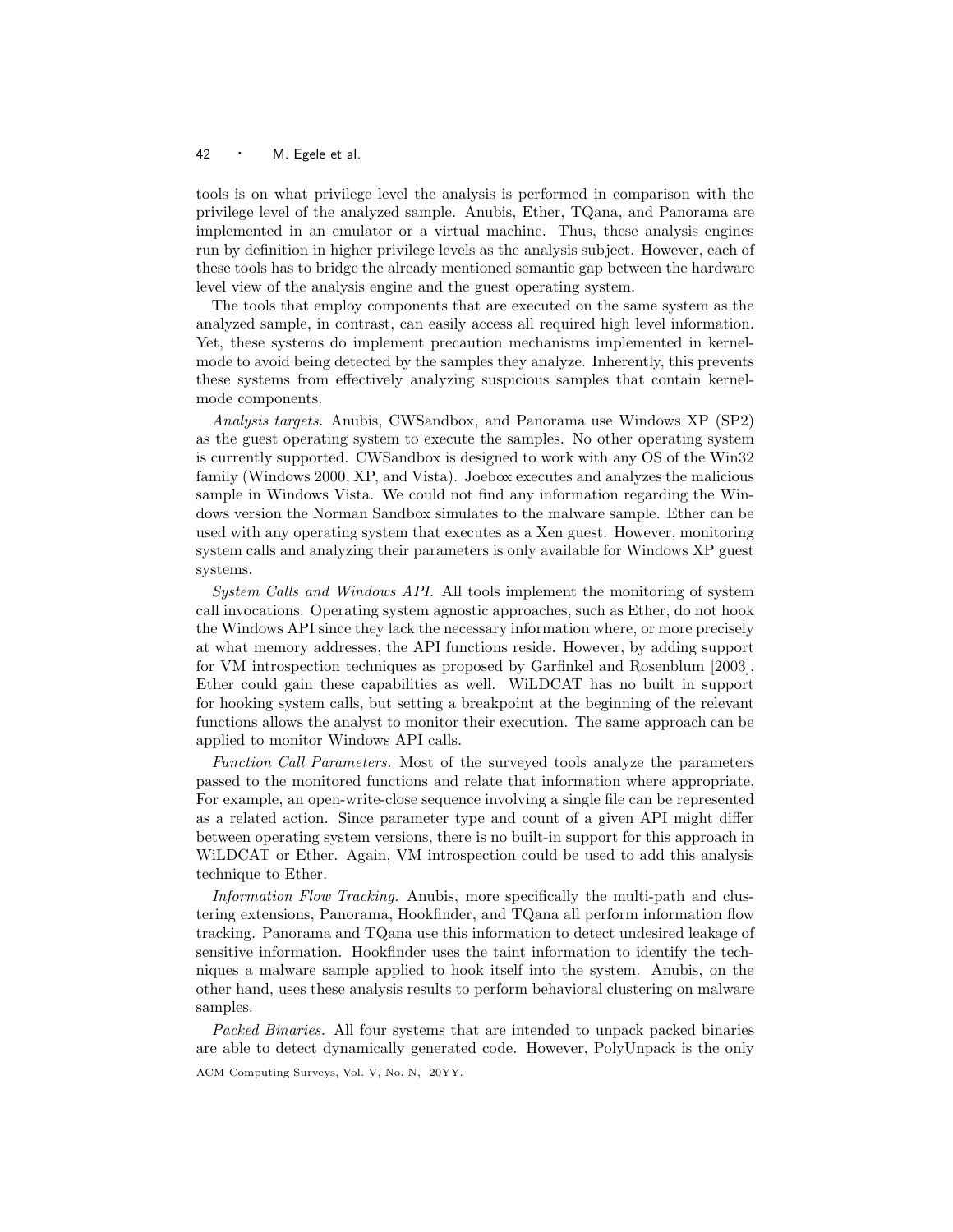system that does not rely on the W  $\oplus$  X page protection algorithm. Furthermore, only Renovo supports the binaries that are recursively packed with different packer programs. Justin, as well as OmniUnpack are designed to perform a signature based anti-virus scan once the original binary is restored.

*Network Simulation.* Standard network management techniques, such as network address translation, traffic shaping, or rate limiting can be enforced on all analysis systems. Anubis, for example redirects all outgoing SMTP connections to a real mail server that is configured to only store the spam mails for later analysis. That is, the mails are not delivered to their intended recipients and thus the system does not contribute to spam campaigns when analyzing spam bots. Furthermore, Anubis rate limits all outgoing connections to prevent analyzed malware from participating in DOS attacks.

Norman Sandbox contains built-in simulated network services for email and file servers. All requests from the analyzed malware for such services are redirected to these simulated components. Furthermore, an analyzed sample is allowed to download files from the Internet (e.g., additional malware or updates). However, the transfer is performed by the underlying OS and the result is forwarded to the analyzed sample. All other access to the Internet is blocked.

*Cloaking Techniques.* Systems running on the same privilege level as the analyzed malware apply different levels of cloaking techniques to hide themselves from the sample under analysis. WiLDCAT implements a plethora of hiding techniques to cover the modifications it has performed on the system. It keeps a shadow copy of the trap flag in the EFLAGS register, as well as disguises its changes to the page protection settings. Furthermore, a clock patch is applied to disguise the difference between the elapsed wall clock time and the elapsed analysis time. Joebox, as well as CWSandbox, employ rootkit techniques to hide their presence from the analyzed malware. To this end, they contain a kernel-mode component that filters the results of system and API calls that might reveal their presence (e.g., filtering the list of running processes, or loaded modules). In addition, Joebox uses a cloaking technique to disguise the modifications on the malware binary code to thwart detection by self checking malware samples.

*Clustering Support.* Anubis as well as CWSandbox has been used to provide the behavioral profiles that are necessary to implement behavioral clustering of malware. Furthermore, the system presented in Section 6.2 also performs clustering of malware samples.

*Simulated User Interaction.* Panorama and TQana are designed to detect the leakage of sensitive information. Therefore, these systems need to provide such information (i.e., simulated user input) as stimuli to possible spyware components that are analyzed. Joebox also implements this to thwart evasion attempts of malware that stays dormant in the case of no user interaction.

#### 8. CONCLUSION

Before developing countermeasures against malicious software, it is important to understand how malware behaves and what evasion techniques it might implement. This article presented a comprehensive overview of the state of the art analysis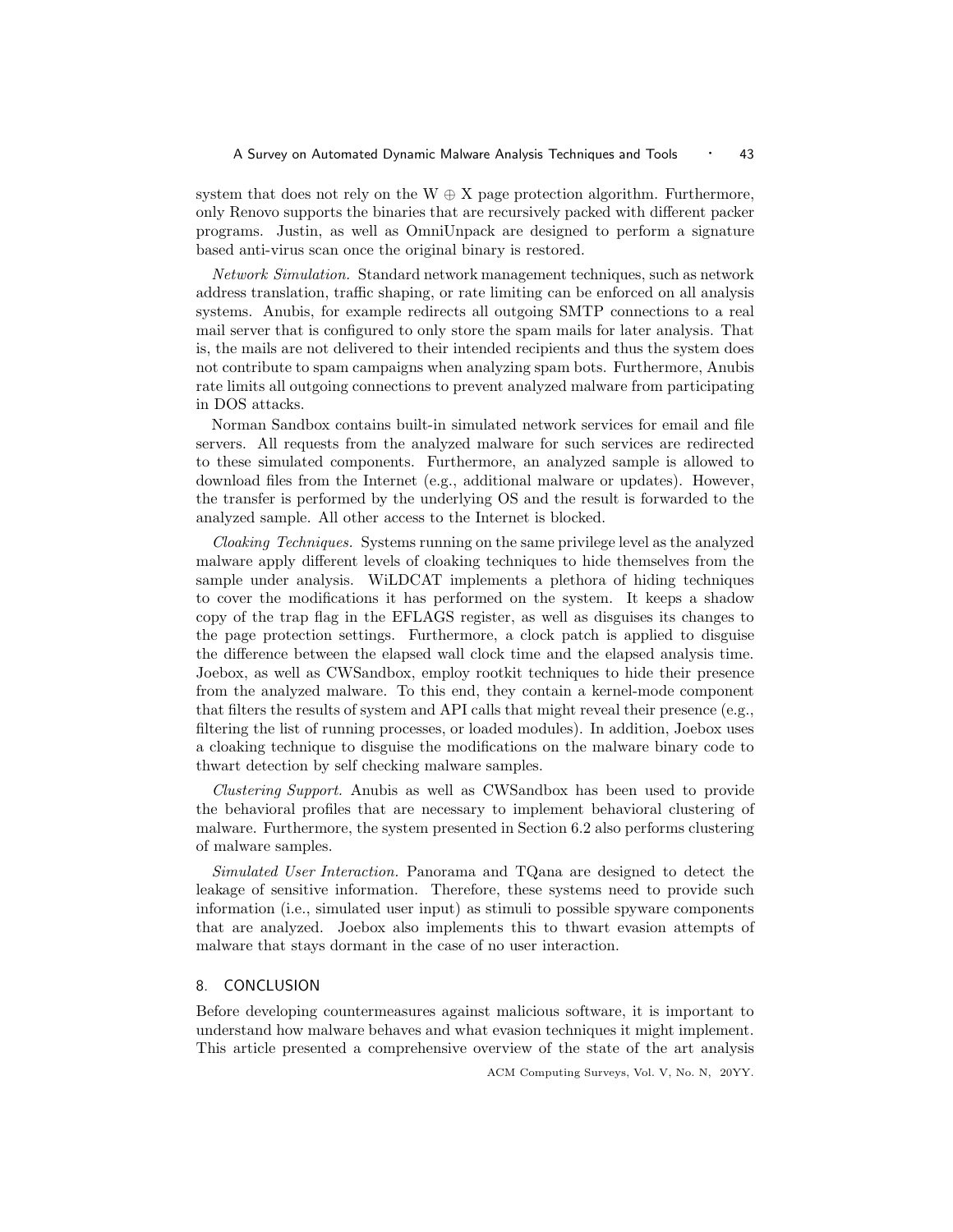techniques as well as the tools that aid an analyst to quickly and in detail gain the required knowledge of a malware instance's behavior.

Ever evolving evasion techniques (e.g., self modifying code) employed by malicious software to thwart static analysis, led to the development of dynamic analysis tools. Dynamic analysis refers to the process of executing a malicious sample, and monitoring its behavior. Most dynamic analysis tools implement functionality that monitors which APIs are called by the sample under analysis, or which system calls are invoked. Invocations of APIs and system calls by software are necessary in order to interact with its environment. Analyzing the parameters passed to these API and system functions allows multiple function calls to be grouped semantically. Furthermore, several analysis tools provide the functionality to observe how sensitive data is processed and propagated in the system. This information serves as a clue to an analyst and helps understand what kind of data is processed by a malware sample. As a result, an analyst can identify actions that are performed to fulfil a samples' nefarious tasks.

Automated dynamic analysis results in a report that describes the observed actions that the malware has performed while under analysis. These reports can be compiled into behavioral profiles that can be clustered in order to combine samples with similar behavioral patterns into coherent groups (i.e., families). Furthermore, this information can be used to decide which new malware samples should be given priority for thorough analysis (i.e., manual inspection). In order to achieve this, behavioral profiles of new threats can be automatically created by an analysis tool, and compared with the clusters. While samples with behavioral profiles near an existing cluster probably are a variation of the corresponding family, profiles that considerably deviate from all clusters likely pose a new threat that is worth being analyzed in detail. This prioritization has become necessary since techniques such as polymorphic encodings or packed binaries allow attackers to release hundreds of new malware instances every day. Although such samples might evade static signature matching, their similar behavior observed through dynamic analysis, might reveal their affiliation with a given malware family.

The information an analyst gains from these analysis tools allow her to have a clear understanding of a malware instance's behavior, and, thus, lays the foundation for implementing countermeasures in a timely and appropriate manner.

## ACKNOWLEDGMENTS

This work has been supported by the European Commission through project FP7- ICT-216026-WOMBAT, by FIT-IT through the SECoverer project, and by Secure Business Austria.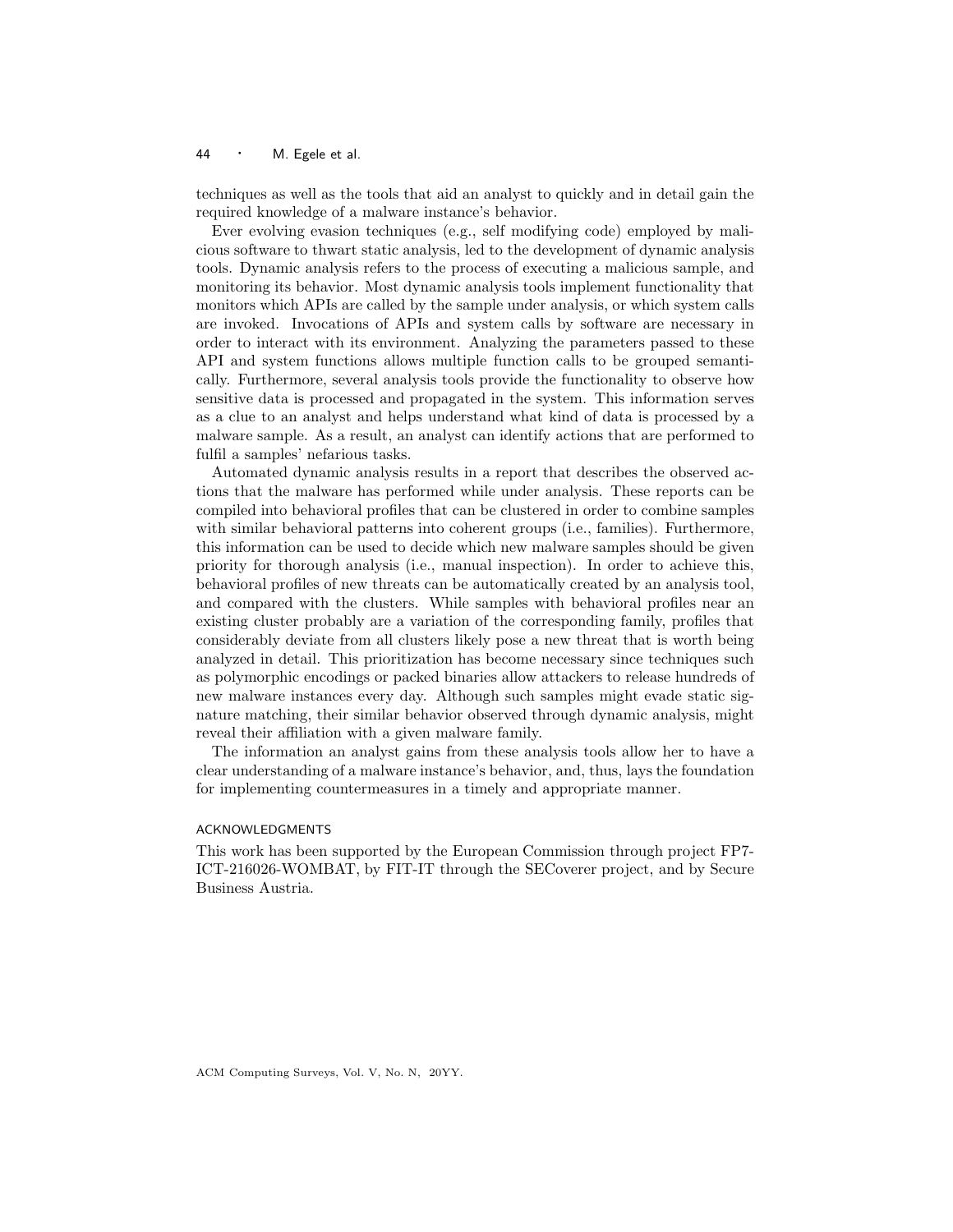#### **REFERENCES**

Anubis. Analysis of unknown binaries. http://anubis.iseclab.org. Last accessed, May 2010.

- Avira Press Center. 2007. Avira warns: targeted malware attacks increasingly also threatening German companies. http://www.avira.com/en/security news/targeted attacks threatening companies.html. Last accessed, May 2010.
- BACKES, M., KOPF, B., AND RYBALCHENKO, A. 2009. Automatic discovery and quantification of information leaks. In *Proceedings of the 2009 30th IEEE Symposium on Security and Privacy*. IEEE Computer Society, Washington, DC, USA, 141–153.
- BAECHER, P. AND KOETTER, M. x86 shellcode detection and emulation. http://libemu. mwcollect.org/. Last accessed, May 2010.
- BAYER, U., MILANI COMPARETTI, P., HLAUSCHEK, C., KRÜGEL, C., AND KIRDA, E. 2009. Scalable, Behavior-Based Malware Clustering. In *16th Annual Network and Distributed System Security Symposium (NDSS09)*.
- BAYER, U., MOSER, A., KRÜGEL, C., AND KIRDA, E. 2006. Dynamic analysis of malicious code. *Journal in Computer Virology 2,* 1, 67–77.
- Bellard, F. 2005. QEMU, a Fast and Portable Dynamic Translator. In *FREENIX Track of the USENIX Annual Technical Conference*.
- Bennett, J. AutoIt Script Home Page. http://www.autoitscript.com/. Last accessed, May 2010.
- Bochs. Bochs: The open source IA-32 emulation project. http://bochs.sourceforge.net/. Last accessed, May 2010.
- Brumley, D., Hartwig, C., Liang, Z., Newsome, J., Poosankam, P., Song, D., and Yin, H. 2007. Automatically identifying trigger-based behavior in malware. In *Book chapter in "Botnet Analysis and Defense", Editors Wenke Lee et. al.*
- BUEHLMANN, S. AND LIEBCHEN, C. Joebox: a secure sandbox application for Windows to analyse the behaviour of malware. http://www.joebox.org/. Last accessed, May 2010.
- CACHEDA, F. AND VIÑA, Á. 2001. Experiencies retrieving information in the World Wide Web. In *Proceedings of the Sixth IEEE Symposium on Computers and Communications (ISCC 2001)*. IEEE Computer Society, 72–79.
- CARRIER, B. The sleuth kit. http://www.sleuthkit.org/sleuthkit/. Last accessed, May 2010.
- Cavallaro, L., Saxena, P., and Sekar, R. 2008. On the limits of information flow techniques for malware analysis and containment. In *Detection of Intrusions and Malware, and Vulnerability Assessment, 5th International Conference (DIMVA)*. 143–163.
- Chen, H., Dean, D., and Wagner, D. 2004. Model Checking One Million Lines of C Code. In *11th Annual Network and Distributed System Security Symposium (NDSS04)*.
- Chen, H. and Wagner, D. 2002. MOPS: an infrastructure for examining security properties of software. In *Proceedings of the 9th ACM conference on Computer and communications security (CCS)*. 235 – 244.
- Chen, X., Andersen, J., Mao, Z., Bailey, M., and Nazario, J. 2008. Towards an understanding of anti-virtualization and anti-debugging behavior in modern malware. In *IEEE International Conference on Dependable Systems and Networks With FTCS and DCC, 2008. DSN 2008*. 177–186.
- Chow, J., Pfaff, B., Garfinkel, T., Christopher, K., and Rosenblum, M. 2004. Understanding data lifetime via whole system simulation. In *Proceedings of the 13th USENIX Security Symposium*.
- CHRISTODORESCU, M., JHA, S., AND KRUEGEL, C. 2007. Mining specifications of malicious behavior. In *Proceedings of the 6th joint meeting of the European Software Engineering Conference and the ACM SIGSOFT International Symposium on Foundations of Software Engineering*. 5–14.
- Crandall, J. R. and Chong, F. T. 2004. Minos: Control data attack prevention orthogonal to memory model. In *37th International Symposium on Microarchitecture*.
- Dan Goodin (The Register). 2008. SQL injection taints BusinessWeek.com. http://www. theregister.co.uk/2008/09/16/businessweek hacked/. Last accessed, May 2010.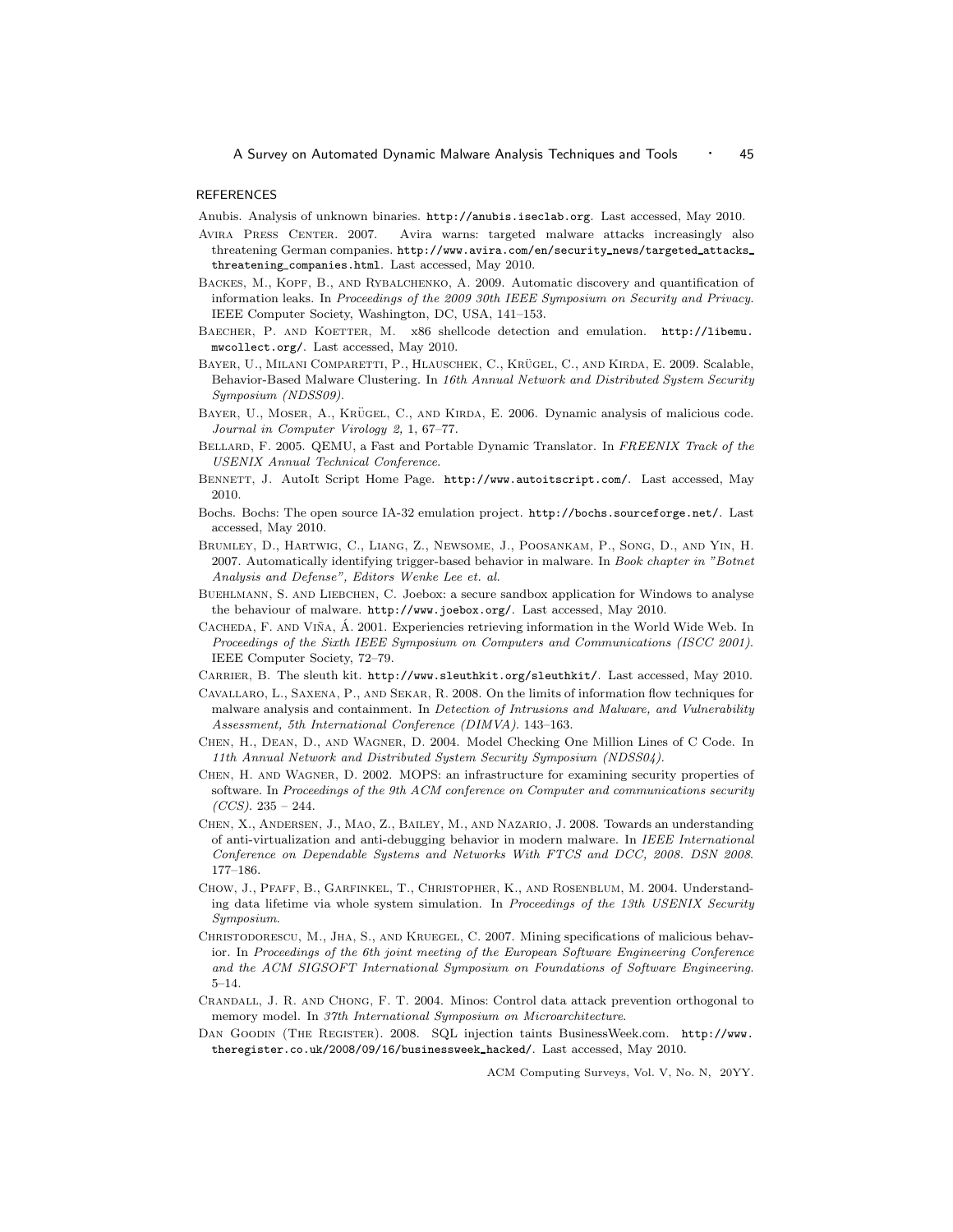- DANIEL, M., HONOROFF, J., AND MILLER, C. 2008. Engineering heap overflow exploits with javascript. In *2nd USENIX Workshop on Offensive Technologies (WOOT08)*.
- Daniloff, I. 1997. Virus analysis 3, fighting talk. *Virus Bulletin Journal, The international publication on computer virus prevention, recognition and removal*, 10 – 12.
- Dinaburg, A., Royal, P., Sharif, M. I., and Lee, W. 2008. Ether: malware analysis via hardware virtualization extensions. In *ACM Conference on Computer and Communications Security (CCS)*. 51–62.
- Egele, M., Kruegel, C., Kirda, E., Yin, H., and Song, D. X. 2007. Dynamic spyware analysis. In *Proceedings of the 2007 USENIX Annual Technical Conference*. 233–246.
- EGELE, M., SZYDLOWSKI, M., KIRDA, E., AND KRÜGEL, C. 2006. Using static program analysis to aid intrusion detection. In *Proceedings of the 3rd International Conference on Detection of Intrusions and Malware & Vulnerability Assessment (DIMVA)*. 17–36.
- Falliere, N. 2007. Windows anti-debug reference. http://www.symantec.com/connect/es/ articles/windows-anti-debug-reference. Last accessed, May 2010.
- Feng, H. H., Giffin, J. T., Huang, Y., Jha, S., Lee, W., and Miller, B. P. 2004. Formalizing sensitivity in static analysis for intrusion detection. In *IEEE Symposium on Security and Privacy*. 194 – 208.
- Ferrie, P. 2007. Attacks on virtual machine emulators. www.symantec.com/avcenter/reference/ Virtual Machine Threats.pdf. Last accessed, May 2010.
- Fossi, M., Johnson, E., Mack, T., Turner, D., Blackbird, J., Low, M. K., Adams, T., McKinney, D., Entwisle, S., Laucht, M. P., Wueest, C., Wood, P., Bleaken, D., Ahmad, G., Kemp, D., and Samnani, A. 2009. Symantec global Internet security threat report trends for 2008. http://www4.symantec.com/Vrt/wl?tu id=gCGG123913789453640802. Last accessed, May 2010.
- FREE SOFTWARE FOUNDATION. Code Gen Options Using the GNU Compiler Collection (GCC). http://gcc.gnu.org/onlinedocs/gcc-4.3.2/gcc/Code-Gen-Options.html# Code-Gen-Options. Last accessed, January 2010.
- FRISK SOFTWARE INTERNATIONAL. 2003. F-prot virus signature updates cause false alarm in Windows 98. http://www.f-prot.com/news/vir alert/falsepos invictus.html. Last accessed, May 2010.
- Garfinkel, T., Adams, K., Warfield, A., and Franklin, J. 2007. Compatibility is Not Transparency: VMM Detection Myths and Realities. In *Proceedings of the 11th Workshop on Hot Topics in Operating Systems (HotOS-XI)*.
- Garfinkel, T. and Rosenblum, M. 2003. A virtual machine introspection based architecture for intrusion detection. In *10th Annual Network and Distributed System Security Symposium (NDSS03)*.
- Goldberg, R. P. 1974. Survey of virtual machine research. *IEEE Computer Magazine June,* 1974 (June), 34–45.
- Guo, F., Ferrie, P., and Tzi-cker Chiueh. 2008. A Study of the Packer Problem and Its Solutions. In *11th International Symposium On Recent Advances In Intrusion Detection (RAID)*.
- Haldar, V., Chandra, D., and Franz, M. 2005. Dynamic taint propagation for Java. In *21st Annual Computer Security Applications Conference (ACSAC)*. 303–311.
- Hunt, G. and Brubacher, D. 1999. Detours: binary interception of Win32 functions. In *3rd USENIX Windows NT Symposium*. USENIX Association, Berkeley, CA, USA, 135–143.
- Inoue, D., Yoshioka, K., Eto, M., Hoshizawa, Y., and Nakao, K. 2008. Malware behavior analysis in isolated miniature network for revealing malware's network activity. In *IEEE International Conference on Communications (ICC)*.
- Jansen, B. J. and Spink, A. 2005. An analysis of web searching by european AlltheWeb.com users. *Information Processing and Management 41,* 2, 361–381.
- JOHN LEYDEN (THE REGISTER). 2007. Kaspersky false alarm quarantines Windows Explorer. http://www.channelregister.co.uk/2007/12/20/kaspersky false alarm/. Last accessed, May 2010.
- Juzt-Reboot Technology. Juzt-reboot, intelligent back-up technology, instant recovery. http: //www.juzt-reboot.com/. Last accessed, May 2010.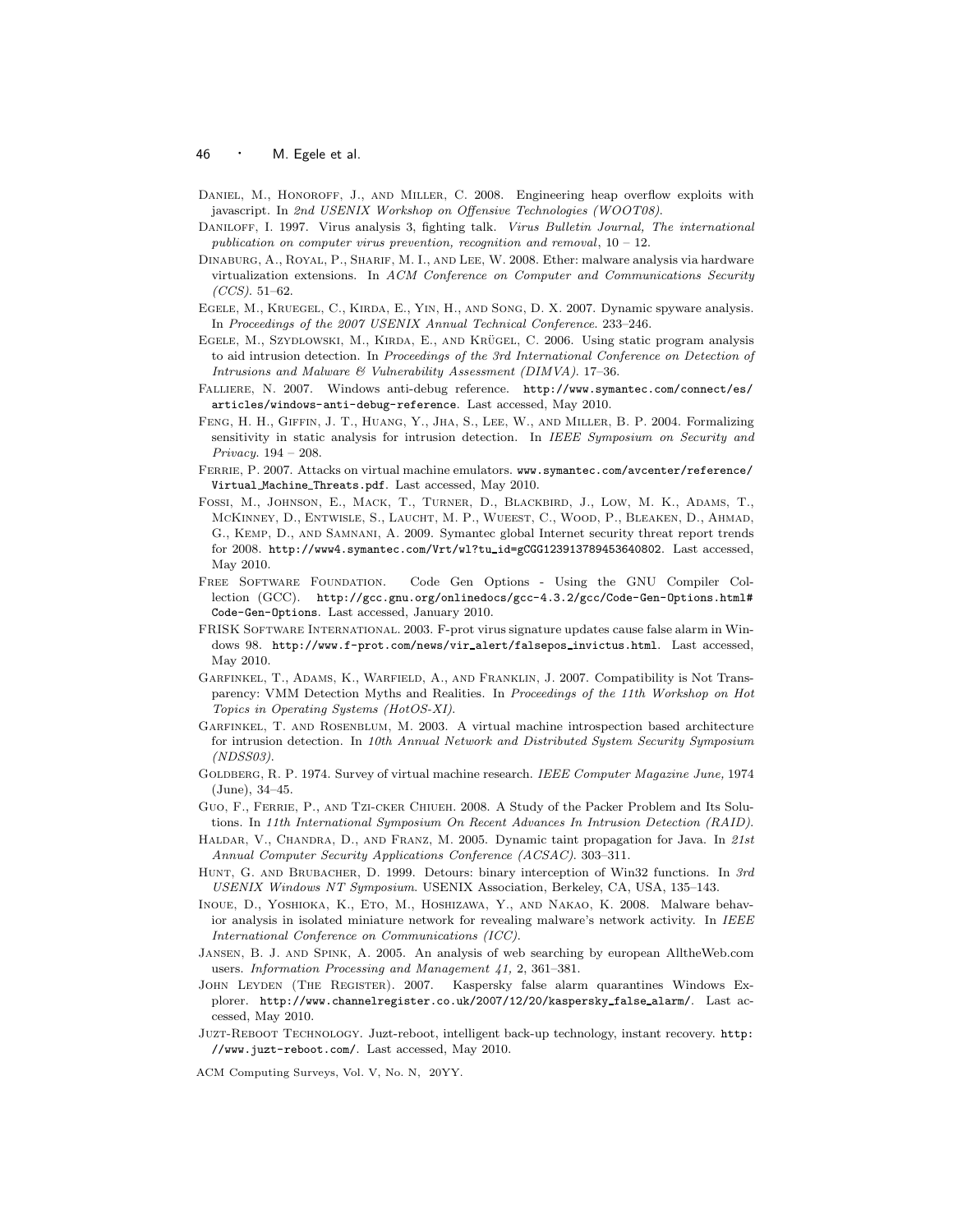- Kang, M. G., Poosankam, P., and Yin, H. 2007. Renovo: a hidden code extractor for packed executables. In *WORM '07: Proceedings of the 2007 ACM workshop on Recurring malcode*. ACM, New York, NY, USA, 46–53.
- Kanich, C., Kreibich, C., Levchenko, K., Enright, B., Voelker, G. M., Paxson, V., and Savage, S. 2008. Spamalytics: an empirical analysis of spam marketing conversion. In *ACM Conference on Computer and Communications Security (CCS)*. 3–14.
- KIM, H. C., KEROMYTIS, A. D., COVINGTON, M., AND SAHITA, R. 2009. Capturing information flow with concatenated dynamic taint analysis. *International Conference on Availability, Reliability and Security*, 355–362.
- King, S. T., Chen, P. M., Wang, Y.-M., Verbowski, C., Wang, H. J., and Lorch, J. R. 2006. Subvirt: Implementing malware with virtual machines. In *IEEE Symposium on Security and Privacy*. 314–327.
- Kirda, E., Kruegel, C., Banks, G., Vigna, G., and Kemmerer, R. A. 2006. Behavior-based spyware detection. In *Proceedings of the 15th USENIX Security Symposium*.
- Labir, E. 2005. Vx reversing III yellow fever (Griyo 29a). *CodeBreakers Journal Vol. 2, No. 1*. Last accessed, May 2010.
- Lau, B. and Svajcer, V. 2008. Measuring virtual machine detection in malware using DSD tracer. *Journal in Computer Virology*.
- Lee, T. and Mody, J. J. 2006. Behavioral classification. In *European Institute for Computer Antivirus Research Conference (EICAR)*.
- Liguori, A. 2010. Qemu snapshot mode. http://wiki.qemu.org/Manual. Last accessed, May 2010.
- Marcus, D., Greve, P., Masiello, S., and Scharoun, D. 2009. Mcafee threats report: Third quarter 2009. http://www.mcafee.com/us/local content/reports/7315rpt threat 1009.pdf. Last accessed, May 2010.
- MARTIGNONI, L., CHRISTODORESCU, M., AND JHA, S. 2007. Omniunpack: Fast, generic, and safe unpacking of malware. In *23rd Annual Computer Security Applications Conference (ACSAC)*. IEEE Computer Society, 431–441.
- Mehta, N. and Clowes, S. 2003. Shiva. advances in ELF binary runtime encryption. http: //www.securereality.com.au/. Last accessed, May 2010.
- Microsoft Corporation. 2006. Microsoft Security Bulletin MS06-014 Vulnerability in the Microsoft Data Access Components (MDAC) Function Could Allow Code Execution. http: //www.microsoft.com/technet/security/Bulletin/MS06-014.mspx. Last accessed, May 2010.
- Microsoft Corporation. 2008. Microsoft Security Bulletin MS08-067 Critical; Vulnerability in Server Service Could Allow Remote Code Execution. http://www.microsoft.com/technet/ security/Bulletin/MS08-067.mspx. Last accessed, May 2010.
- Moore, D., Shannon, C., and Claffy, K. C. 2002. Code-Red: a case study on the spread and victims of an Internet worm. In *Internet Measurement Workshop*. 273–284.
- Moser, A., Kruegel, C., and Kirda, E. 2007a. Exploring Multiple Execution Paths for Malware Analysis. In *IEEE Symposium on Security and Privacy, Oakland*.
- Moser, A., Kruegel, C., and Kirda, E. 2007b. Limits of static analysis for malware detection. In *23rd Annual Computer Security Applications Conference (ACSAC)*. 421–430.
- Nair, S. K., Simpson, P. N. D., Crispo, B., and Tanenbaum, A. S. 2008. A virtual machine based information flow control system for policy enforcement. *Electron. Notes Theor. Comput. Sci. 197,* 1, 3–16.
- Nanda, S., Lam, L.-C., and Chiueh, T.-c. 2007. Dynamic multi-process information flow tracking for web application security. In *Proceedings of the 2007 ACM/IFIP/USENIX international conference on Middleware companion (MC '07)*. ACM, New York, NY, USA, 1–20.
- Nebbett, G. 2000. *Windows NT/2000 Native API Reference*. New Riders Publishing, Thousand Oaks, CA, USA.
- Newsome, J. and Song, D. X. 2005. Dynamic taint analysis for automatic detection, analysis, and signature generation of exploits on commodity software. In *12th Annual Network and Distributed System Security Symposium (NDSS05)*.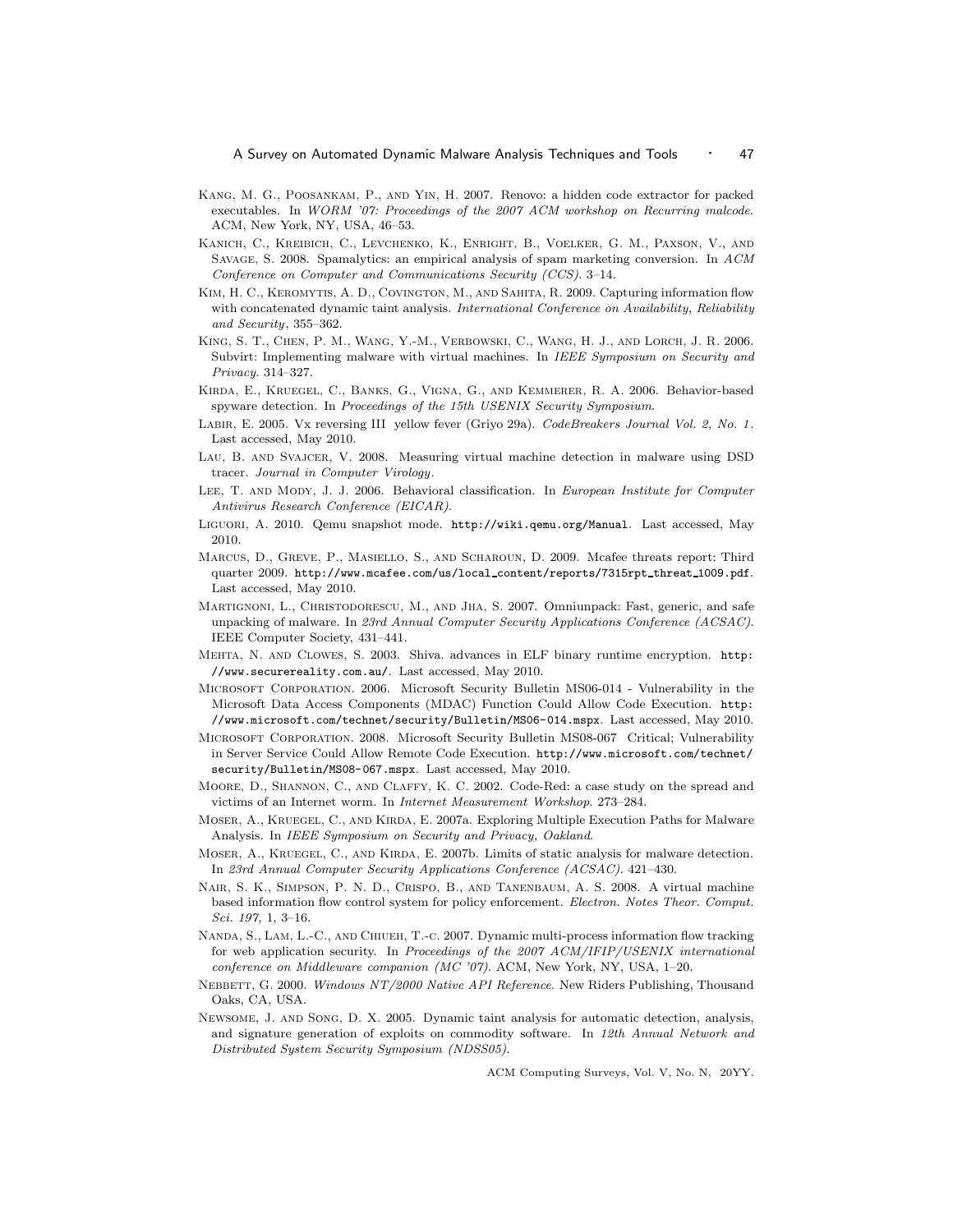- Norman Sandbox 2003. Norman SandBox Whitepaper. http://download.norman.no/ whitepapers/whitepaper Norman SandBox.pdf. Last accessed, May 2010.
- PEiD. PEiD: Packer Identification. http://www.peid.info/. Last accessed, May 2010.
- Perl Taint. Perl security / taint mode. http://perldoc.perl.org/perlsec.html#Taint-mode. Last accessed, May 2010.
- PORTOKALIDIS, G., SLOWINSKA, A., AND BOS, H. 2006. Argos: an emulator for fingerprinting zero-day attacks for advertised honeypots with automatic signature generation. In *Proceedings of the 2006 EuroSys Conference*. 15–27.
- Provos, N., Mavrommatis, P., Rajab, M. A., and Monrose, F. 2008. All your iFRAMEs point to us. In *Proceedings of the 17th USENIX Security Symposium*.
- Provos, N., McNamee, D., Mavrommatis, P., Wang, K., and Modadugu, N. 2007. The Ghost In The Browser: Analysis of Web-based Malware. In *First Workshop on Hot Topics in Understanding Botnets (HotBots '07)*.
- RAFFETSEDER, T., KRÜGEL, C., AND KIRDA, E. 2007. Detecting system emulators. In 10th *International Conference on Information Security (ISC)*. 1–18.
- RIECK, K., HOLZ, T., WILLEMS, C., DÜSSEL, P., AND LASKOV, P. 2008. Learning and classification of malware behavior. In *Detection of Intrusions and Malware, and Vulnerability Assessment, 5th International Conference (DIMVA)*. 108–125.
- Royal, P., Halpin, M., Dagon, D., Edmonds, R., and Lee, W. 2006. Polyunpack: Automating the hidden-code extraction of unpack-executing malware. In *22nd Annual Computer Security Applications Conference (ACSAC)*. 289–300.
- RUTKOWSKA, J. 2004. Red Pill... or how to detect VMM using (almost) one CPU instruction. http://www.invisiblethings.org/papers/redpill.html. Last accessed, May 2010.
- Rutkowska, J. 2006. Introducing Blue Pill. http://theinvisiblethings.blogspot.com/2006/ 06/introducing-blue-pill.html. Last accessed, May 2010.
- SHARIF, M., LANZI, A., GIFFIN, J., AND LEE, W. 2008. Impeding malware analysis using conditional code obfuscation. In *15th Annual Network and Distributed System Security Symposium (NDSS08)*.
- Skoudis, E. and Zeltser, L. 2003. *Malware: Fighting Malicious Code*. Prentice Hall PTR, Upper Saddle River, NJ, USA.
- Slowinska, A. and Bos, H. 2009. Pointless tainting?: evaluating the practicality of pointer tainting. In *Proceedings of the fourth ACM European conference on Computer systems (EuroSys)*. ACM, New York, NY, USA, 61–74.
- Sotirov, A. Heap feng shui in javascript. http://www.phreedom.org/research/heap-feng-shui/ heap-feng-shui.html. Last accessed, May 2010.
- Spafford, E. H. 1989. The Internet worm incident. In *Proceedings of the 2nd European Software Engineering Conference*. 446–468.
- Stasiukonis, S. 2007. Social engineering, the USB way. http://www.darkreading.com/security/ perimeter/showArticle.jhtml?articleID=208803634. Last accessed, May 2010.
- Stone-Gross, B., Cova, M., Cavallaro, L., Gilbert, B., Szydlowski, M., Kemmerer, R. A., Kruegel, C., and Vigna, G. 2009. Your botnet is my botnet: analysis of a botnet takeover. In *ACM Conference on Computer and Communications Security (CCS)*. 635–647.
- Szor, P. 2005. *The Art of Computer Virus Research and Defense*. Addison-Wesley Professional.
- Taha, G. 2007. Counterattacking the packers. http://www.mcafee.com/us/local content/ white papers/threat center/wp counterattacking packers.pdf. Last accessed, May 2010.
- TANACHAIWIWAT, S. AND HELMY, A. 2006. Vaccine: War of the worms in wired and wireless networks. In *IEEE Infocom 2006, Poster*.
- Vasudevan, A. and Yerraballi, R. 2004. Sakthi: A retargetable dynamic framework for binary instrumentation. In *Hawaii International Conference in Computer Sciences*.
- Vasudevan, A. and Yerraballi, R. 2005. Stealth breakpoints. In *21st Annual Computer Security Applications Conference (ACSAC)*. 381–392.
- Vasudevan, A. and Yerraballi, R. 2006a. Cobra: Fine-grained malware analysis using stealth localized-executions. In *IEEE Symposium on Security and Privacy*. 264–279.